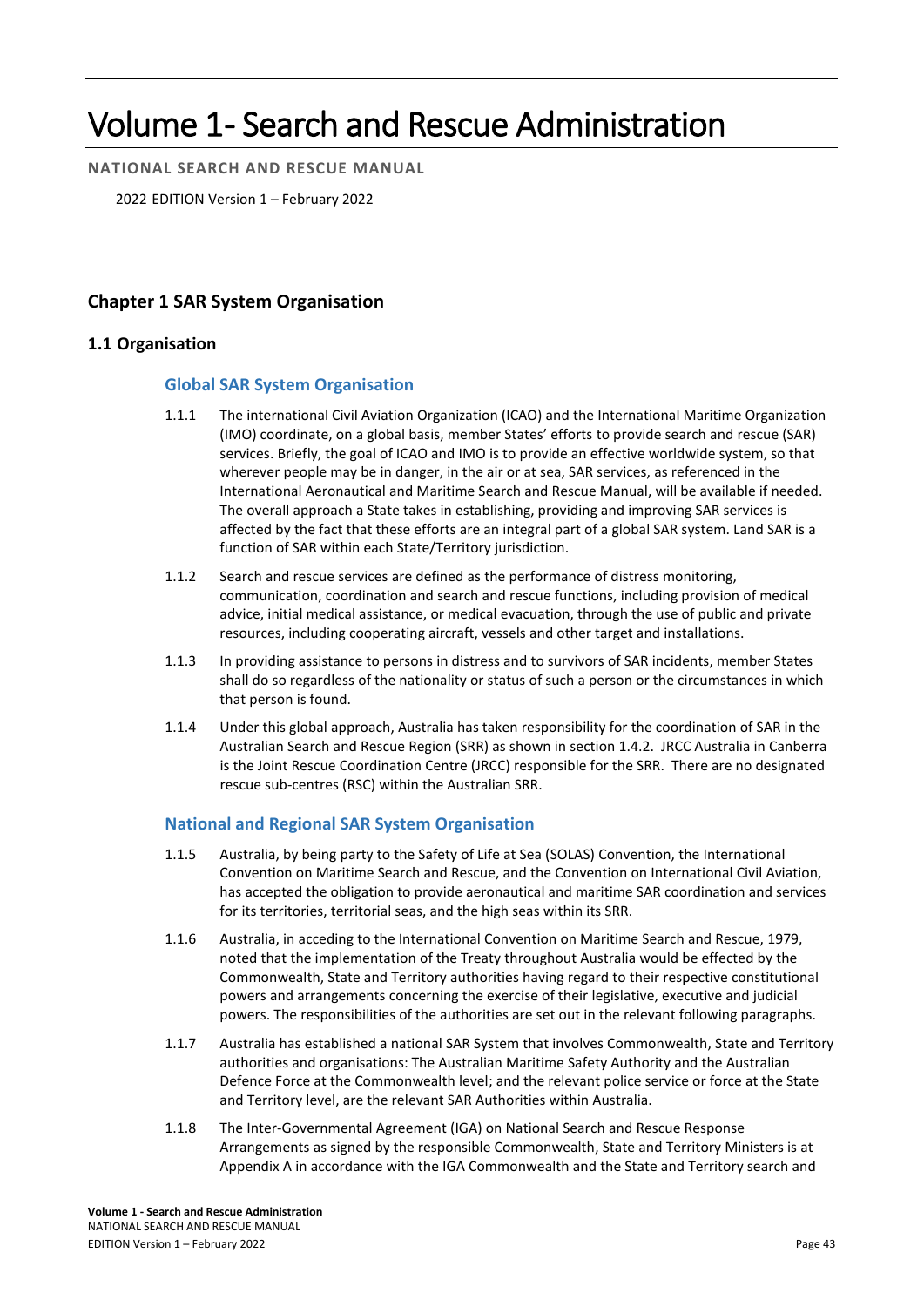rescue authorities shall each provide without charge unless otherwise agreed, such assistance or facilities as may reasonably be requested by the SAR authority with overall co-ordination of a SAR operation.

- 1.1.9 A SAR authority that hires or requisitions privately owned facilities for a SAR operation will, unless otherwise agreed between the SAR Authorities, bear any costs of hiring or payment of compensation for such requisitioning.
- 1.1.10 The costs of a SAR response to an activated distress beacon will be borne by the SAR Authority that tasks the SAR Facility.
- 1.1.11 Where the resources required to respond to a SAR incident exceed those available to any SAR Authority, or where the circumstances require significant coordination across Party agencies, a SAR incident may develop into an emergency management response. Where a SAR incident results in State, Territory or national emergency plans or arrangements being activated, they are to be activated in support of national SAR response arrangements established through the IGA.
- 1.1.12 Volume 1, Chapter 1, "SAR System Organisation" of the National Search and Rescue Manual constitutes the National Search and Rescue Plan for Australia.

# **Australian Maritime Safety Authority (AMSA)**

- 1.1.13 In accordance with Annex 12 of the Convention of International Civil Aviation, the Commonwealth Government, through the Australian Maritime Safety Authority (AMSA), accepts responsibility for the provision of Search and Rescue Services for civil and internationally registered aircraft in Australia's SRR. The meaning of civil registered is taken to include those aircraft on the VH register managed by the Civil Aviation Safety Authority (CASA) and on the Recreational Aviation Australia (RA-Aus) register which the RA-Aus manages on behalf of the CASA. The responsibilities for the coordination of Aviation SAR response is exercised by JRCC Australia on behalf of AMSA.
- 1.1.14 The Commonwealth Government through AMSA, in accordance with of the Safety of Life at Sea (SOLAS) Convention and the International Convention on Maritime Search and Rescue, accepts responsibility for the coordination of maritime SAR for persons on or from a vessel at sea. These responsibilities are exercised jointly through JRCC Australia on behalf of AMSA and State and Territory Police.

#### JRCC Responsibilities

- 1.1.15 JRCC Australia is staffed continuously and is responsible for:
	- a) Coordinating SAR in respect of civil registered aircraft;
	- b) Coordinating maritime SAR for persons on or from a vessel at sea (jointly with police);
	- c) Managing the Australian Mission Control Centre (AUMCC) for the COSPAS SARSAT distress beacon locating system;
	- d) Operation of the Modernised Australian Ship Tracking and Reporting System (MASTREP);
	- e) Promulgation of Maritime Safety Information (MSI);
	- f) Provision of information on maritime activities such as oil pollution, offshore mineral exploration and dumping at sea;
	- g) Providing assistance to other Australian SAR agencies to fulfil their obligations; and
	- h) Providing assistance to other Australian and emergency response authorities to enable them to meet their obligations in regard to SAR.
- 1.1.16 The Australian Maritime Safety Authority (AMSA) is a Commonwealth statutory authority that provides support and commercial services to the Australian maritime industry. AMSA is responsible for setting and regulating standards for the operation of commercial shipping and domestic commercial vessels, the operation of an extensive network of marine navigation aids around the Australian coast, aviation and maritime search and rescue and the protection of the marine environment.
- 1.1.17 JRCC Australia is AMSA's operational point of contact and provides a communications and coordination support function for marine pollution response. The Australian Maritime Safety Act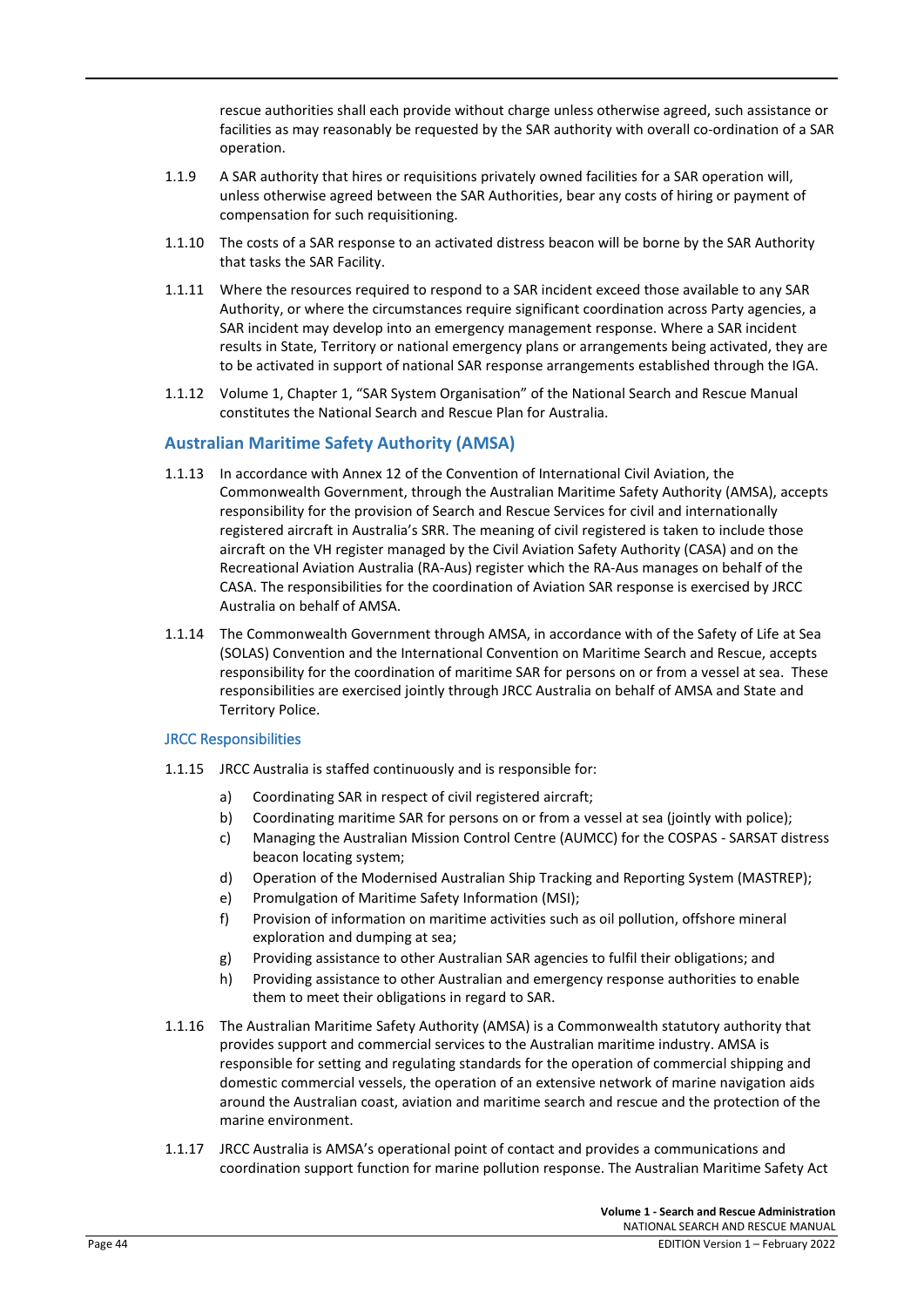1990 sets out the functions of AMSA, including "the combating of pollution in the marine environment". The Protection of the Sea (Powers of Intervention) Act 1981 implements the International Convention relating to intervention on the high seas in cases of oil pollution casualties and the protocol to that convention. AMSA is the managing agency for the National Marine Oil Spill Contingency Plan, and the National Marine Chemical Spill Contingency Plan.

- 1.1.18 JRCC Australia has a number of other roles during emergencies including as outlined by the Australian Government:
	- a) Disaster Plans; and
	- b) National Security, crisis and Emergency Management arrangements.
- 1.1.19 JRCC Australia can coordinate AMSA's search and rescue assets in support of wider emergencies as appropriate, including major bushfires or other disasters.

#### Medical Assistance to Vessels at Sea

- 1.1.20 The Joint Rescue Coordination Centre (JRCC) Australia is operated by the Australian Maritime Safety Authority (AMSA), a Commonwealth statutory authority established under the Australian Maritime Safety Act 1990. The International Convention on Maritime Search and Rescue 1979 requires parties to the Convention to provide (among other things) on request, medical advice, initial medical assistance and medical evacuation (MEDEVAC).
- 1.1.21 JRCC Australia will coordinate these services in the Australian search and rescue region (SRR). JRCC Australia will arrange medical advice through a dedicated Tele Medical Advice Service (TMAS).
- 1.1.22 The assessment by the TMAS doctor determines the type and level of medical assistance required. This includes when a person is deemed to be in grave or imminent danger and requires immediate assistance and medical evacuation. For search and rescue (SAR) purposes this is considered a "distress" incident.
- 1.1.23 If a MEDEVAC is required, the JRCC will determine the most appropriate way to safely remove and transport the casualty to a medical facility or a place where medical assistance can be provided. Considerations including, vessel type and facilities, time of day, on-scene weather, available assets, location (in particular distance offshore), requirements for accompanying medical staff and suitability for recovery of patient by helicopter, may all play a factor in determining the most appropriate MEDEVAC response.
- 1.1.24 Once the requirement for a MEDEVAC and the use of state and territory resources is confirmed JRCC Australia may, in consultation with Australian state and territory health organisations, transfer coordination of the medevac incident to the appropriate jurisdictional contact.
- 1.1.25 If on TMAS advice the person/s requiring evacuation life is not at risk, the circumstances would not require a medical evacuation for SAR purposes. In these circumstances, a medical transport of the person should be arranged as considered appropriate; assistance can be requested of JRCC Australia to identify suitable assets as required.

# **State and Territory Governments**

1.1.26 Police are the SAR Authorities in each State and Territory. The Australian Federal Police is the SAR Authority for the Australian Capital Territory, the Jervis Bay Territory and other populated Commonwealth territories.

#### State/Territory Police Responsibilities

- 1.1.27 State and Territory Police Services are responsible for coordinating SAR in respect of:
	- a) Persons and vehicles on land;
	- b) Persons and vessels on inland waterways and in waters within the limits of the ports of the relevant State or Territory;
	- c) Persons on or from a vessel at sea (jointly with the JRCC);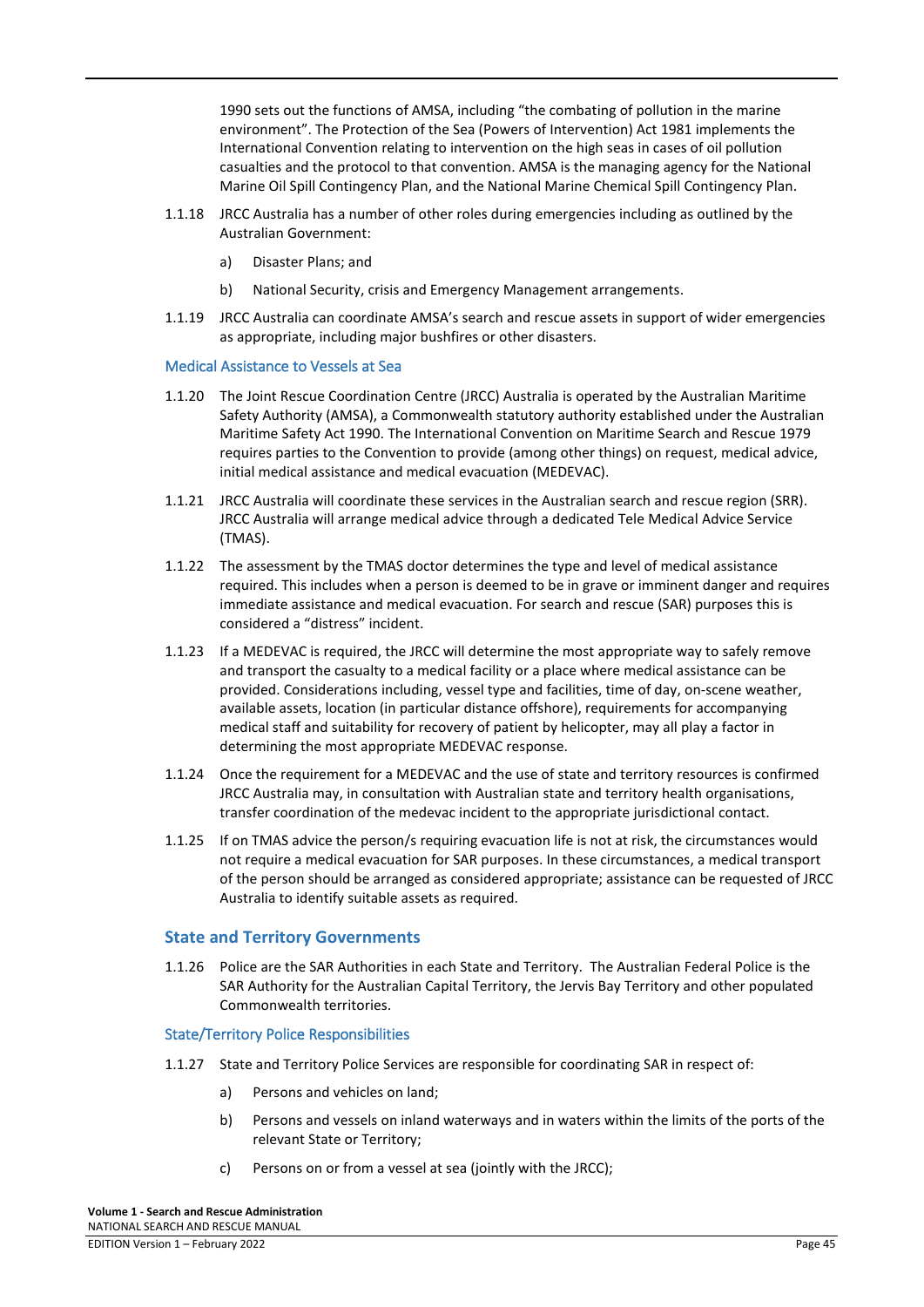- d) Aircraft not included on the CASA and RA-Aus registers including ultra-lights, para-gliders and gyrocopters;
- e) Coordinating land searches for missing registered civil aircraft in support of the Australian SAR Authority (JRCC Australia); and
- f) Coordinating the operations of volunteer rescue organisations within their respective jurisdictions.
- 1.1.28 Whilst the Police are the responsible authority for land SAR they can be assisted by:
	- a) State Emergency Services: The SES will provide man power and equipment to enable SAR operations to be carried out. The level of experience and equipment available will vary between States and individual SES assets. A SMC should be familiar with their local SES assets and their capabilities.
	- b) Other Volunteer Groups.
	- c) JRCC: While JRCC is predominantly concerned with maritime and aviation SAR incidents they can be approached to:
		- i) Provide assistance to other Australian SAR agencies to fulfil their obligations particularly with the coordination of multiple air assets; and
		- ii) Providing assistance to other Australian emergency-response authorities to meet their obligations in regard to SAR.
	- d) Australian Defence Force: Under the current DACC arrangements the ADF can be approached to provide assistance, under certain circumstances, to the police in SAR operations.

#### **Australian Defence Force Responsibilities – Military SAR**

1.1.29 The Commonwealth Government, through the Australian Defence Force (ADF) is responsible for the provision of SAR for all ADF and visiting military ships, aircraft and personnel when undertaking operations and exercises. This responsibility is exercised through Chief of Joint Operations (CJOPS) located at Headquarters Joint Operations Command (HQJOC) unless by mutual agreement, is transferred to the "best placed" SAR Authority.

#### **Headquarters Joint Operations Command**

- 1.1.30 CJOPS is responsible for managing and coordinating the ADF's operations on behalf of the Chief of the Defence Force (CDF). The Current Operations Commander within HQJOC is JRCC Australia's principal point of contact with Defence on SAR matters.
- 1.1.31 If a SAR for an ADF asset is required, the Current Operations Commander in consultation with the HQJOC Joint Personnel Recovery Officer (JPRO)/Search and Rescue Officer (SARO) will coordinate any available assets from the respective services and recommend an appropriate ADF SAR Commander and SMC be appointed to coordinate the SAR operation. The HQJOC JPRO/SARO will remain involved as the SMC or as a conduit for information flow to government and civil SAR authorities.

#### **Airservices Australia**

- 1.1.32 Airservices Australia 1.1.32 All Air Traffic Services (ATS) assets, as a function of their alerting service responsibilities, have a responsibility for the declaration of SAR Emergency Phases for aircraft, to classify the severity of emergencies and alert JRCC Australia.
- 1.1.33 In addition, all ATS assets are required to act as intermediaries between persons reporting an aircraft in need of assistance and JRCC Australia.
- 1.1.34 ATS assets are responsible for providing in–flight emergency response (IFER) services. ATS assets are required to refer incidents likely to culminate in a forced landing, ditching or crash to JRCC Australia at the earliest opportunity.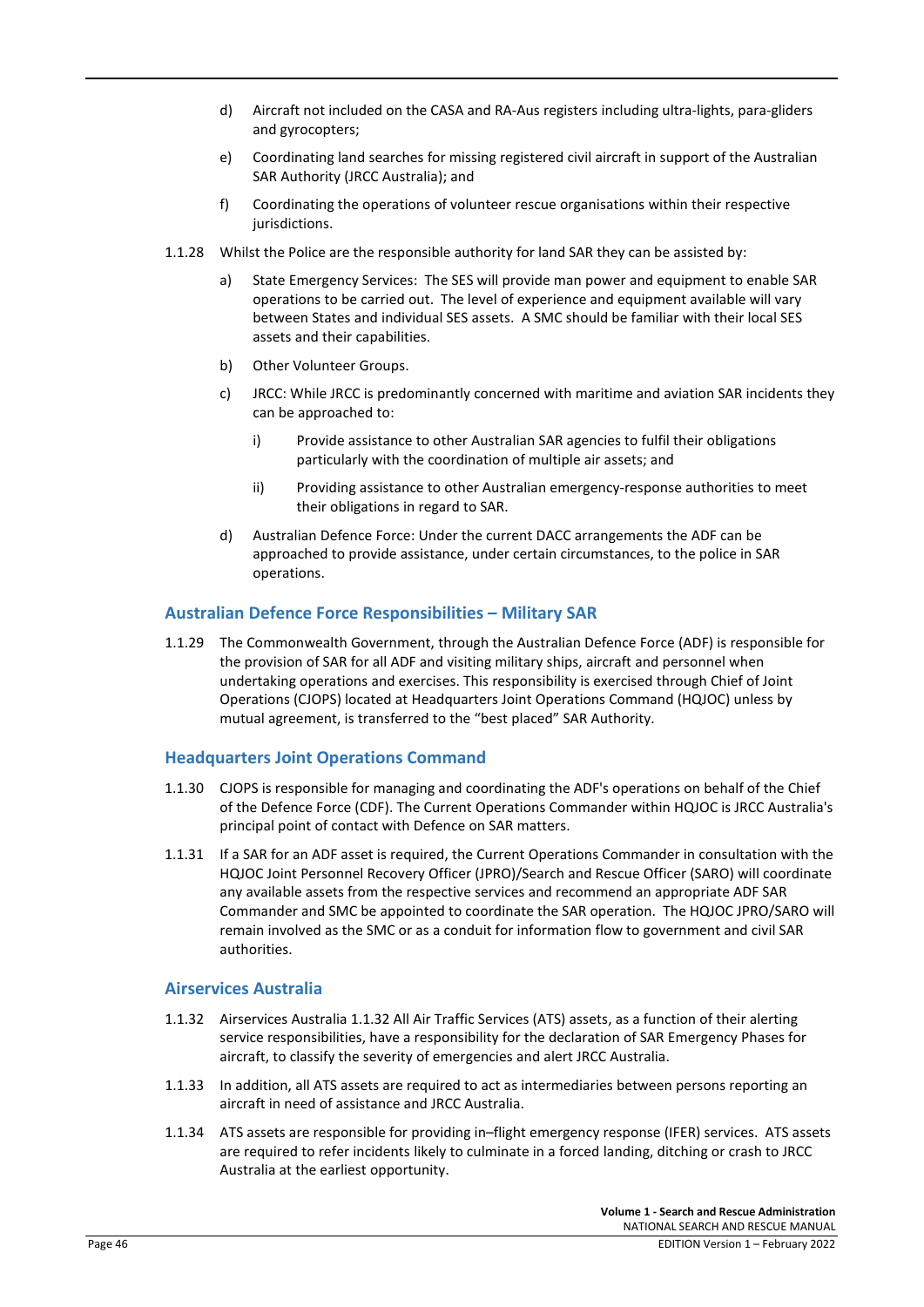1.1.35 To the extent that their traffic responsibilities allow, ATS assets are required to provide communications between the search aircraft and the responsible SAR Authority. This normally involves the relay of requests, instructions and information between the responsible JRCC and aircraft.

# **Other Commonwealth Agencies/Authorities**

1.1.36 A number of Commonwealth organisations have a special interest in emergency operations; they provide helpful ancillary services, or have SAR facilities that may be of assistance in special cases.

# **Bureau of Meteorology (BOM)**

1.1.37 Provides routine or special weather forecasts, wind history and a description of past and present weather reports.

#### **Emergency Management Australia (EMA)**

- 1.1.38 The Commonwealth Government, through Emergency Management Australia (EMA), is responsible for coordinating any Commonwealth assistance to States/Territories following natural or technological disaster. The National Emergency Operations Centre (NEOC) in Canberra exercises this responsibility.
- 1.1.39 State/Territory Governments have constitutional responsibility, within their borders, for coordinating and planning for the response to natural or technological disasters and civil emergencies. When the total resources (government, community and commercial) of an affected State/Territory cannot reasonably cope with the needs of the situation, the State/Territory Government can seek assistance from the Commonwealth Government through EMA.

# **Maritime Border Command**

- 1.1.40 Maritime Border Command (MBC) is a joint ADF and Australian Customs agency that coordinates and manages the Australian Civil Surveillance Program and may provide assets to assist during SAR incidents.
- 1.1.41 In accordance with IMO directive MSC/Circ. 1073, MBC is the Australian Security Forces Authority with the responsibility for providing the response to acts of violence against ships.

# **Australian Communications and Media Authority (ACMA)**

1.1.42 The Australian Communications and Media Authority (ACMA) regulate the use of radio frequencies and may assist with direction finding services. ACMA also issues and maintains a database of maritime call sign allocations to Australian holders of maritime radio licenses.

# **Australian Transport Safety Bureau (ATSB)**

1.1.43 The ATSB is responsible for investigating accidents and incidents involving certain transport services in Australia. Australian SAR Authorities have responsibility for notifying ATSB of accidents or incidents. ATSB can provide SAR Authorities with information about the location of past aircraft crash sites, which can be useful in identifying wreckage located during search actions.

# **Civil Aviation Safety Authority (CASA)**

- 1.1.44 CASA sets aviation safety regulatory standards affecting the civil aviation industry. CASA can provide advice on aircraft and pilot performance, safety matters and maintain the Aircraft Register.
- 1.1.45 CASA through the Office of Airspace Regulation (OAR) is responsible for the declaration of Restricted or Danger Areas during search and rescue operations when appropriate.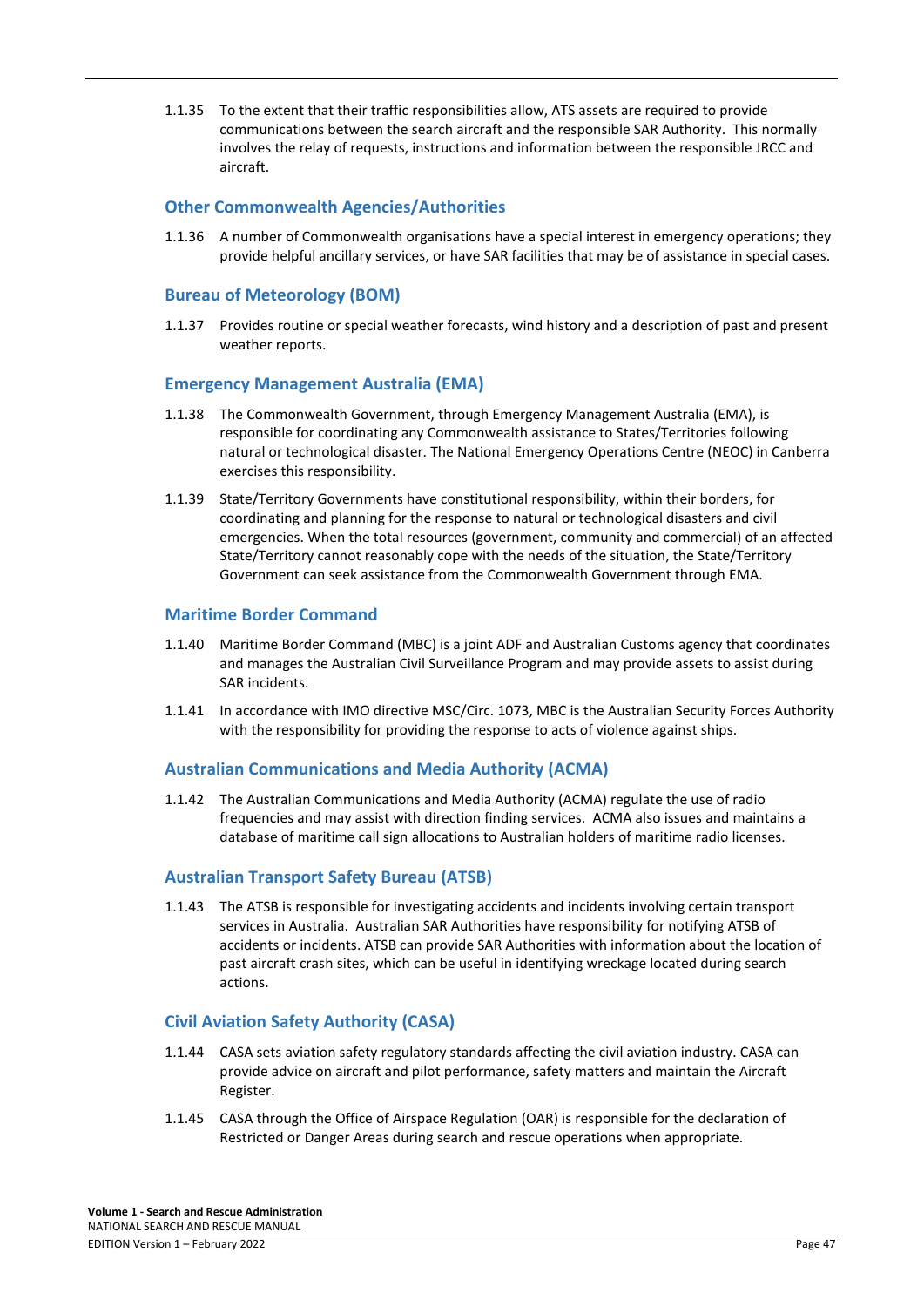# **Volunteer Organisations**

- 1.1.46 Volunteer rescue organisations are located throughout the country and their focus is primarily one of promoting safety and carrying out local rescues. The State or Territory SAR authority is responsible for the coordination and control of operations conducted by the volunteer organisations during search and rescue operations.
- 1.1.47 Volunteer organisations include groups such as the SES, Volunteer Marine Rescue groups (VMR), Surf Life Saving Australia (SLSA), Federated Mountain Rescue (FMR) and other state equivalents. These groups will provide search teams as appropriate.

# **Commercial and Private Organisations**

- 1.1.48 There are certain commercial and private organisations that are capable of providing assistance during SAR incidents.
- 1.1.49 Some of these organisations have facilities that are immediately suitable for use as SAR assets; others have facilities that have been adapted by way of providing them with extra equipment or training.
- 1.1.50 Assets considered suitable for the provision of SAR services are described as Search and Rescue Assets (SRAs). The crews of these assets are trained in search and rescue techniques.
- 1.1.51 Aircraft and marine craft in transit may be able to assist in cases of distress within their area of operations. Commercial towing and salvage companies may provide vessels to take over the towing or salvage of a vessel that is no longer in immediate danger. The owner or agent of the disabled vessel usually makes arrangements for these services. SAR assets should not interfere with this form of private enterprise providing the commercial facilities are capable of completing the operation safely.
- 1.1.52 Other organisations that might volunteer to assist in a SAR operation include commercial airlines, general aviation operators, oil and mine companies, fishing companies, aero clubs, mission stations and other community groups and organisations.

# **1.2 SAR Coordination**

#### **Overview**

- 1.2.1 There are two levels of SAR response in Australia:
	- a) The Commonwealth level through AMSA (JRCC Australia) and the ADF; and
	- b) The State/Territory level through the Police.
- 1.2.2 Volunteer organisations work in close liaison with State and Territory Police and the Police retain overall coordination of those organisations within their jurisdiction.
- 1.2.3 It is common for a number of SAR Authorities to contribute to one SAR operation. Therefore it is vital that one SAR Authority is responsible for the overall coordination of the SAR operation and the other Authorities involved will cooperate to produce the best response possible within available resources.

# **Alerting Post**

- 1.2.4 Any SAR Authority may receive a distress alert as an Alerting Post, making them responsible for onward distribution to the responsible SAR Authority.
- 1.2.5 In this instance, the receiving SAR Authority will consult with the responsible SAR Authority as per Appendix B at the earliest opportunity to reach an agreement about the best placed SAR Authority to assume overall coordination.
- 1.2.6 For land SAR incidents, determination of best placed will take into consideration the protocol outlined in Appendix C, the Land SAR Coordination Procedure, in addition to Appendix B.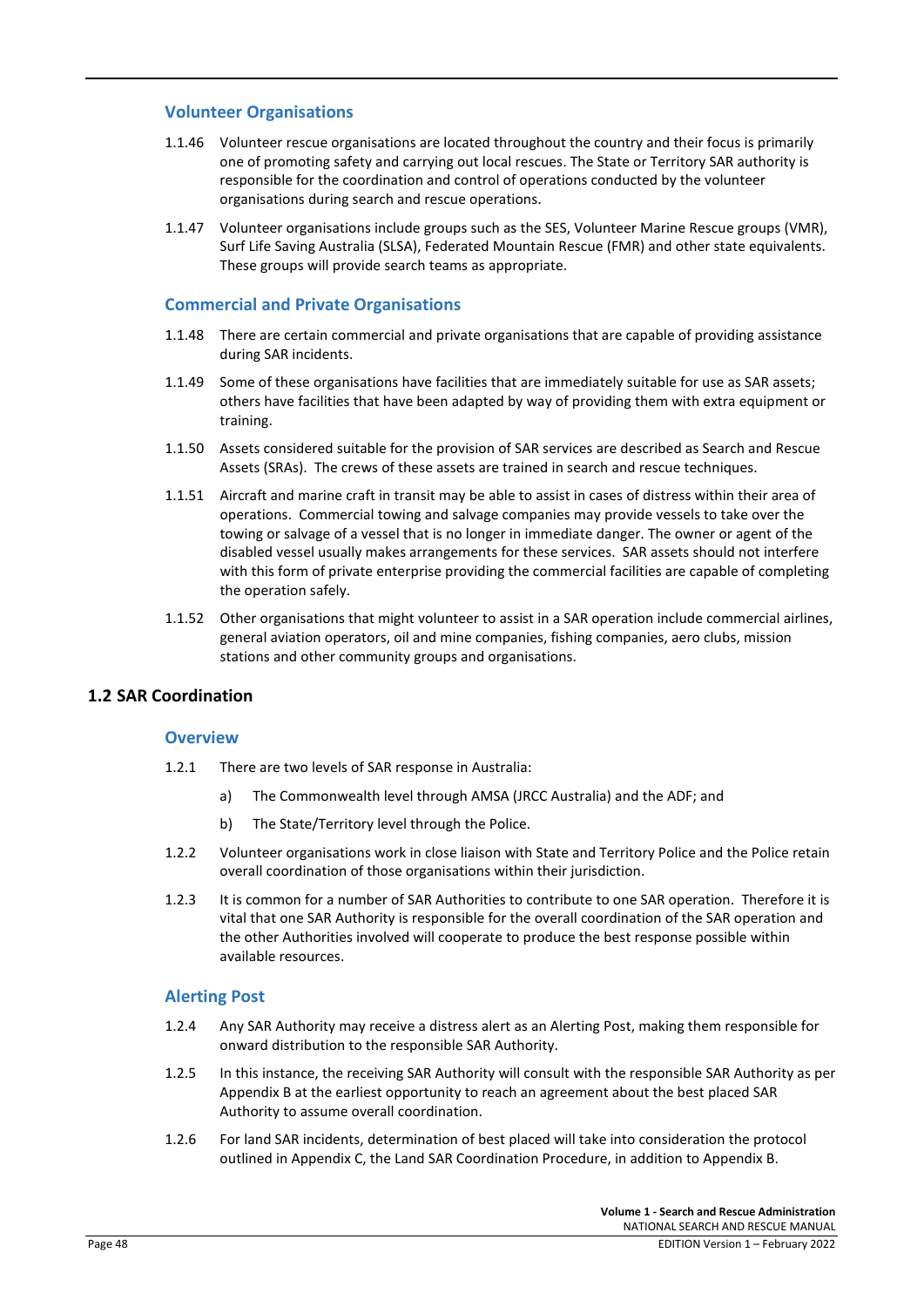# **Determination of SAR Authority Responsible for Overall Coordination**

- 1.2.7 The fundamental aim of a SAR system is to provide assistance to persons in distress. To achieve this aim the SAR system has to locate, support and rescue persons in distress in the shortest possible time. The success of the SAR response therefore depends on the speed with which the SAR situation is evaluated and the SAR operation is planned and carried out.
- 1.2.8 To ensure the SAR response is successful there are certain principles of SAR coordination that must be observed.

### **Initial Response**

1.2.9 The first SAR Authority to become aware of a SAR incident is obliged to respond until overall coordination can be transferred to the SAR authority best placed to coordinate.

#### **SAR Authority Best Placed to Coordinate**

- 1.2.10 Normally the SAR Authority best placed to be the Overall Coordinator of a SAR incident will be the SAR Authority identified in Appendix B as responsible for the target type.
- 1.2.11 Appendix B identifies the responsibilities and functions to a SAR Authority based on the type of target that requires assistance from the SAR service and then additionally, in some circumstances, by the location of the SAR incident.
- 1.2.12 Appendix B represent the table of National search and rescue responsibilities and functions where the table:
	- a) Identifies the divisions of responsibilities between SAR Authorities; and
	- b) Identifies the functional breakdown that SAR Authorities perform by, for or on behalf of, the overall coordinating SAR Authority.
- 1.2.13 However, it can be determined after consultation that another SAR Authority (other than the one specified in Appendix B) is best placed to coordinate. In this instance, overall responsibility may be transferred by mutual agreement.
- 1.2.14 The circumstances may include better communications, closer proximity to the area of search, better access to sources of intelligence, expertise in specialised areas or more readily available facilities.
- 1.2.15 For example, JRCC Australia is normally best placed to coordinate wide area air searches and coordinate search and rescue operations at sea at long range. These operations may also involve requests for ADF assistance. Police forces are normally best placed to coordinate local ground searches or inshore boat searches.
- 1.2.16 The coordination of a police land-based search cannot be transferred to JRCC Australia. However, JRCC Australia may provide support on request in accordance with the procedures stated below in "JRCC Australia Assistance to Other SAR Authorities".
- 1.2.17 As Police always retain responsibility for land SAR incidents, transfer will only be possible between Police Services/Forces for incidents that occur on State Borders. Police cannot transfer responsibility for land SAR incidents to JRCC Australia. Land SAR Incidents involving military personnel may be able to be transferred to the ADF under certain circumstances. However, JRCC Australia may provide support on request in accordance with the procedures stated below in "AMSA Assistance to other SAR Authorities."
- 1.2.18 A SAR Authority may not be better placed if it is already engaged in responding to another SAR incident/s or it does not have sufficient resources to be able to coordinate effectively.
- 1.2.19 The SAR authority with overall coordination may request assistance from another SAR authority. In such circumstances the Overall Coordinator may delegate to another SAR Authority responsibility for a specific part of the SAR operation.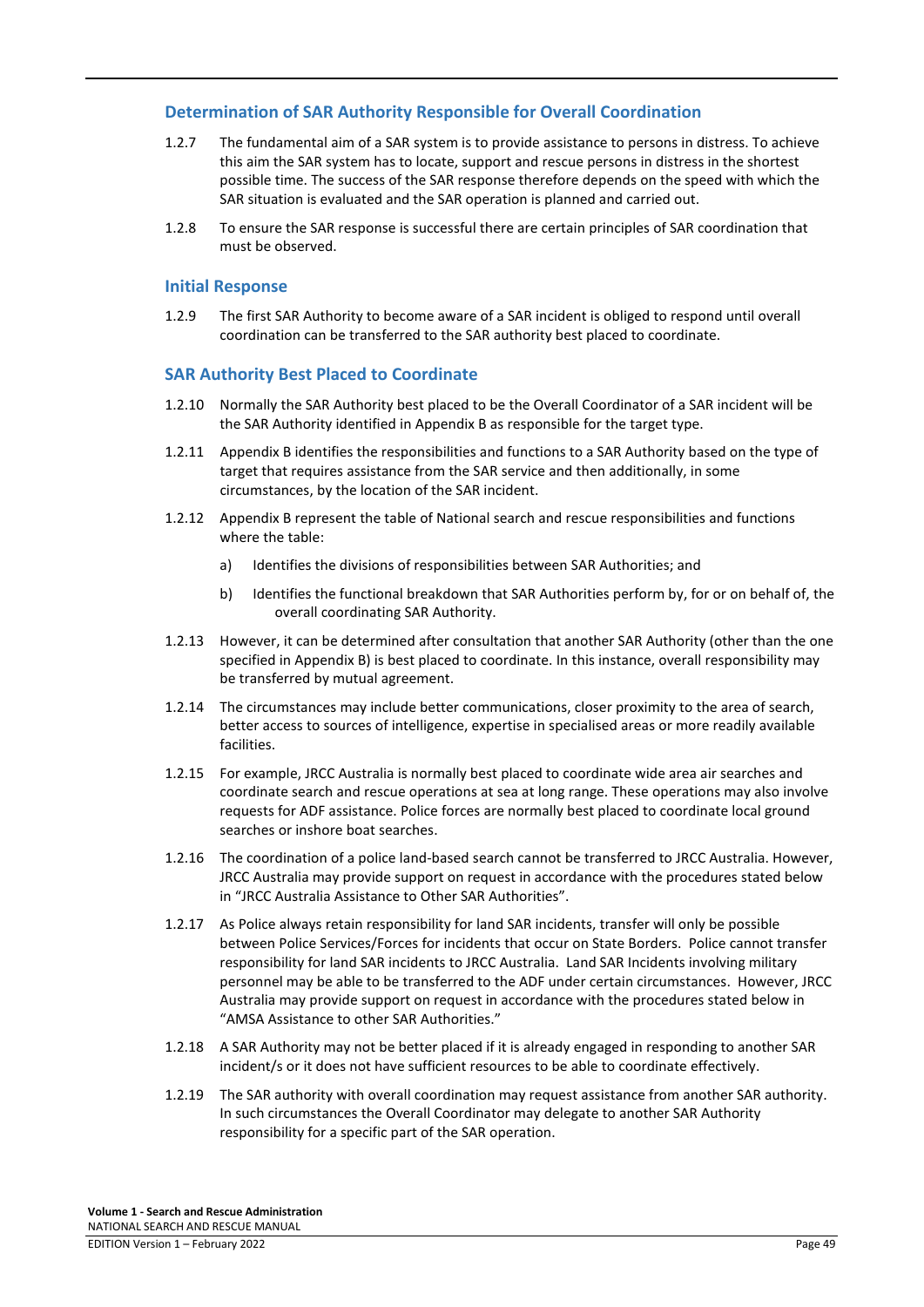1.2.20 From time to time, a SAR operation may be commenced independent of a SAR authority. Once a SAR authority is alerted to the incident it is their responsibility to coordinate the activities of the responding assets in order that the integrity of the search is maintained until such time as the SAR Authority best placed to coordinate the incident has been determined under this plan or the incident concludes.

# **Effective Consultation and Coordination**

- 1.2.21 In order to ensure the successful prosecution of a SAR incident involving more than one SAR authority, the SMC with overall coordination shall initiate consultation with all participating SAR Authorities at the commencement of an incident. The SMC should conduct frequent reviews of the progress of the incident and produce a SITREP at regular intervals. This should not preclude all participants offering advice and suggestions.
- 1.2.22 All SAR authorities have specialised knowledge within their specific area of expertise and operation, therefore the SMC should consult with other authorities to establish what assistance is available.

# **Cooperation with Foreign Rescue Coordination Centres**

#### Coordination Principles with Foreign RCCs

- 1.2.23 When the area of SAR operations is near or straddles the boundaries between international search and rescue regions (SRR), JRCC Australia is to be informed and will take overall coordination, except for SAR involving military forces as previously discussed. JRCC Australia will liaise with neighbouring foreign RCCs in accordance with the relevant International SAR Arrangements. In general, the following procedures reflect the SAR Arrangements in place.
- 1.2.24 When the position of a party in distress is known, the responsibility for initiation of SAR action will be that of the International RCC in whose SRR the party is located.
- 1.2.25 The International RCC to assume responsibility for conduct of a SAR action when the distressed target's position is unknown shall be the RCC responsible for:
	- a) The SRR in which the target was operating according to its last reported position; or
	- b) The SRR to which the target was proceeding if the last reported position was at the boundary of two SRRs; or
	- c) The SRR to which the target was destined if it was not equipped with suitable two–way radio communication equipment or not under obligation to maintain radio communication.
- 1.2.26 If, after a SAR action has been initiated, it is determined that the area of probability lies across the boundaries of two or more adjoining SRRs, the initiating RCC shall normally remain the responsible SAR Authority.
- 1.2.27 Alternatively, where search areas are extensive, it may be agreed that JRCC Australia coordinates search efforts in the Australian SRR and the adjacent International RCC coordinates search efforts in the foreign SRR. Should this be considered the preferable strategy, JRCC Australia may initiate the proposal to its foreign counterpart.

# Provision for Entry of Foreign Aircraft during SAR Operations

- 1.2.28 JRCC Australia shall take responsibility for organising the entry into and departure from the Australian region, outside of the Australian Sovereign territory (12 Nautical Miles off coast line), foreign state aircraft engaged in SAR operations.
- 1.2.29 Any Foreign State aircraft entering the 12 NM limit will require submitting a Diplomatic Clearances through Department of Defence via phone 02 612 84819 or email to [ForeignAircraft.Requests@defence.gov.au,](mailto:ForeignAircraft.Requests@defence.gov.au) and will require involvement from the relevant country's Embassy or High Commission. JRCC may assist in facilitating this requirement.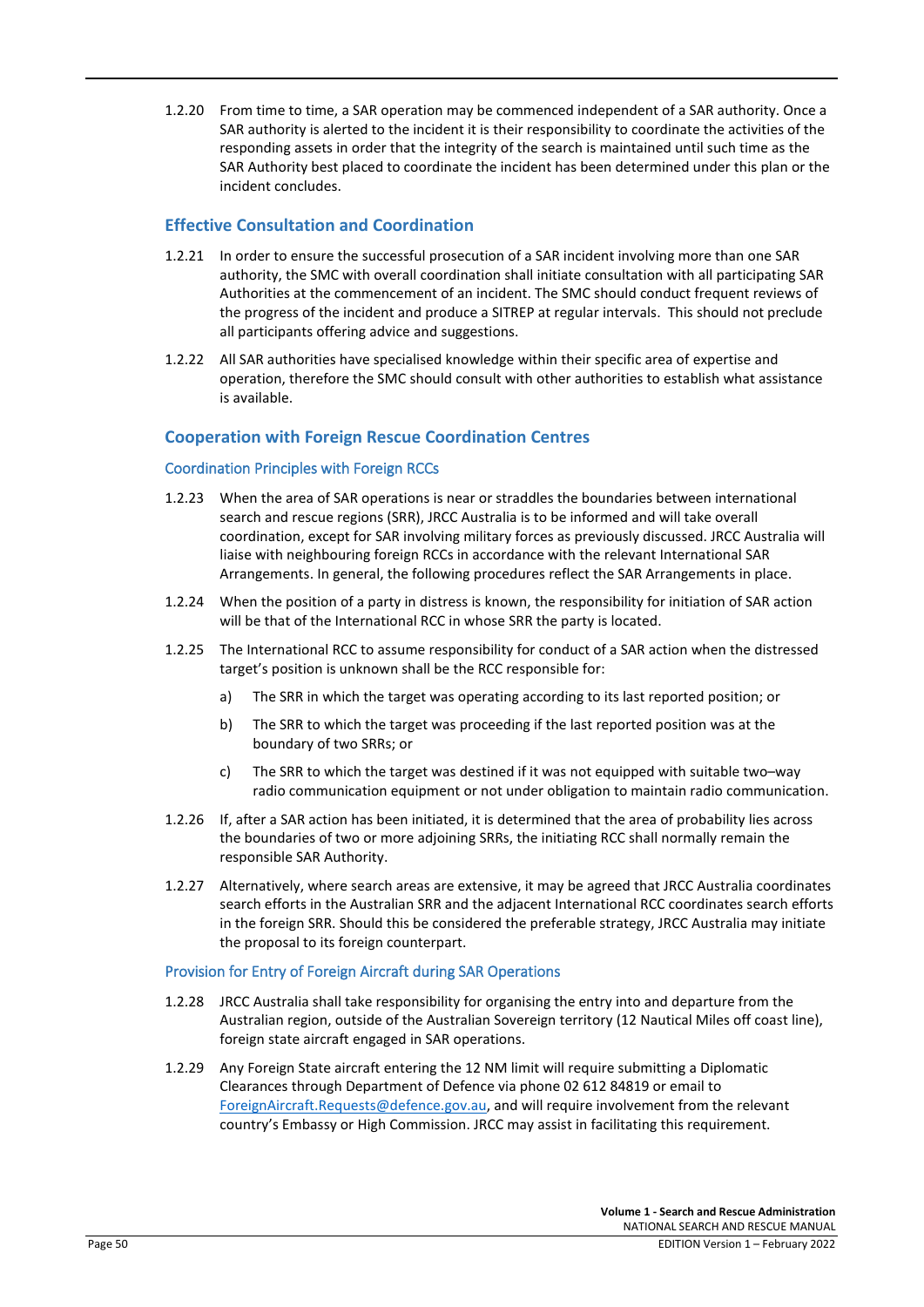1.2.30 If another SAR authority becomes aware of a foreign state aircraft being tasked to conduct SAR operations in the Australian region, they should inform JRCC Australia immediately who will help facilitate approvals and diplomatic clearances as necessary.

#### Requests for Assistance from Foreign RCCs

1.2.31 JRCC Australia or the Department of Foreign Affairs and Trade (DFAT) may receive requests from foreign RCCs for Australian assistance in SAR operations. If requests are received via DFAT, JRCC Australia shall immediately establish communications with the RCC responsible for the area to establish and arrange any assistance that may be required.

# **Transfer of Coordination**

#### Reasons for Transfer of Coordination

- 1.2.32 The SAR authority with overall coordination should evaluate all available information and intelligence and make an initial assessment of the probable search area and assets required. If the required response is assessed as being beyond the capacity of the authority then that authority should request assistance at an early stage. Delaying requests for assistance, may lead to reduced chances of survival and/or significant increase in the size of the search area.
- 1.2.33 Overall coordination responsibility may be transferred from one SAR authority to another within Australia's SRR in the following circumstances:
	- a) Where a SAR authority has activated a SAR operation in response to a distress or other emergency situation that is found to be outside their responsibility.

For example, a SAR operation is mounted by JRCC Australia in response to a distress beacon activation that is, having established the nature and location, found to be a land environment incident or a pleasure craft/fishing vessel in distress where Police are better placed to respond. In such a case JRCC Australia, depending on the operational circumstances of the SAR response, may transfer overall coordination of the SAR operation to the responsible State or Territory Police Service or Force.

b) When a RCC is fully committed, overall coordination of a further incident in that region may be transferred to an adjacent RCC.

**Note:** JRCC Australia is considered to be an adjacent RCC to State and Territory RCCs.

- c) Whenever more accurate knowledge of the distressed target's position or movements comes to hand.
- d) When it becomes apparent that a SAR authority other than the one initiating the action is more favourably placed to assume responsibility.
- e) Where a SAR operation is beyond the State/Territory's capabilities. This might include situations where vessels are well to sea or along a remote part of the Australian coastline and beyond the capabilities of the SAR facilities available to the State/Territory agencies.
- f) Where the circumstances of the SAR operation requires the implementation of the State or Territory's disaster plan or the declaration of a State or Territory Emergency. For example, an aircraft incident where there are many fatalities and/or injured. In these cases, once appropriate State/Territory resources are on site, the appropriate State/Territory authority will assume overall coordination of the operation.
- g) For a major search where JRCC Australia has assumed overall coordination from a State/Territory SAR authority and the air search has been completed but local land and inshore operations may continue, overall coordination may be transferred back to the appropriate State/Territory authority.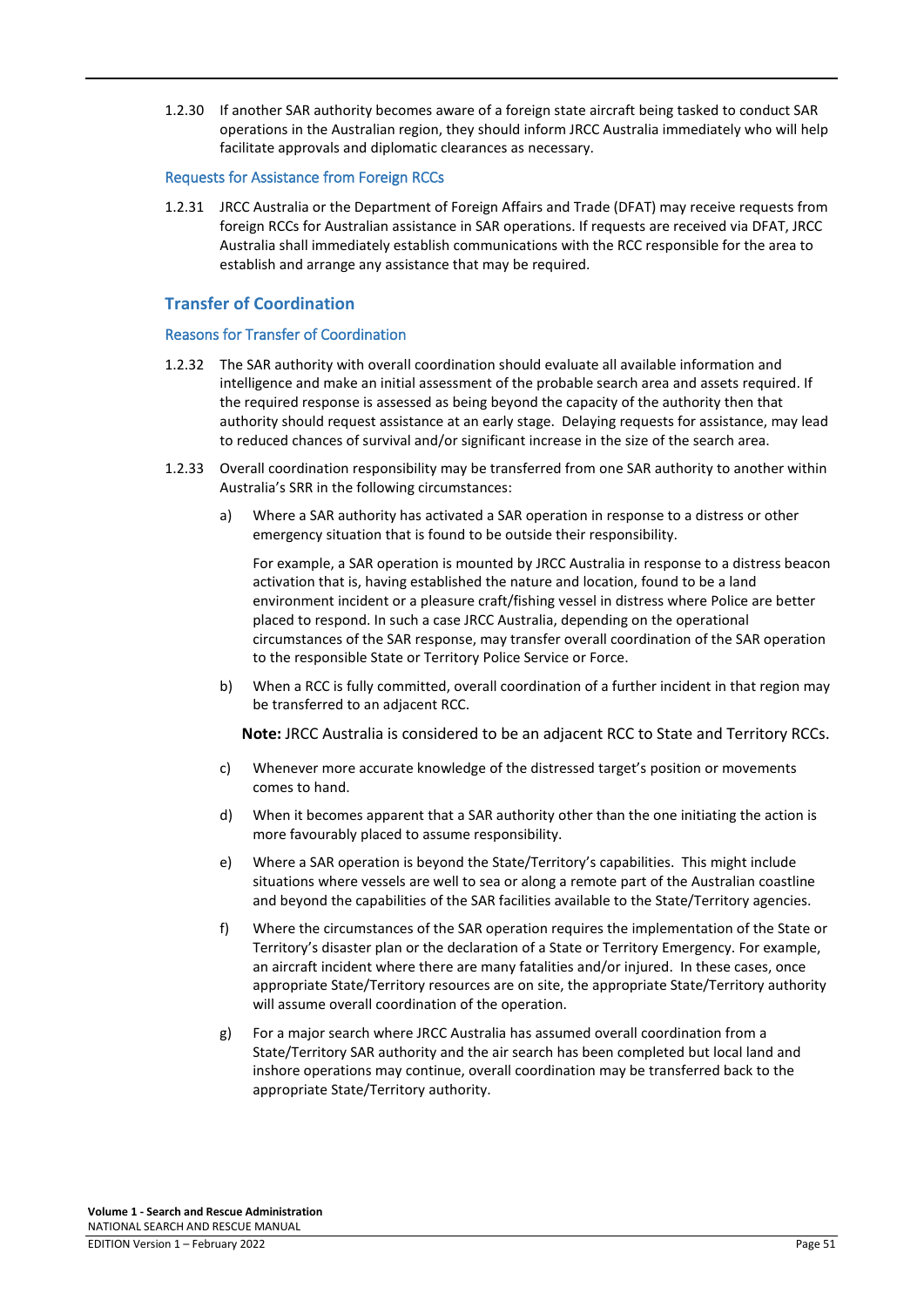#### Transferring Overall Coordination

- 1.2.34 A transfer of coordination responsibility between SAR Authorities may be effected at any time by a SAR Authority requesting another SAR Authority to assume overall coordination (or by another SAR Authority offering to take coordination) in accordance with Appendix B. In these instances:
	- a) Consultation shall take place between the SMC's of both SAR Authorities concerned and verbal agreement reached on which SAR Authority is best placed to continue to coordinate the incident and the reasons for accepting coordination.
	- b) Transfer of coordination will formally occur at the time verbal agreement is made by the appropriately qualified person(s) who is authorised to accept coordination.
	- c) Full details of all relevant information and actions taken by the initiating SAR Authority shall then be passed in accordance with the information exchange requirements outlined in Appendix C.
	- d) If overall coordination cannot be accepted immediately, the initiating SAR Authority shall retain coordination until a mutually agreed time of transfer;
	- e) All assets or SAR Authorities concerned shall be advised of the transfer of coordination.
- 1.2.35 In assuming coordination for the SAR incident, it is essential that the accepting SMC is aware that SAR assistance from the (current) Coordinating SAR Authority may not be available depending on the reasons for the transfer of overall coordination.
- 1.2.36 Where a SAR Authority accepts overall coordination of an incident, the SMC shall ensure that full responsibility for the incident is accepted, in which case:
	- a) The accepting SMC shall ensure that all aspects, including air and surface search, are coordinated by their authority.
	- b) If an aspect of the search (e.g. air search) is to be supported by, or remain with another SAR Authority, then the terms of the assistance shall be made clear and that Authority shall be required to report progress and keep the SMC with overall coordination informed as to developments.
- 1.2.37 On completion of the SAR incident, it might be determined appropriate to transfer the event back to the original coordinating SAR Authority.

#### Accepting Coordination for a Component of the SAR Event from another SAR Authority

- 1.2.38 Where an Authority decides to accept coordination for a component of an event (e.g. air search) from another SAR Authority, the accepting SMC shall ensure that responsibility for specific functions (e.g. air search) is accepted, in which case:
	- a) Transfer of coordination will formally occur at the time verbal agreement is made by the appropriately qualified person(s) who is authorised to accept coordination.
	- b) The accepting SMC shall operate within the terms of the agreed responsibility and report progress to the SAR Authority with overall coordination; and
	- c) Conduct the specific functions in accordance with accepted standards, procedures and practices.

#### Guidance in Support of Transferring Coordination of a Component of a SAR Operation

- 1.2.39 Where the overall coordinator needs or requires another cooperating SAR Authority to take responsibility for a component of a SAR event or a specific activity in the SAR event the cooperating Authority must be provided with:
	- a) Clear objectives, scope and scale of the delegated responsibility and service required;
	- b) Full briefing on the SAR event to the extent that it will affect the service to be provided;
	- c) Conditions and constraints on use of assets;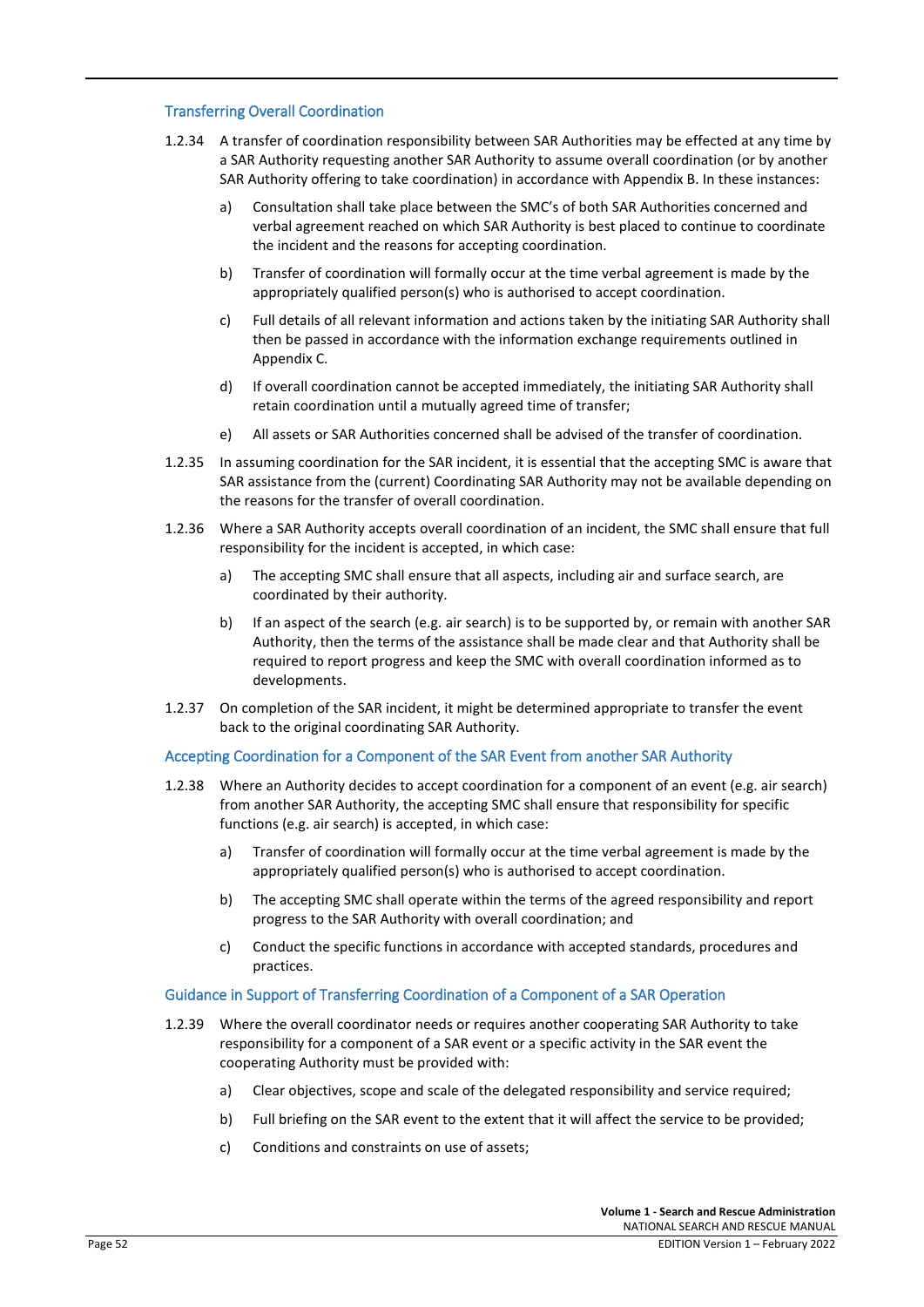- d) Time requirements and constraints; and
- e) Tactical intelligence, information and data as it becomes available that may affect the progress of the support service provided.
- 1.2.40 The cooperating Authority must:
	- a) Accept, or reject the proposed delegation. If the action is other than to accept the delegation then the coordinating Authority must be informed of the operational reasons;
	- b) Operate within the terms of reference for the supporting service;
	- c) Inform the coordinating Authority of any circumstances, if they arise where the specified service cannot be provided or needs to be varied, together with reasons;
	- d) Exchange with the coordinating Authority, tactical intelligence, information and data as it becomes available that may affect the progress of the SAR event; and
	- e) Report progress of the support activity to the coordinating Authority.

#### Transfer of Coordination after Suspension of SAR Action

- 1.2.41 When a SAR action is suspended, the authority with overall coordination at the time shall inform all authorities, assets and facilities that have been activated and/or alerted.
- 1.2.42 If, at the time of suspension, the search is under the overall coordination of the Authority responsible for the target type, as identified in Appendix B; overall coordination shall not be transferred to another SAR authority. Rather, the Police, and other SAR agencies involved in the SAR operation, should be informed that the search has been suspended pending the availability of further intelligence. The Police may then instigate further Police (non-SAR) actions as appropriate.
- 1.2.43 Where a search is suspended for a target that another SAR authority has responsibility for under the terms of Appendix B, overall coordination shall be transferred to that authority. The expectation would be that if further intelligence is received that indicates the search should be re-commenced, the SAR authority that has normal responsibility for the target will consider its capability to coordinate the search at that time and either retain coordination, seek assistance or transfer coordination. Also, it may be necessary for that authority to fulfil their coronial or missing person responsibilities.
- 1.2.44 On occasions, after the suspension of a search, it may be necessary for State/Territory Police to continue to search for bodies or aircraft/vehicle/vessel wreckage. In such cases JRCC Australia may:
	- a) Provide briefings on flight path or vessel track prior to disappearance, splash/crash point, area searched and related intelligence;
	- b) Review intelligence to assist search;
	- c) Source aircraft for transport or search purposes;
	- d) Brief search crews on (a) above; and
	- e) Provide drift information.
- 1.2.45 JRCC Australia will not fund air or surface assets for the search for bodies or aircraft/vehicle/vessel wreckage once the search has been suspended.
- 1.2.46 Should any other organisation, e.g. the operating company, wish to continue an independent search, the SAR Authority with overall coordination should ascertain whether there is any new intelligence that indicates that the search should be continued. If there is:
	- a) New intelligence then this should be evaluated and, if considered valid, the search should be continued/re-initiated; or
	- b) No new intelligence then the Police/RCC may assist the requesting organisation with:
		- i) Briefings on path prior to disappearance, splash/crash point, area searched and related intelligence; and/or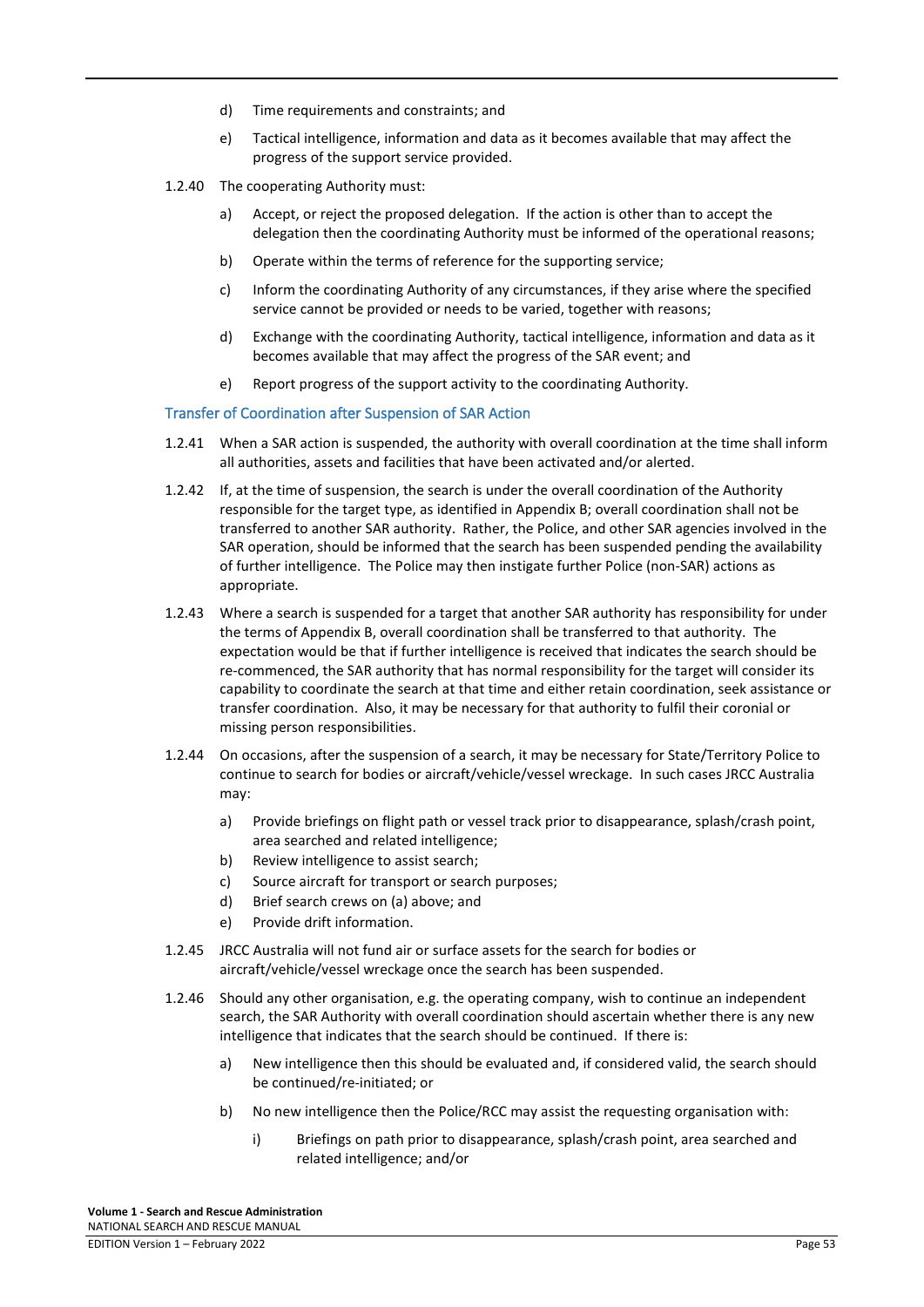- ii) Drift information;
- iii) Briefings on MP behaviour and intentions, LKP area searched and related intelligence.
- 1.2.47 JRCC Australia will neither fund nor provide air or surface assets for continuation of the search unless the request is supported by new intelligence.

# **Requesting JRCC Australia Assistance**

#### Subject Matter Expertise and Advice

1.2.48 Australian SAR authorities may request assistance or advice from JRCC Australia during a SAR operation. Where resources are available, JRCC Australia can assist with SAR planning, briefings, prediction and management tools for a maritime or aviation search.

#### **Briefings**

- 1.2.49 JRCC Australia can deliver a range of services as follows.
- 1.2.50 In circumstances where assistance is required to task a marine or aviation SAR asset, the coordinating SAR Authority can request JRCC Australia to prepare a briefing for those assets. JRCC Australia will:
	- a) Prepare and provide the briefing and email it to the coordinating SAR Authority for the crew; or
	- b) Prepare and provide the briefing and email it directly to the crew, copied to the coordinating SAR Authority.
- 1.2.51 Land SAR assets will be briefed by the police SMC coordinating the incident. Aviation and maritime SAR assets being utilised in a land SAR incident will generally be briefed by the police SMC.

#### Aviation Capability

- 1.2.52 Where significant aviation assets beyond reasonable normal capacity of the State/Territory are required to contribute to a SAR response plan, JRCC Australia can assist with aviation capability by providing three levels of aviation assistance:
	- a) Identification of suitable aviation SAR assets to conduct a search and pass details to the requesting authority.
	- b) Identification and briefing of suitable aviation SAR assets.
	- c) Identification, briefing and tasking of suitable aviation SAR assets.
- 1.2.53 If assistance a) or b) is requested, then JRCC Australia will provide the relevant information to the coordinating SAR Authority to assist in further developing the SAR response plan.
- 1.2.54 If assistance c) is requested, JRCC Australia will task the asset but will still remain in a supporting role to the coordinating SAR Authority.
- 1.2.55 All subsequent activities that are related to monitoring progress of the air search, reaction to intelligence and re-allocation of aircraft to modified search allocations would remain with the coordinating SAR Authority
- 1.2.56 The cost of coordinating and responding to a search and rescue incident will be borne by the tasking SAR Authority unless otherwise agreed.

#### Responsibilities as Air Search Coordinator

1.2.57 On request, JRCC Australia can take responsibility for a wide scale air search in support of a SAR operation under the overall coordination of another SAR Authority. The following procedures will apply: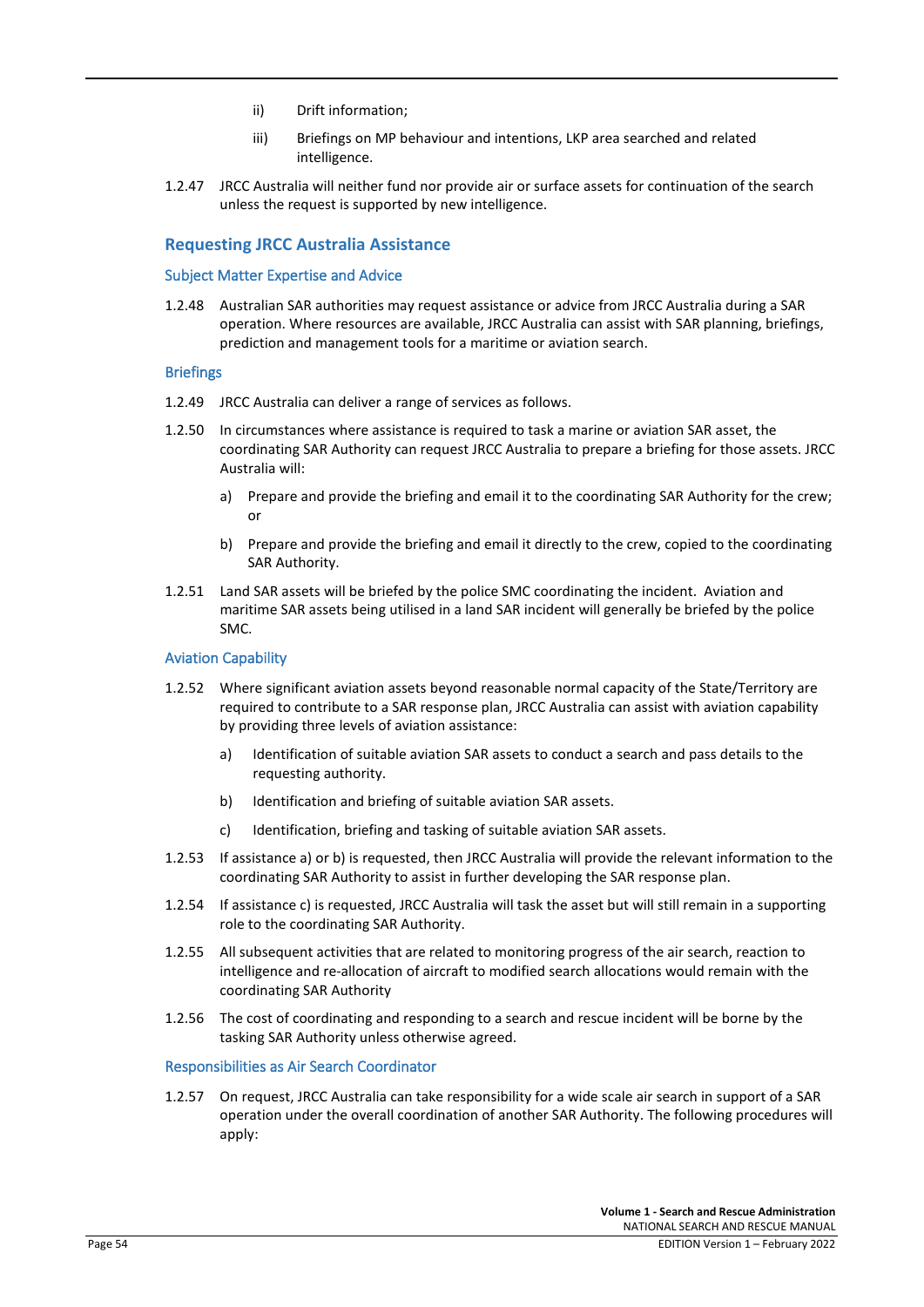- a) The search area will be determined by mutual agreement between the coordinating SAR Authority and JRCC Australia;
- b) When additional intelligence is received that may entail changes to the search area, the revised search area will be determined by mutual agreement between the coordinating SAR Authority and JRCC Australia;
- c) JRCC Australia will conduct the complete air search including aircraft identification, briefing, tasking and de-briefing, air asset performance monitoring and intelligence analysis;
- d) All aircraft tasking details will be provided to the coordinating SAR Authority;
- e) The coordinating SAR Authority and JRCC Australia will exchange and consider search area information and intelligence to ensure that coordination of the event is effectively achieved;
- f) When the air search has been completed and there is high confidence that if the target was in the search area it would have been found, and appropriate consideration for the probability of survival has occurred, the air search will be suspended pending the availability of new intelligence; and
- g) Requests to extend or continue the air search must be supported by the presence of new intelligence. If the air search is continued for other reasons, the costs of that continuation will be borne by the coordinating SAR Authority and not JRCC Australia.
- 1.2.58 AMSA will pay all the costs for the air search unless option (g) above is applicable.
- 1.2.59 Requests for assistance from the JRCC Australia will be made in accordance with the information exchange requirements outlined in Appendix C.

# **1.3 Requesting State / Territory SAR Authority Assistance**

# **Requests for Defence Assistance (DACC)**

### Localised Emergency Assistance to Save Life

- 1.3.1 In localised emergency situations when immediate action is necessary to save human life, the RCC/local SAR Authority may request assistance directly from the commander of an ADF asset on scene or in the area. In these circumstances ADF commanders are authorised to provide assistance from within their asset's resources to civil Authorities. Within Defence this type of localised assistance is categorised Defence Assistance to the Civil Community (DACC) Category 1.
- 1.3.2 Whenever this action is taken the SMC shall advise JRCC Australia as soon as possible, and the commander of the ADF asset will advise their superior Headquarters as soon as possible. JRCC Australia is to follow up with a courtesy call to Headquarters Joint Operations Command (HQJOC).

# All Other Requests for Defence SAR Assistance

- 1.3.3 In circumstances other than those described above, civilian SAR Authorities/SMC shall pass requests for ADF assistance to JRCC Australia who will liaise with Headquarters Joint Operations Command (HQJOC). Once a military asset has been assigned, further contact can be with the Service concerned. JRCC Australia will contact the appropriate military asset to discuss with the mission commander/crew an appropriate search tasking for the asset
- 1.3.4 All requests for ADF assistance are to include as much detail as possible about the search target, where assets are required, how long assets are likely to be required, what other search assets are in the area, who is the coordinating SAR Authority, what logistic support can be provided to the ADF and the relevant points of contact.
- 1.3.5 Any verbal request will be followed by a hard copy message.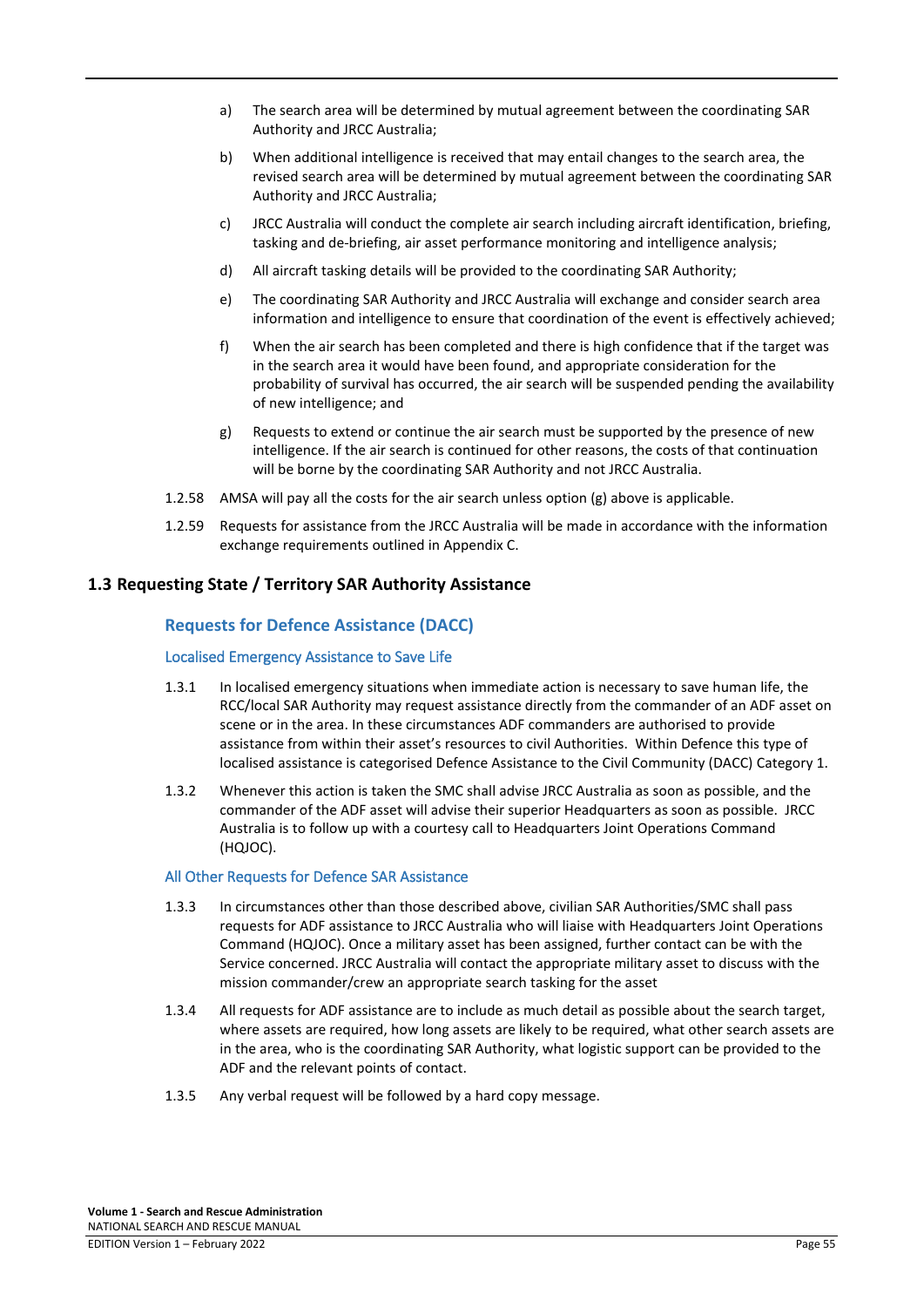# **Defence Requests for Civil Assistance**

- 1.3.6 In localised emergency situations when immediate action is necessary to save human life, ADF authorities will liaise directly with local SAR authorities/providers for the provision of civil support to ADF SAR operations.
- 1.3.7 In other than immediate, life threatening circumstances, the ADF will pass requests for civil SAR assistance in support of military SAR operations to JRCC Australia for on forwarding to the appropriate civilian SAR Authorities/SMC and the facilitation of the provision of support.

# **1.4 Australian Search and Rescue Region**

- 1.4.1 The Australian search and rescue region covers the Australian continent and large areas of the Indian, Pacific and Southern Oceans as well the Australian Antarctic territories.
- 1.4.2 This is nearly 53 million square kilometres (one tenth of the earth's surface) and borders the search and rescue regions of 10 other countries.



**Figure 1: Australian Search and Rescue Region**



 **Figure 2: Australian SRR Antarctic Region**

**Volume 1 - Search and Rescue Administration** NATIONAL SEARCH AND RESCUE MANUAL Page 56 EDITION Version 1 – February 2022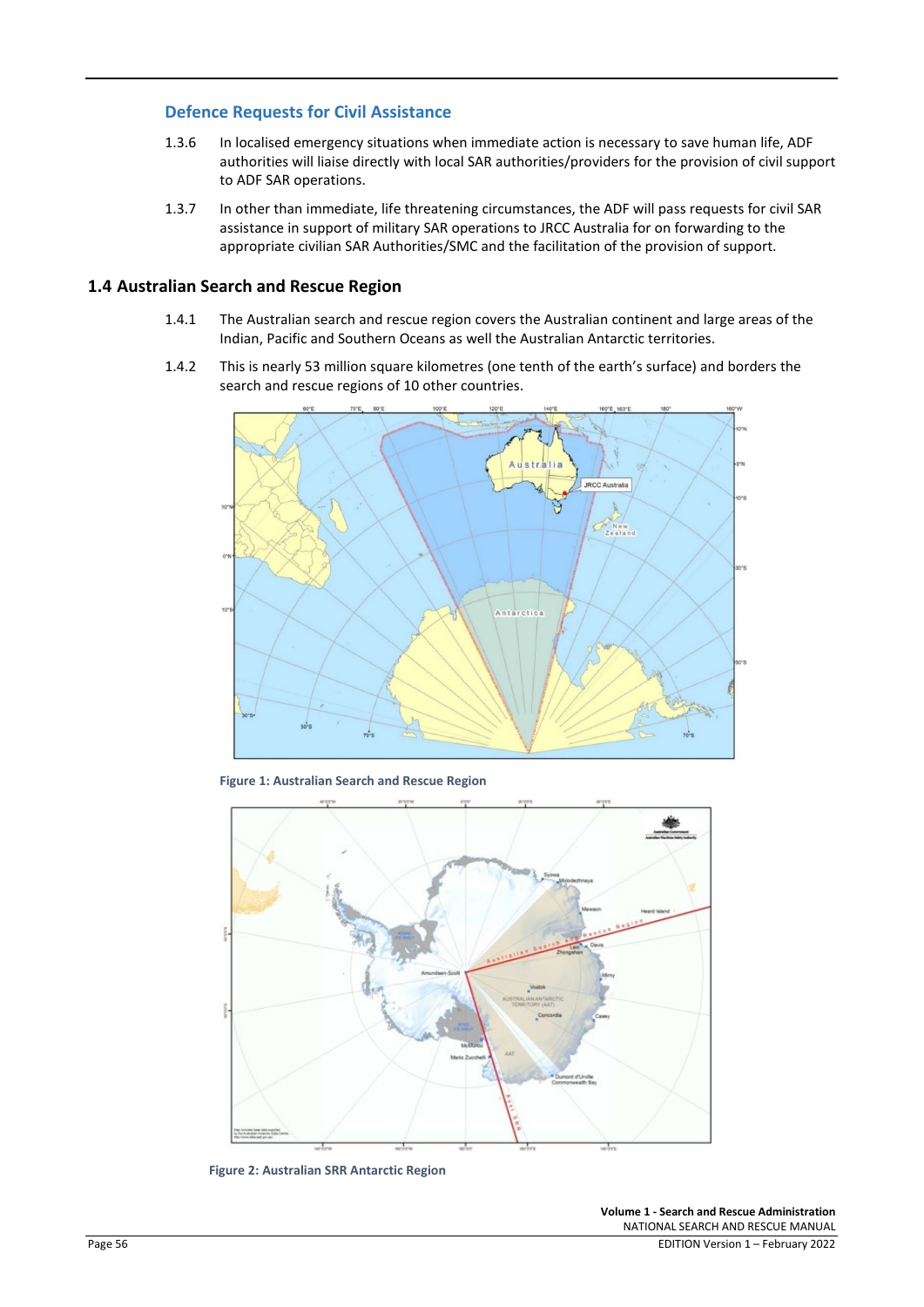# **1.5 SRR Coordinates**

1.5.1 The coast of the Antarctic continent in longitude 75o E thence

| 6° 00' S 75° 00' E<br>9° 37' S 141° 01' E<br>2° 00' S 78° 00' E<br>9° 08' S 143° 53' E<br>2° 00' S 92° 00' E<br>$9^{\circ}$ 24' S 144 $^{\circ}$ 13' E<br>12° 00' S 107° 00' E<br>12° 00' S 144° 00' E<br>12° 00' S 123° 20' E<br>12° 00' S 155° 00' E<br>9° 20' S 126° 50' E<br>14° 00' S 155° 00' E<br>7° 00' S 135° 00' E<br>14° 00' S 161° 15' E<br>9° 50' S 139° 40' E<br>17° 40' S 163° 00' E<br>9° 50' S 141° 00' E<br>Thence to the coast of the Antarctic<br>continent in longitude 163° 00' E |  |
|---------------------------------------------------------------------------------------------------------------------------------------------------------------------------------------------------------------------------------------------------------------------------------------------------------------------------------------------------------------------------------------------------------------------------------------------------------------------------------------------------------|--|
|                                                                                                                                                                                                                                                                                                                                                                                                                                                                                                         |  |
|                                                                                                                                                                                                                                                                                                                                                                                                                                                                                                         |  |
|                                                                                                                                                                                                                                                                                                                                                                                                                                                                                                         |  |
|                                                                                                                                                                                                                                                                                                                                                                                                                                                                                                         |  |
|                                                                                                                                                                                                                                                                                                                                                                                                                                                                                                         |  |
|                                                                                                                                                                                                                                                                                                                                                                                                                                                                                                         |  |
|                                                                                                                                                                                                                                                                                                                                                                                                                                                                                                         |  |
|                                                                                                                                                                                                                                                                                                                                                                                                                                                                                                         |  |
|                                                                                                                                                                                                                                                                                                                                                                                                                                                                                                         |  |

**Note**: The Australian maritime and aviation SRRs are generally the same except that the maritime SRR only extends to the Antarctic coast whilst the aviation SRR extends to the South Pole; and there is a minor difference in the North East corner of the SRR.



# **1.6 Australian States and Land Search Area**

**Figure 3: Australian States and Land Search Areas**

1.6.1 The Police Services in each State and Territory are responsible for Land Search and Rescue within the boundaries of their respective State or Territory, including any islands. The ACT is also responsible for a small area of land at Jervis Bay, NSW.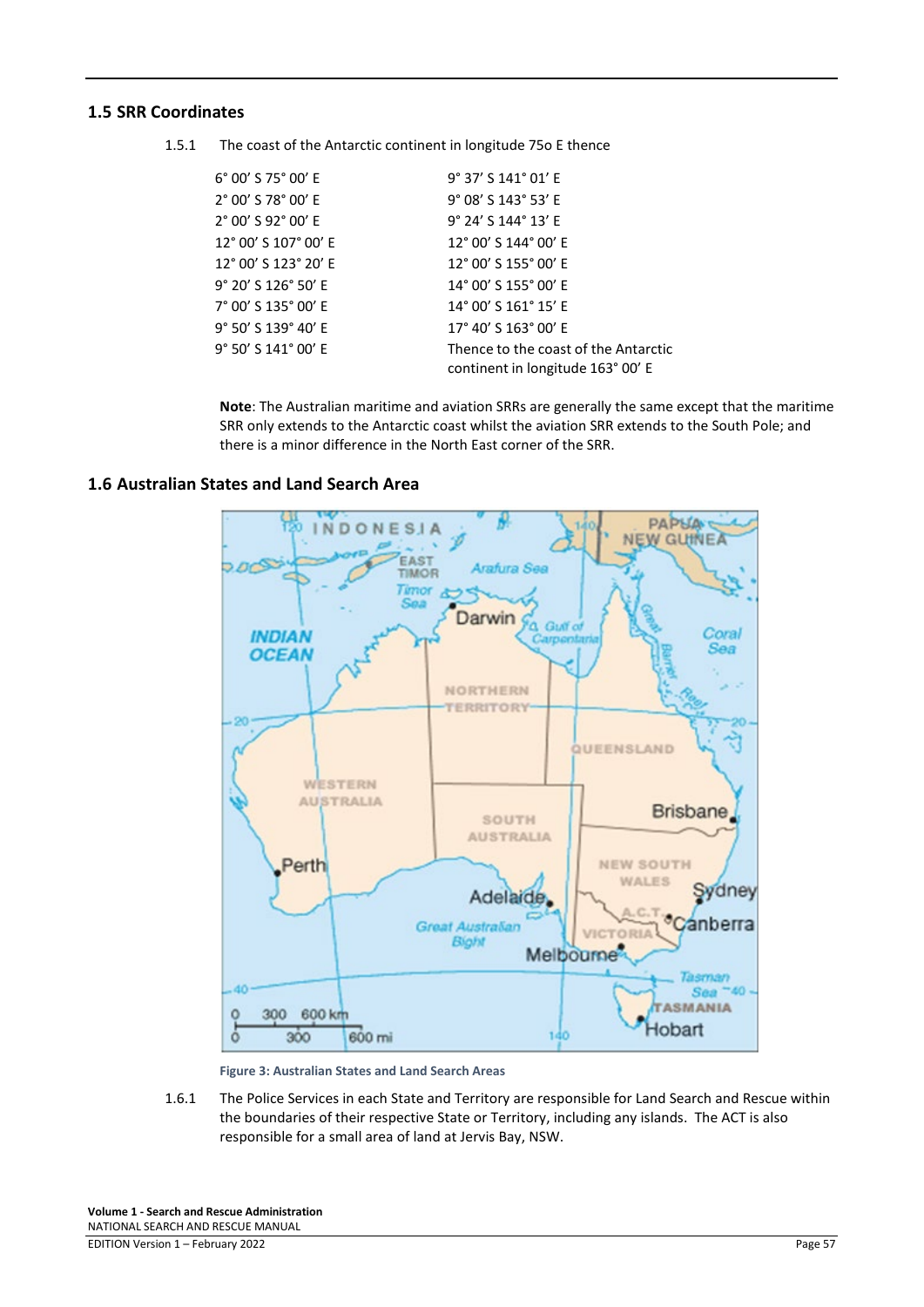| <b>Statistics</b>                   |                   |               |
|-------------------------------------|-------------------|---------------|
| State/Territory                     | <b>Population</b> | Size (km2)    |
| <b>Australian Capital Territory</b> | 387000            | 2452          |
| New South Wales                     | 7 544 500         | 811428        |
| Northern Territory                  | 246 000           | 1 346 200     |
| Queensland                          | 4 470 900         | 1787100       |
| South Australia                     | 1688700           | 1024377       |
| Tasmania                            | 515 000           | 67800         |
| Victoria                            | 5 866 300         | 227 600       |
| Western Australia                   | 2 5 8 9 1 0 0     | 2 5 2 5 5 0 0 |
| <b>Territories</b>                  | 6,500             | *300          |
| <b>Total</b>                        | 24 000 000        | *7 617 930    |

\* Not including Antarctica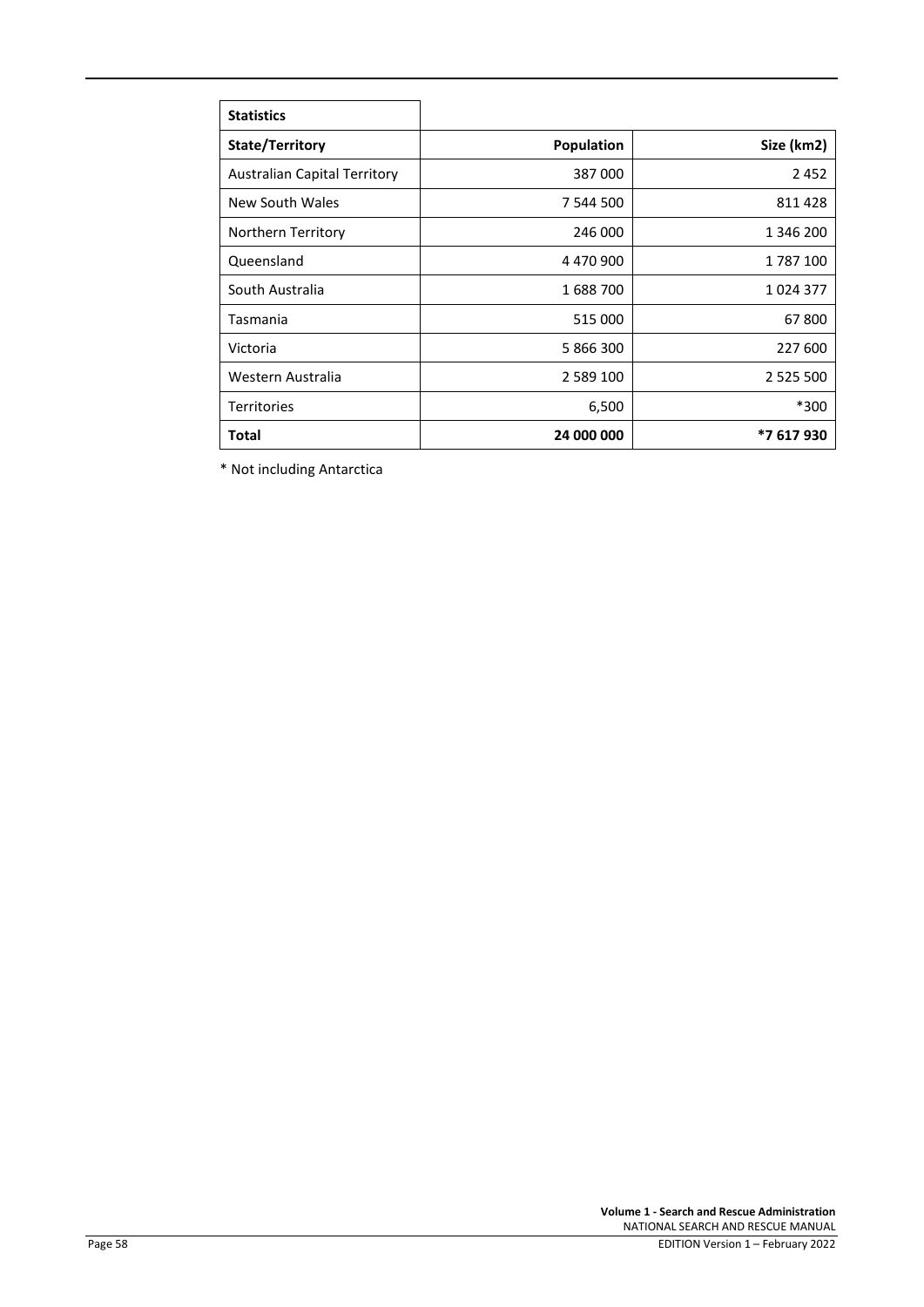# **Chapter 2 SAR Management**

# **2.1 Overview**

- 2.1.1 There are three levels of management within the SAR system.
	- a) Overall management of SAR responsibilities by SAR Authorities;
	- b) Management of individual SAR incidents by SAR mission coordinators (SMCs); and
	- c) Direction of SAR activities at an incident by on-scene coordinators (OSCs) specifically designated by the SMC.
- 2.1.2 This section outlines, in general terms, the management and coordination actions required when a decision is made to implement procedures in prosecuting a SAR.
- 2.1.3 Once it is decided to proceed with the action, plans should be enacted for the commencement of search activity with a minimum of delay. Coincident with progressing search activity, is the development of a rescue plan and obtaining and deploying rescue resources to minimise time between survivors' location and their recovery to a place of safety.

# **SAR Authority Responsibilities**

- 2.1.4 A SAR Authority shall ensure that a SAR operation can be promptly initiated and prosecuted with the efficient use of available SAR resources, until rescue has been completed or until chance of success is no longer a reasonable possibility.
- 2.1.5 The State or Territory Police shall ensure that a land SAR operation can be promptly initiated and prosecuted with the efficient use of available SAR resources, until rescue has been completed or until chance of success is no longer a reasonable possibility.
- 2.1.6 SAR Authorities have overall responsibility for establishing, staffing, equipping and managing the SAR system, including providing appropriate legal and funding support, establishing RCC/FSHs, providing or arranging for SAR assets, coordinating SAR training and developing SAR policies, as listed at Appendix B. SAR Authorities will focus upon resources to conduct SAR operations for which they are the Responsible Authority (Appendix B). The SAR authority, where applicable, shall:
	- a) Designate an SMC for a specific SAR incident
	- b) Establish a Rescue coordination Centre (RCC/FSH) to coordinate all participating search and rescue assets and facilities;
	- c) Ensure that the RCC/FSH conforms to the SAR procedures contained in this manual or local SOPs and manuals;
	- d) Establish close liaison and formulate agreements with other authorities and organisations having SAR potential;
	- e) Establish liaison with SAR Authorities of adjacent areas to ensure mutual cooperation and coordination in combined operations;
	- f) Ensure that a comprehensive and current SAR plan is prepared and distributed;
	- g) Establish and supervise communication facilities and assign SAR frequencies from those authorised to assets designated for SAR tasks;
	- h) Establish communications with adjoining RCC/FSHs and appropriate organisations to ensure two-way alerting and dissemination of SAR information;
	- i) Ensure immediate action is taken to provide assistance, advising the appropriate SAR Authorities and passing all information received concerning the distress incident and any action taken;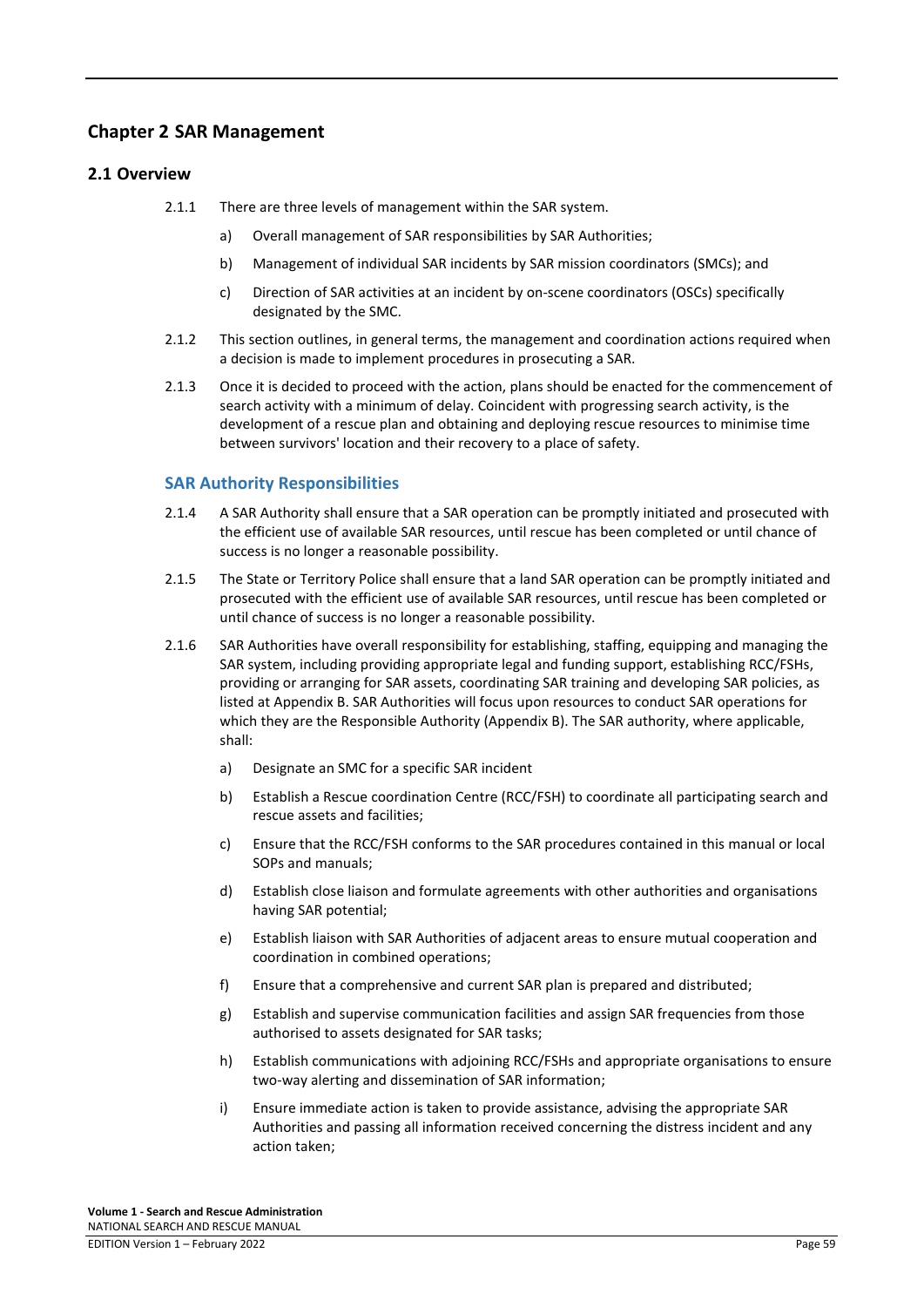- j) Ensure that the operating authority or agency of any craft, aviation asset or land party in need of assistance has been advised of initial actions taken, and they are kept informed of all pertinent developments;
- k) Ensure that the Next of Kin (NOK) of any missing person/s has been advised of initial actions taken, and they are kept informed of all pertinent developments;
- l) Ensure that each incident is prosecuted until assistance is no longer necessary, rescue has been completed or chance of success is no longer a reasonable possibility;
- m) Ensure that if the scope of the maritime/aviation operation exceeds the authority's capacity to plan and execute the operation, it shall seek advice and assistance from, or by mutual agreement, hand over coordination, to an appropriate authority;
- n) Ensure that if the scope of the land operation exceeds the local capacity to plan and execute the operation, the FSH shall seek advice and assistance from the respective State SAR Coordinator for the provision of assets and/or personnel from other areas
- o) Maintain and preserve adequate records; and
- p) Develop new and improved techniques and procedures.

#### **Forward Command Post**

- 2.1.7 It may be desirable to establish a Forward Command Post or a Forward Field Base at a suitable location. The feasibility of FCP/FFB establishment will be a matter for consideration by the SAR Authority.
- 2.1.8 As the name suggests a Forward Field Base (FFB) differs from a Forward Command Post (FCP) in that a Forward Field Base does not involve transfer of any coordination responsibilities from the parent RCC/FSH.
- 2.1.9 JRCC/FSH will commonly establish a FFB at an aerodrome being used by several search aircraft for the purpose of managing tasking, allocation of personnel and equipment and conducting briefings and debriefings. A FFB may be also set up in conjunction with a Police headquarters or Police FCP to facilitate liaison between Authorities and agencies involved in a search and rescue operation.
- 2.1.10 The degree of delegation attributed to the FCP/FFB and its actual responsibilities shall be at SMC discretion, bearing in mind the need for:
	- a) A clear understanding of respective responsibilities; and
	- b) An optimum response to the operational and administrative features of the current situation e.g.: location of search area and availability of staff.
- 2.1.11 After considering how best to exercise control over SAR assets in remote sectors of an SRR or where communications, administrative or political factors impact on operational efficiency, an SMC may recommend to management to establish a FCP/FFB close to the incident.
- 2.1.12 The responsibilities of the OIC of an FCP/FFB throughout a particular SAR action shall be delegated by the SMC and may include:
	- a) Briefing and debriefing members of search teams during a land search operation;
	- b) Briefing and debriefing search crews operating aircraft from an aerodrome close to the search area;
	- c) Establishment of a base for helicopter operations, not at an aerodrome;
	- d) Coordinating, as required, the provision of safety, survival and SAR equipment to participating SAR aircraft and helicopters;
	- e) Collation of intelligence information and provision of logistical support;
	- f) Liaison between JRCC/FSH, police and emergency services;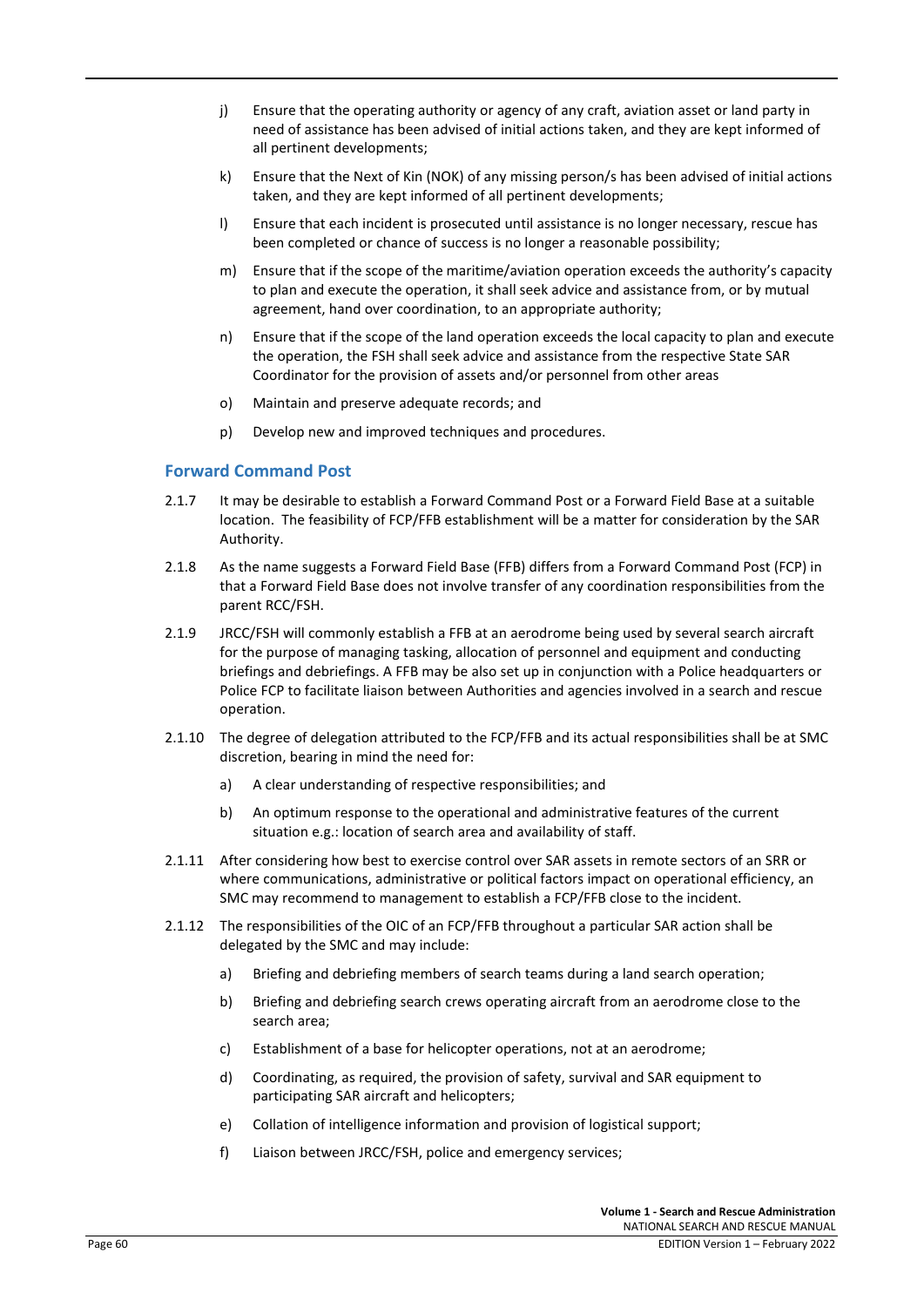- g) Supervising the allocation of observers, and ensuring they obtain adequate rest; and
- h) Making arrangements for food, accommodation and transport for search crews and observers when required.

#### **Notes:**

1) Where an aerodrome is to be used for a FCP/FFB; the aerodrome operator/owner should be consulted prior to the final decision being made to establish an FCP/FFB at the location.

2) For the broader responsibilities given to a SMC by a Police Search Commander, see Volume 2, Chapter 3.7.1 of this manual.

- 2.1.13 In considering the establishment of a FCP/FFB, the Search Commander/SMC shall consider communications requirements and existing facilities including terrestrial networks, satellite communication links, mobile phones, facsimile machines and facilities available through other agencies, e.g. JRCC/FSH Australia, Police, Defence assets and State/Territory Emergency Services.
- 2.1.14 When selecting a location for a FCP/FFB the Search Commander/SMC shall consider:
	- a) Navigation aids;
	- b) Geographical limitations;
	- c) Aerodrome or landing area suitability and proximity to the search area;
	- d) Apron capacity;
	- e) Refuelling capabilities;
	- f) Maintenance and logistical support;
	- g) Crew briefing facilities; and
	- h) Availability of accommodation in the vicinity.

# **RCC/Field Search Headquarters (FSH) Staff**

- 2.1.15 RCC/Field Search Headquarters (FSH) staff perform duties in the prosecution of search and rescue events. In addition they have responsibility for maintaining the RCC/FSH in a continuous state of preparedness. RCC/FSH staff shall consist of personnel who are experienced and trained in SAR operations. When a period of heavy activity is anticipated or during major SAR incidents, the regular staff may be supplemented as required.
- 2.1.16 Authorities and agencies that may be involved in providing services to an RCC/FSH in the event of an incident e.g. JRCC Australia/FSH, State and Territory Police, Airservices Australia, ADF, Bureau of Meteorology (BOM) and ACMA are to be alerted as early as practicable so that staffing can be managed.
- 2.1.17 Search Headquarters (SH): This is set up by the Search Commander (Normally a Commissioned Officer) who is responsible for co-ordinating the overall search effort. It will normally be at an existing Police Station or Police Headquarters, whichever is appropriate.
- 2.1.18 Search Headquarters provides effective support to the Field Search Headquarters.
- 2.1.19 All pre-search information is evaluated by the SMC at a convenient location prior to instituting a search. This location may vary from the home of the SMC when the initial call comes through to a police station if the SMC is already on duty. During this stage, there is a danger that rumours and false information may produce an over-reaction and cause organisations and individual volunteers to enter the search area and disturb clues. It is suggested that the minimum number of searchers, consistent with effectiveness and safety, is most likely to lead to success in a land search and rescue operation.
- 2.1.20 Initial Actions: When the Search Commander has made the decision to mount a search, based on the information and advice supplied by the SMC, and a Field Search Headquarters and Support Base have been deployed to the search area, there are positive actions that should be initiated, as follows: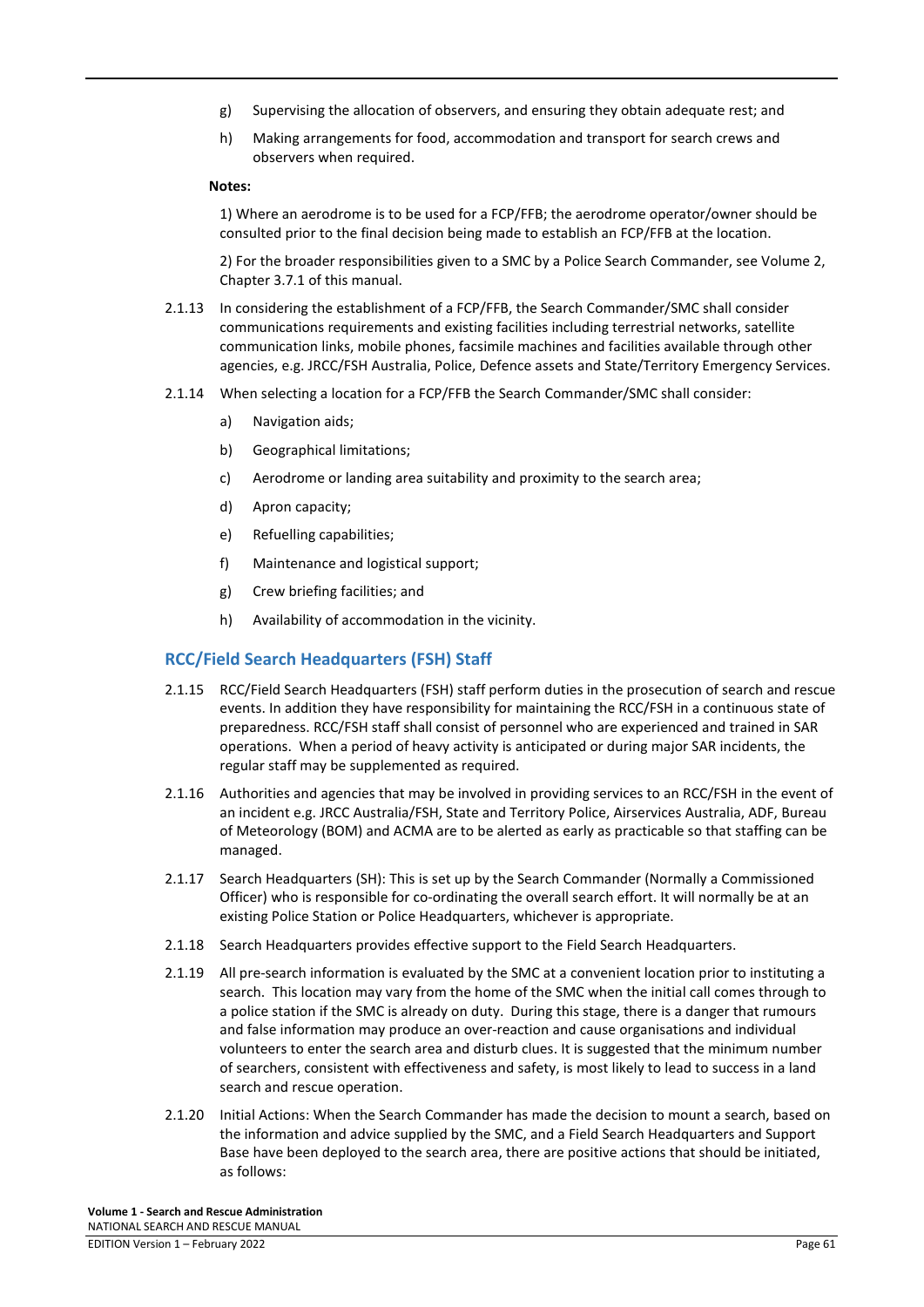- a) Establish a communications net appropriate to the location and conditions;
- b) Advise all stakeholders of the location of the RCC/FSH, radio channels, telephone numbers and email addresses;
- c) Commence or continue incident logs, chronological and decision, where possible. Format of the log is dependent on the situation, recording equipment and personnel available. At the very least it should be hand written;
- d) Establish an incident command system, identifying the SMC and those involved in the incident; and
- e) Establish a white board, or visual aid, of the search details and plans.

#### **Search and Rescue Roles**

#### SAR Mission Coordinator (SMC)

- 2.1.21 Each SAR operation is carried out under the coordination of a SAR Mission Coordinator (SMC) designated for the purpose by the appropriate SAR Authority. The role of the SMC may vary between SAR Authorities depending on their command arrangements. The SMC must understand the extent of their authority and responsibility and must be capable of taking immediate and adequate action, basing their decisions on knowledge, logic and good judgement.
- 2.1.22 The SMC must have completed appropriate SAR training and must review and maintain proficiency as per the organisational procedures. The SMC/SARO must be capable of performing all SAR functions required by the SAR Authority.
- 2.1.23 To fulfil the foregoing requirements, the SMC/SARO must have a good knowledge of the communications available, the geographical features of the region, and the capabilities and limitations of SAR assets. The SMC/SARO must use initiative and be inquisitive in the search for information, cross-checking the sources in doubtful cases.
- 2.1.24 The SMC is the person coordinating a SAR incident, who is suitably qualified to undertake the coordination role (this will vary between State/Territories). Their responsibilities include the prompt dispatch of appropriate and adequate SAR assets and the prosecution of SAR operations until rescue has been completed, or chance of success is no longer a reasonable possibility.
- 2.1.25 The SMC is responsible for ensuring that the following duties are carried out depending on the SAR incident and local circumstances:
	- a) Obtaining and evaluating all information pertaining to the incident, including emergency equipment carried by the aircraft/vessel/vehicle/person in distress;
	- b) Classifying the SAR incident into the appropriate emergency phase (Uncertainty, Alert/Urgency, or Distress);
	- c) Alerting appropriate SAR assets and SAR organisations that may be of assistance during the incident;
	- d) In consultation with other SAR Authorities, confirming which Authority will exercise overall coordination in accordance with Appendix B;
	- e) Conducting a risk assessment;
	- f) Dispatching SRs immediately, if situation warrants;
	- g) Conducting initial communications checks. If unsuccessful, making an extended communications search to obtain additional information on the incident, personnel involved and equipment carried by the vessel, aircraft or party in distress;
	- h) Calculating the search area. Preparing optimum plans and promulgating attainable plans;
	- i) Obtaining past/present/forecast weather, drift information and oceanographic conditions if applicable;
	- j) Providing for SAR crew briefing, dispatching of appropriate SRAs, or other assets;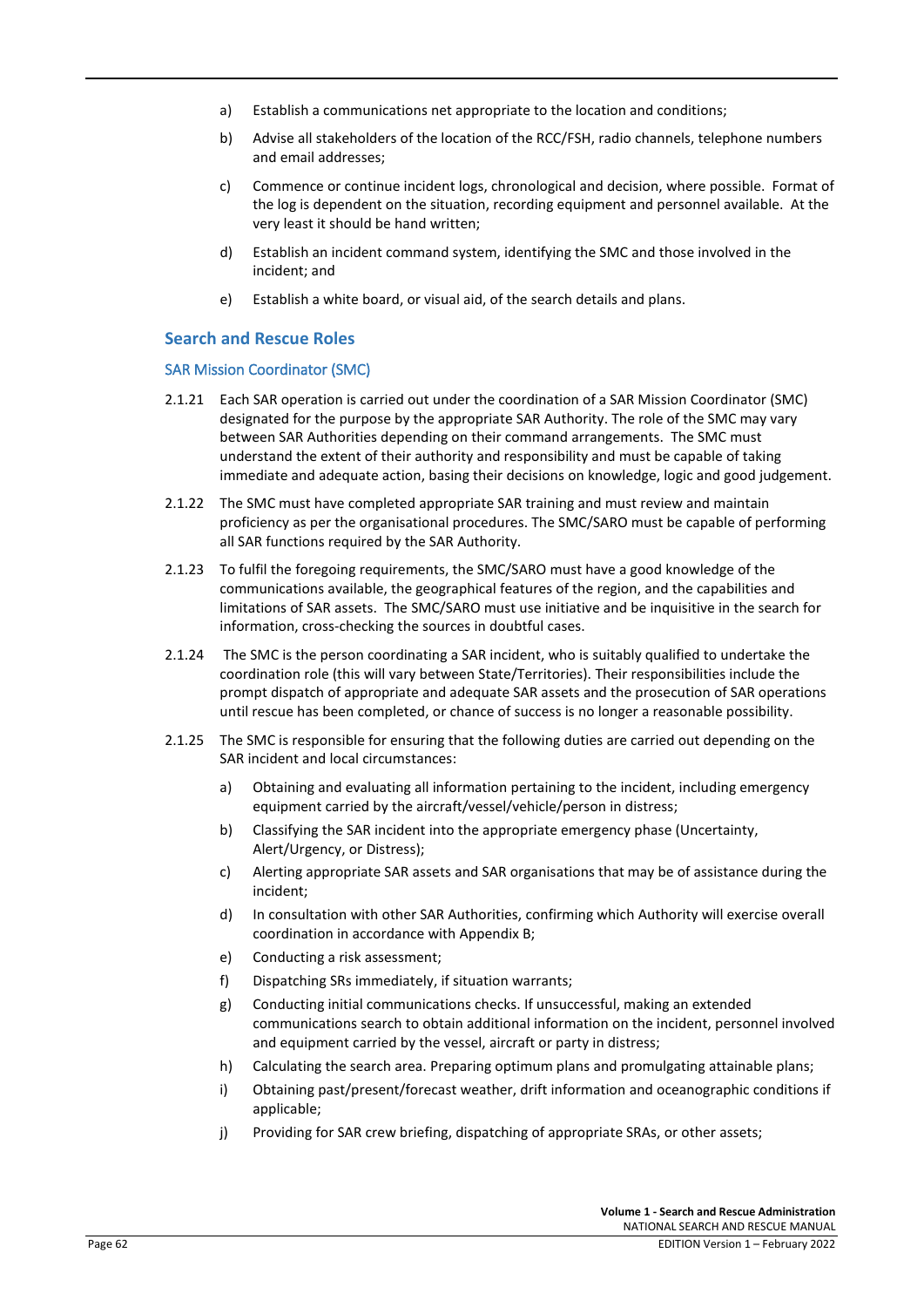- k) Organising logistical support for all SAR assets including fuel, food and accommodation, through to the completion of the incident;
- l) Making arrangements for appropriate communications;
- m) Maintaining a continuous, chronological plot showing, for example sighting and hearing reports, DF bearings, air plot, RADAR plot, fixes, reports of debris, areas searched or not searched and other intelligence;
- n) Maintaining a continuous, chronological record or log of the search effort, including actions taken in relation to intelligence, SRAs employed, sorties, hours flown/underway, sightings, leads, results obtained, message traffic, briefing notes, telephone calls, daily evaluation of progress and probability of detection;
- o) Initiating maritime distress broadcasts or maritime information broadcasts and initiating the alerting of enroute aircraft. Consideration should be given to arranging for announcements to be made over radio and TV networks;
- p) Arranging communication schedules when and if needed;
- q) Requesting additional SAR assets, as required;
- r) Exercising overall coordination of SAR assets;
- s) Maintaining liaison with the next of kin, owner, agent or management of the missing target or persons;
- t) Keeping all authorities involved fully advised of SAR incident progress with timely and regular situation reports (SlTREPs). SlTREPs should be sent in a numbered sequence;
- u) Making recommendations in relation to the continuation or suspension of searches;
- v) Issuing news media releases on the progress of incidents in accordance with the local SAR organisational procedures and policies;
- w) Providing debriefs of SRAs, cancel alerts, release SAR assets and organisations involved, and issuing the final SlTREP to all concerned; and
- x) Acting as required to cope with unique, unusual or changing circumstances of the emergency.
- 2.1.26 Where a SAR Authority has overall coordination of a SAR operation, the SMC shall give particular attention to the following matters as relevant to the search:
	- a) In conjunction with the meteorological office, keeping a watch on weather conditions in the probability area, routes used by SAR assets in transit to and from the search area and at aerodromes used as bases or alternate aerodromes for search aircraft;
	- b) Coordination of search aircraft in the light of operational conditions by diverting or recalling aircraft or reassigning search areas as conditions dictate;
	- c) Planning so as to minimise conflict between search aircraft in adjoining areas;
	- d) Attending to logistical requirements, in particular, accommodation, fuel, availability of relief crews and observers and all necessary ground facilities at aerodromes to be used by SAR assets;
	- e) Coordination of the use of maritime resources and facilities and efficient distribution of message traffic regarding sea state and weather conditions which may affect marine craft engaged in search activities;
	- f) Provision of regular information to those agencies responsible for land search assets about actual and forecast weather conditions which may affect their operations;
	- g) Ensure that all search assets are kept informed about actions and developments affecting their operations;
	- h) Make effective use of personnel from other SAR authorities, medical agencies, public relations, company representatives and maritime authorities; and
	- i) Keeping other authorities, which have been given coordination of search assets, informed of overall search progress and strategy.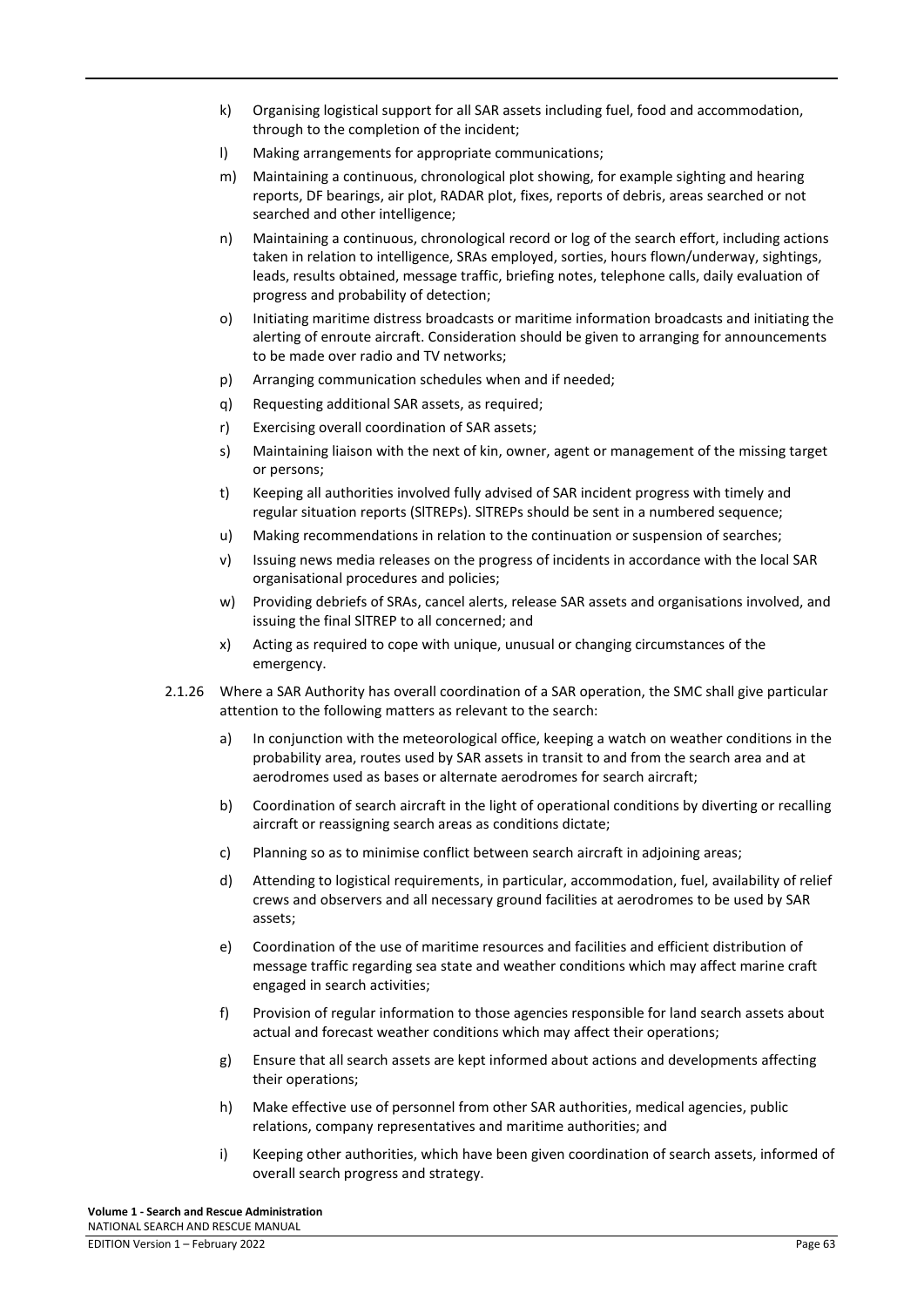2.1.27 The SMC may have access to other SAR qualified personnel. Some functions may be shared where there are insufficient numbers of staff to allocate individual tasks to a staff member. The following roles are listed for completeness.

#### Assistant SAR Mission Coordinator (A/SMC) Responsibilities and Duties

- 2.1.28 As the title implies, the A/SMC assists, and is subordinate to, the SMC assigned to a particular SAR mission. The term is used by some Australian jurisdictions to describe officers with SAR qualifications that allow them to provide significant support to the SMC.
- 2.1.29 The A/SMC is under the direct supervision of the SMC and therefore has the full operational authority of the SMC when carrying out specific duties assigned.
- 2.1.30 The A/SMC is responsible for routine documentation, allocation of SRAs and presentation of the search plan under the direction of the SMC. Each SAR Authority will recognise specific duties applicable to the A/SMC function.
- 2.1.31 Officers performing A/SMC duties should, as a rule, hold SARO qualifications, but requirements vary with the structure of the SAR organisation. Generally, the title A/SMC refers to the person assisting the SMC.

#### Allocator/Planner

2.1.32 An Allocator/Planner is responsible to the SMC for the determination of a probability area, allocation of appropriate search assets to specific areas, and when required brief and debrief search crews.

#### Recorder/Logger

2.1.33 A Recorder/Logger, if required, shall maintain an accurate and up–to–date chronological record of the SAR action, together with other necessary records, messages and details of telephone calls and radio logs.

#### Briefing Officer

2.1.34 A Briefing Officer shall be responsible for briefing and debriefing search assets.

#### Intelligence Officer

- 2.1.35 An Intelligence Officer shall be responsible for:
	- a) Liaison with the duty meteorological officer for the supply of planning forecasts and periodic updates of weather information;
	- b) Plotting, assessing and filing of sighting and hearing reports;
	- c) Interrogating witnesses and assessing other reports;
	- d) Obtaining data about the missing persons and/or target;
	- e) Obtaining logistical data relating to the search area; and
	- f) Supervising the personnel employed in gathering intelligence.
- 2.1.36 The Intelligence Officer shall immediately advise the SMC of any information that is considered to be significant.

#### Rescue Planner

2.1.37 A Rescue Planner shall be responsible for devising and coordinating a rescue plan. The rescue plan shall include the pre–positioning of supplies for an airdrop to survivors, the positioning of suitable rescue facilities at appropriate locations and the pre-hospital medical needs of survivors.

#### Liaison Officer

2.1.38 Liaison Officers or advisers from other authorities/interested parties, when required, may be sought from or provided by JRCC/RCC/FSH, the aircraft operator, police, military authorities etc. and shall liaise between the RCC/FSH and their parent organisations on matters of their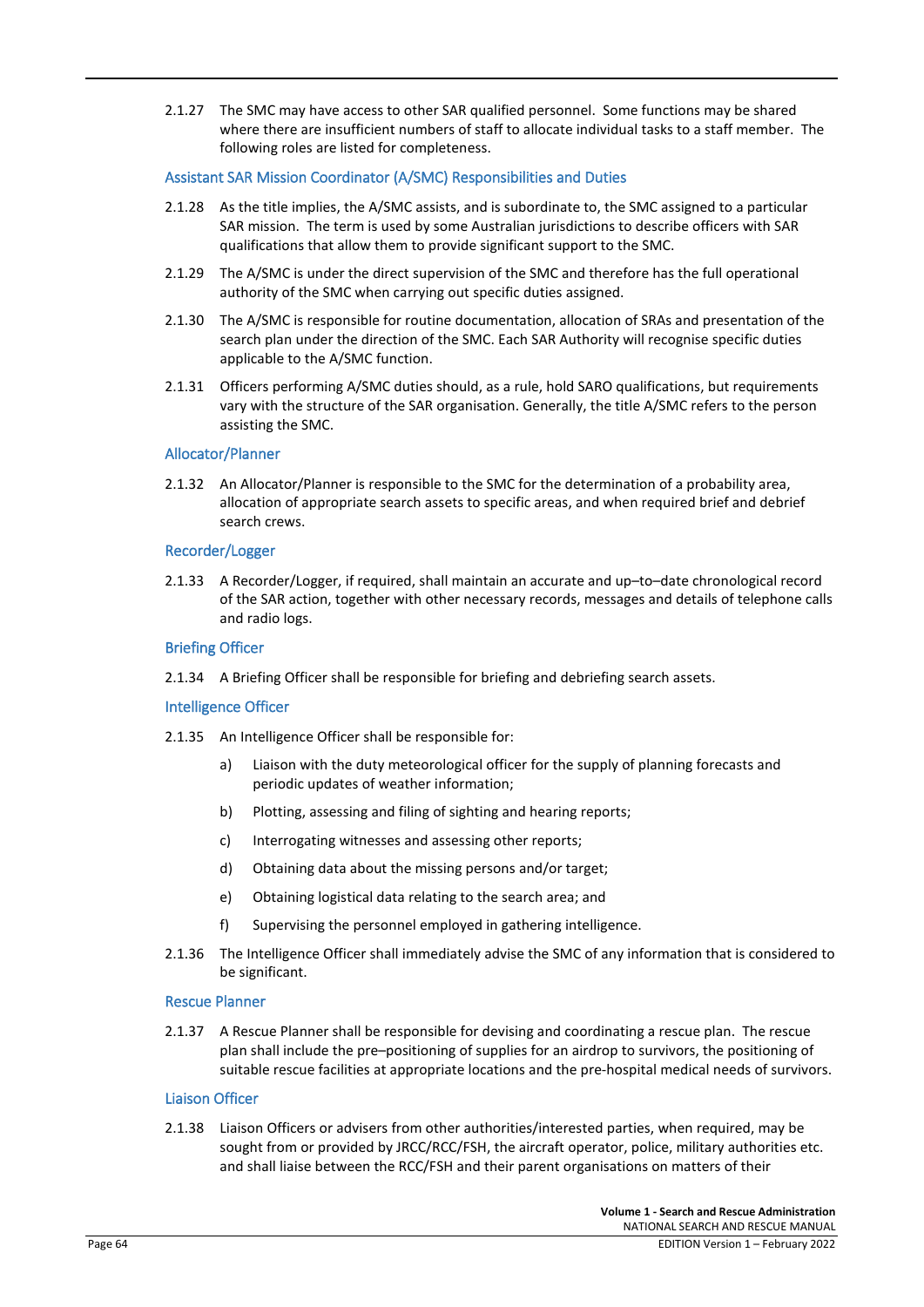specialisation. The use of liaison officers is encouraged during SAR operations that may become protracted.

#### On Scene Coordinator

- 2.1.39 When a number of SAR assets are working together on the same SAR mission in the same location, there may be an advantage if one assets is assigned to coordinate the activities of all participating assets. The SMC will designate this role to an On Scene Coordinator (OSC), who may be the person in charge of a ship or aircraft participating in the search or someone at another nearby facility in a position to handle OSC duties. The OSC should be the most capable person available, taking into consideration SAR training; communications capabilities of the asset; and the length of time that the asset the OSC is aboard can stay in the search area. Frequent changes in the OSC should be avoided. Duties that the SMC may assign to the OSC, depending on needs and qualifications include:
	- a) Assuming operational coordination of all SAR facilities on scene;
	- b) Receiving the search action plan from the SMC;
	- c) Modifying the search action plan based on prevailing environmental conditions and keeping the SMC advised of any changes to the plan (in consultation with the SMC when practicable);
	- d) Providing relevant information to the other SAR assets;
	- e) Implementing the search and rescue plan where required;
	- f) Monitoring the performance of other assets participating in the search;
	- g) Implementing the rescue plan (as required); and
	- h) Providing regular SITREPS to the SMC.

# **2.2 Search and Rescue Resources**

#### **Overview**

- 2.2.1 Search and Rescue within the Australian SRR is based on the use of aircraft, marine craft and land facilities which are normally used for other purposes but which can be made available to form part of the SAR effort.
- 2.2.2 The JRCC and each State/Territory Police Jurisdiction shall be responsible for developing and maintaining a facility register. This register will contain the details of all resources that may be able to assist in the prosecution of a land SAR incident. These details may include:
	- a) 24 hour contact details
	- b) Type of personnel/asset (12 SES, 1 Bell 412 Helicopter etc.)
	- c) Capabilities of asset (Land Search, Vertical Rescue, Dogs, Diving etc.)
	- d) Availability of asset (24/7, after hours etc.)
	- e) Any costs involved
	- f) Any lead time required.
	- g) Any restrictions
- 2.2.3 The SMC shall arrange for the provision of suitable search assets. The terms SAR asset or SAR facility are used to describe one or more types of air, maritime and/or land-based facility.
- 2.2.4 Some of these facilities are immediately suitable for SAR use; others have been adapted by way of providing them with extra equipment or training. A number of assets considered suitable for the provision of SAR services have been designated as specialised SAR assets with trained personnel and are described as SRAs.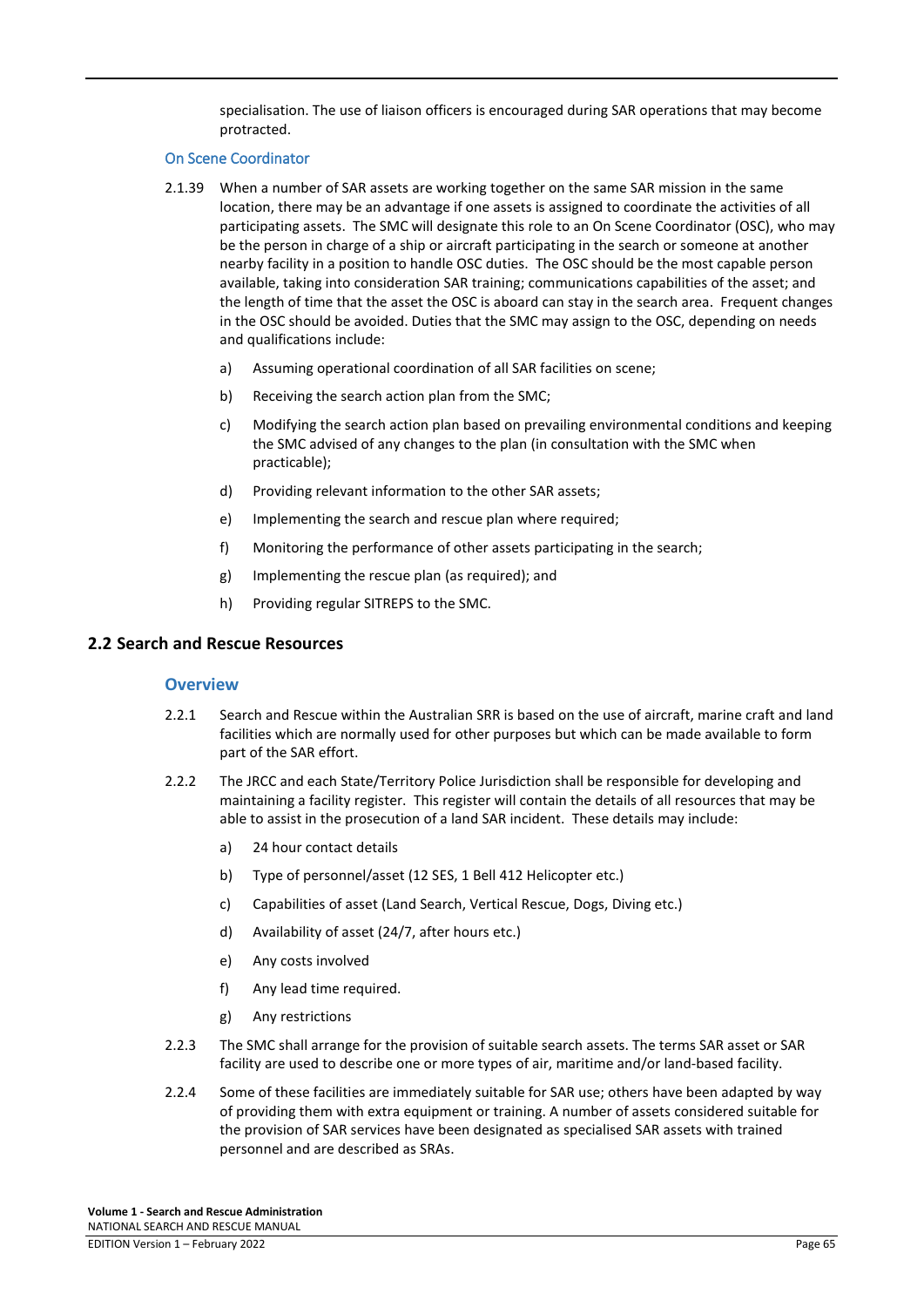- 2.2.5 AMSA has developed a tiered hierarchy for civil aviation SRAs in Australia that is further explained in Appendix D-9.
- 2.2.6 Every endeavour should be made to obtain sufficient search assets to search the determined area at a satisfactory coverage factor in the shortest possible time. However certain factors, such as inclement weather or darkness, may make an optimum air search impractical and the use of surface assets should be considered. Search by land facilities alone is usually impractical for large search areas but it can be conducted in most weather conditions and can provide complete coverage of a confined area that cannot be thoroughly searched from the air. Land parties are also critical in operations where the search is carried out from the air and rescue by land facilities.
- 2.2.7 Identification and deployment of rescue assets shall commence at the time of the initial SAR response and a review of requirements shall continue through the action. Assistance with selection of search assets is given in Volume 2, Chapter 4.8.

# **Personnel**

- 2.2.8 While a SAR assets will conduct a SAR operation under the general direction of the SMC, the person in charge of the asset will retain the responsibility for carrying out the operation assigned to it.
- 2.2.9 Medical personnel should be alerted in a timely manner if it is anticipated that they may be required.
- 2.2.10 Ideally, the best personnel to use in search operations are those who have bush craft, search technique skills and knowledge. Unfortunately, the number of persons with these skills is limited; therefore it may be necessary to supplement search teams with inexperienced personnel.
- 2.2.11 SAR Authorities should ensure that regular training is undertaken by SRAs in their jurisdictions.

# **Dropmasters, Dispatchers and Observers**

- 2.2.12 Many members of the State Emergency Service are trained as Dropmasters, Dispatchers and Observers. Each SMC should be aware of what skills the SES possess as they may be required during a SAR incident.
- 2.2.13 Dropmasters, dispatchers and observers are an integral part of the SAR team and its effective operation.
- 2.2.14 Dropmasters will be required if an aerial delivery of stores is to be made to survivors. The Dropmaster shall be responsible for the preparation of the equipment for delivery and for briefing the drop team and aircrew on dropping techniques. During the drop mission, the Dropmaster will take charge of the aircraft cabin and control the dropping operation. Dispatchers should be available to assist the Dropmaster in the delivery of supplies when required.
- 2.2.15 Whenever possible, trained Observer Leaders and Observers shall be used in all search aircraft. Where it is inevitable that some untrained Observers must be used, the SMC shall make every effort to have at least one trained Observer Leader or Observer in each search aircraft.
- 2.2.16 Sufficient Observers should be assigned to large aircraft to enable the Observer Leader to arrange relief periods. Ideally, search sorties should be approximately of two hours duration.
- 2.2.17 An Observer Leader allocated to an aircraft shall attend the briefing with the pilot or obtain a copy of the briefing, and will then be responsible for briefing Observers allocated to that aircraft. Observer Leaders may be issued with binoculars where available.
- 2.2.18 Should a prolonged search be foreseen, Observer Leaders and Observers should be rostered to avoid fatigue. If there are insufficient Observers available locally, additional Observers should be obtained and taken to the area.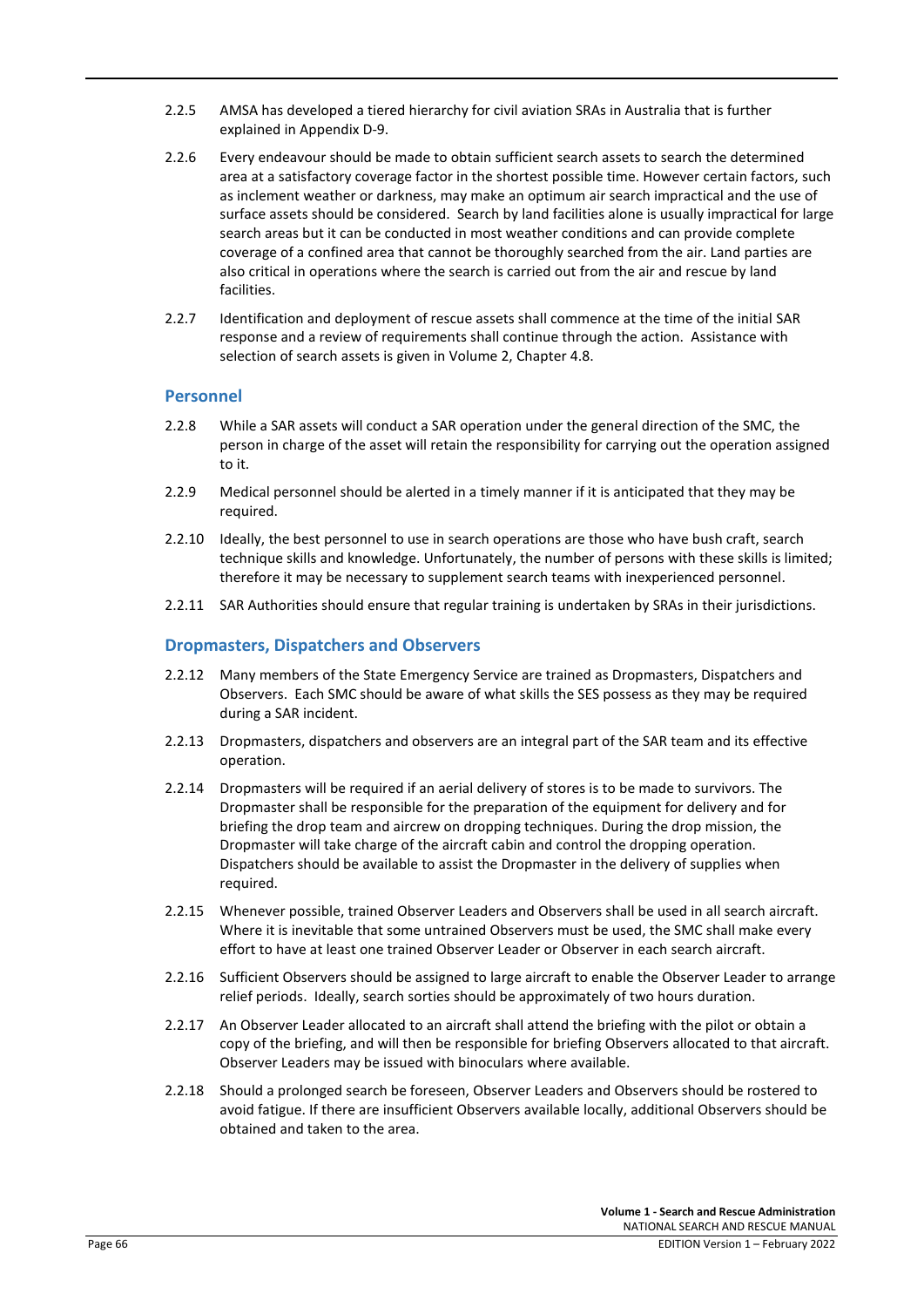2.2.19 It is an SMC responsibility, either directly or by delegation from the SAR Authority, to make reasonable provision for and to monitor the welfare of Observers. This includes the provision of refreshments, accommodation and rest breaks. Local State and Territory Emergency Service assets and aero clubs, especially those from which a number of search aircraft may be deployed, may be of assistance in this regard and should be invited to cooperate in making appropriate arrangements.

#### **Rescue Preparation**

- 2.2.20 Planning for rescue shall commence at the time of the initial SAR response and continue throughout the action. Plans shall be appropriately updated, as the circumstances require and at all times consider the pre-hospital medical needs of survivors.
- 2.2.21 For further considerations in rescue planning refer to Volume 2, Chapter 5.

# **2.3 Public Relations**

#### **Overview**

- 2.3.1 Search and Rescue operations for missing aircraft and vessels generate considerable publicity. By virtue of its nature, an RCC/FSH is a source of news and this is especially true during SAR incidents. The public should be informed during SAR operations, within the limits of confidentiality, of SAR actions. The potential benefits of early release of information include:
	- a) Additional information from the public, leading to more effective use of SAR resources;
	- b) Fewer time-consuming requests from the news media; and
	- c) Reduction of inaccurate public speculation about the SAR mission.
- 2.3.2 RCC/FSH staff should be governed by their parent authority's public relations procedures when dealing with the media. It is important that a relationship between the media and an RCC/FSH is established such that:
	- a) The media's legitimate interest in an incident of concern and the public's "right to know" is respected;
	- b) Information reaching the public is factual and as complete as possible;
	- c) The operational functioning of an RCC/FSH is not prejudiced; and
	- d) Benefit is derived from publicity of an incident and from media broadcasts for information made at the request of SAR staff.

# **Operations involving two or more SAR Authorities**

- 2.3.3 To avoid confusion in public information it is essential that the overall coordinating authority responsible for the particular SAR action make any news release.
- 2.3.4 The following guidelines are recommended for releasing information on operations involving vessels, aircraft or other facilities during joint operations:
	- a) Inquiries from the public made to one authority concerning the activities of another authority shall be directed or referred to the authority in overall coordination of the incident;
	- b) Where the ADF is the SAR Authority, the ADF is responsible for issuing information to the public. The ADF is to be consulted before any information is released to the public/media; and
	- c) Where ADF assets are involved in supporting a civil SAR, information on the activities of those ADF assets is not to be released to the public/media without Defence approval. The appropriate authority to consult in Defence is the Public Relations Officer at HQJOC.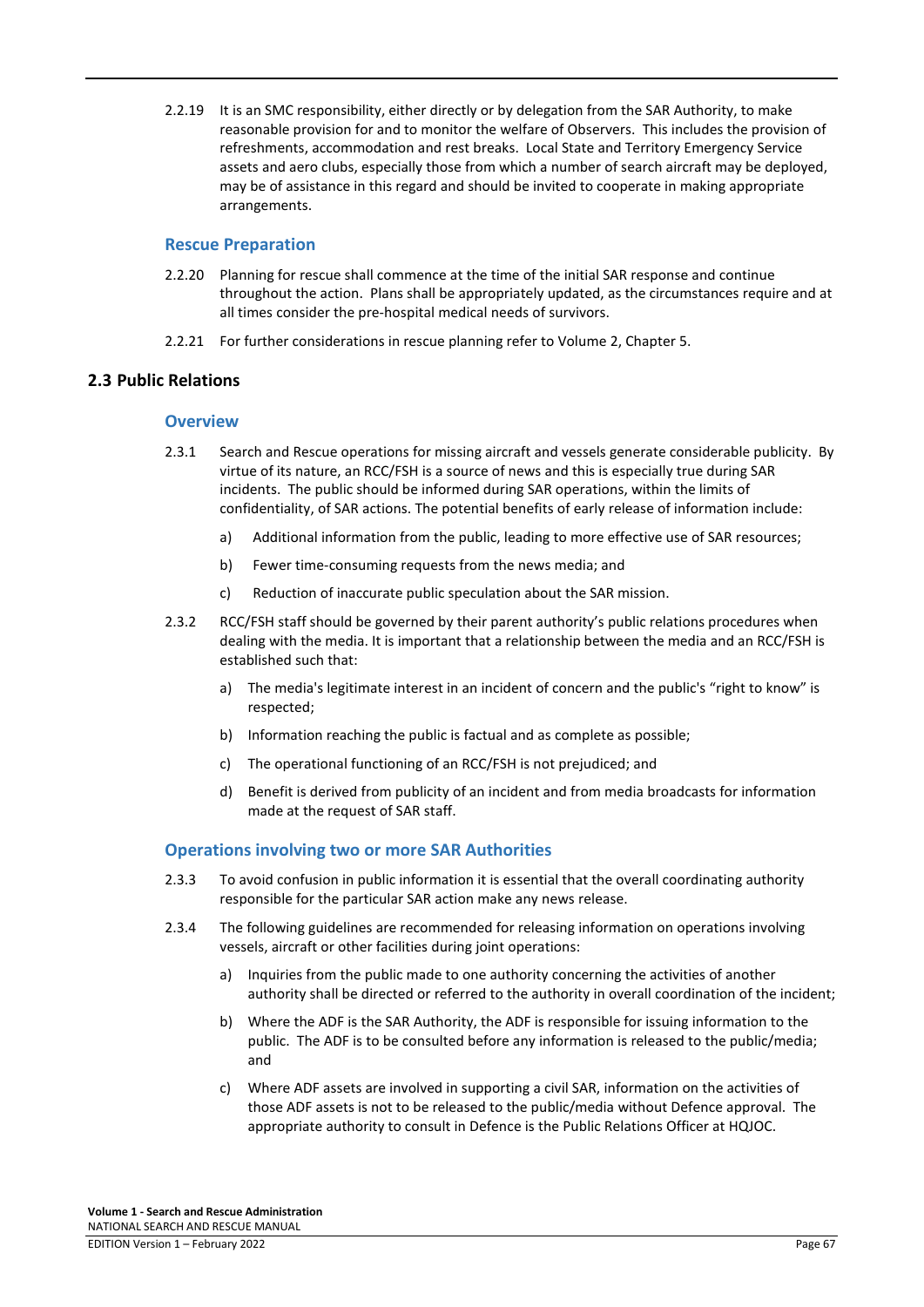# **Public Relations Officers (PRO's)/Media Officers (MO)**

- 2.3.5 SAR Authorities usually have a designated PRO/MO. The PRO/MO, or the officer nominated, should have knowledge of search and rescue and the techniques of disseminating information to the public.
- 2.3.6 The authority of the PRO/MO will be covered by organisational policies and procedures. The commercial distribution of news is highly competitive and therefore news releases must be impartial. Specifically, the PRO/MO will perform the following duties:
	- a) Receive briefings from the SMC, RCC/FSH personnel, SlTREPs, SAR log and interviews with rescued personnel if available;
	- b) Make proper and full use of existing news media such as press, radio, television and wire services to disseminate information;
	- c) Establish liaison with media sources early in the mission in order to prevent the SMC from being flooded with requests for information as the mission progresses;
	- d) Keep well informed on the procedures and techniques being used in the search and in which stage the SAR system is functioning at any particular time; and
	- e) Process and review for news-worthiness all photographs taken of mission activities.

# **Press Releases**

- 2.3.7 The early release of information will frequently aid in preventing time-consuming requests from news media concerning the operation. In cases where extensive searches are being conducted release of information to the public may bring important leads to the SMC.
- 2.3.8 News releases should be written following the time-proved format of who, what, where, when, why and how. In drafting a release all six of these items should be covered in paragraph one. Subsequent paragraphs can provide additional detailed information concerning one or more of these questions. By drafting releases in this fashion the news media will be able to chop portions of the release in order to meet their space requirements without damaging the overall story. The release of names can be a sensitive issue and organisational policies and procedures should be established in accordance with privacy guidelines.
- 2.3.9 A good news release will be well written, factual and newsworthy. It should not contain personal opinion, judgements, elaboration, colouring or any classified material. Asking the following questions may test news-worthiness:
	- a) Is story still timely?
	- b) Are the people involved known?
	- c) Is the story unusual?
	- d) Is locality within the range of the news media's interest?
	- e) Does the story have general interest?
	- f) Has the story a personal or human-interest appeal?
- 2.3.10 SAR officers shall not disclose to the media:
	- a) The names of any crew or other missing persons;
	- b) Any personal judgments pertaining to any persons involved in the incident;
	- c) Any comments on the judgment, experience or training of persons involved in the incident;
	- d) Degrading opinions on the conduct of the SAR operation or personalities involved;
	- e) Personal opinions and theories;
	- f) Names of those associated with the search; and
	- g) Names of persons who have given information relating to the incident.
- 2.3.11 SAR Officers shall not comment on behalf of other SAR Authorities or organisations.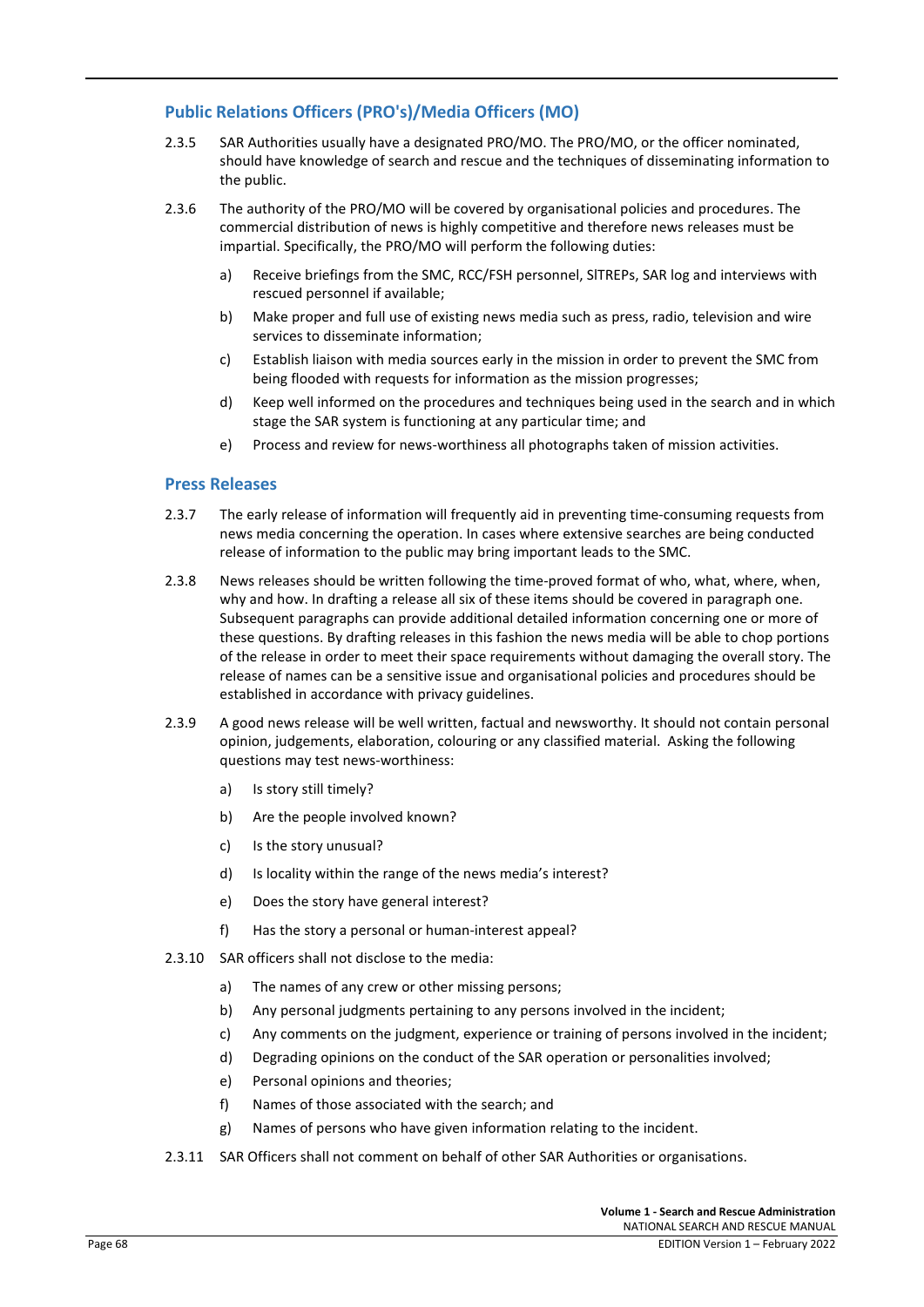- 2.3.12 Media releases may include the following information:
	- a) Type of aircraft, factual detail of the flight, details of the vessel;
	- b) Reason for the SAR operation, e.g. aircraft/vessel overdue, report of impending crash landing; weather situation; beacon activation;
	- c) Owner of the aircraft/vessel (subject to consent);
	- d) Number of missing persons;
	- e) Area being searched;
	- f) Number and types of assets engaged in the search;
	- g) Arrangements for the search;
	- h) Details of other authorities participating in the search; and/or
	- i) Reinforce the positive aspects relating to safety and survival.
- 2.3.13 As the operation progresses, releases should be made periodically to keep the public updated on the progress that is being made. A final release should be made when the mission is concluded. This release should summarise the activities conducted during the operation, giving full particulars on the efforts expended to locate and rescue the distressed persons. The final release should be a complete summary of the incident and detail:
	- a) Number of search teams, SES, number of personnel used.
	- b) The number of aircraft missions, total hours flown and use of vessels;
	- c) Auxiliary land or maritime search, if applicable;
	- d) The reasons for termination or suspension; and
	- e) Any other information relevant to the incident that should be made public.

# **Requesting Public Assistance**

2.3.14 The SMC may enlist the news media to access information from the general public. In sparsely populated areas, information from the general public may be sought through the media, requesting members of the public to contact the RCC/FSH and/or Crime Stoppers. An RCC/FSH telephone number should be included as part of the release.

# **Liaison with Relatives**

2.3.15 Information that may significantly affect the conduct of a search may be obtained from relatives and friends of missing persons. Information relating to the personal history and possible courses of action taken by the missing persons should be collected by officers trained in investigation methods and competent to describe the current and proposed search plan in a reassuring manner.

# **Notification of Next of Kin**

- 2.3.16 The SMC should be aware of the concerns of the relatives of the missing persons. During a search, it is recommended that one staff member should maintain regular contact with the relatives to provide information and outline plans. If appropriate, relatives should be encouraged to visit the RCC/FSH to enable them to see the search effort. Next of kin/relatives should be advised at an early stage of any SAR operation, to ensure where possible that the timing of associated media releases does not cause them undue concern.
- 2.3.17 Where available, police liaison officers should be utilised to give initial advice to relatives and particularly when providing advice that a death or deaths have occurred. It is preferable that this information can be passed personally rather than by telephone, so as to ensure that appropriate support services are provided.
- 2.3.18 In any event, before a search is suspended or terminated the SMC should ensure that the next of kin are consulted as far as possible. They should be fully briefed on the complete search effort, conditions in the search area, and the reasons for proposing the suspension or termination of the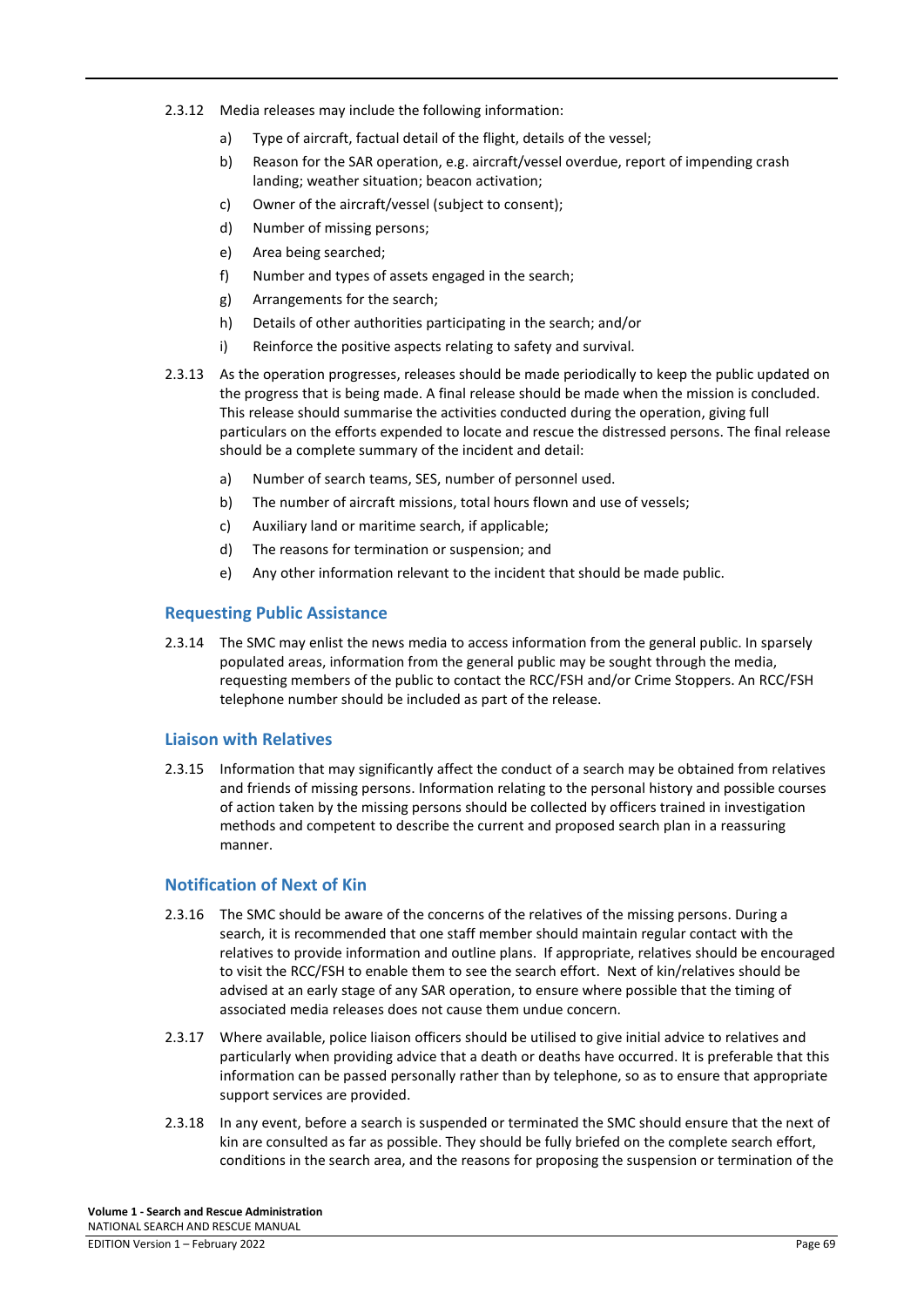search. Relatives are more able to accept the SMC's decision to suspend or conclude search operations if they are privy to the processes.

- 2.3.19 Whenever foreign nationals are the targets of a search and rescue action, the Department of Foreign Affairs and Trade should be informed.
- 2.3.20 The ADF is the sole authority for releasing any information to next of kin of ADF members.

#### **Casualties**

- 2.3.21 State SAR Authorities (Police) will be responsible for the releasing the names of civilian casualties. The names of military casualties of a SAR Incident are only to be released by the ADF or the appropriate national authority for visiting military assets.
- 2.3.22 The names and addresses of survivors shall not be released until a positive check and identification has been accomplished. Generally, survivor information should not be released prior to the release of casualty information, although circumstances may dictate some departure from this procedure. Survivors shall be encouraged to contact their own families as soon as possible and all reasonable assistance towards accomplishing this shall be provided. Controlling the dissemination of information by survivors is difficult and requires tactful briefing. Whenever possible the PRO should brief survivors on what information may be released. Information on survivors who are ADF members or members of foreign military assets is only to be released by the ADF or the appropriate national military authority

#### **2.4 Other Emergency Assistance and Services available from JRCC Australia**

#### **General**

- 2.4.1 JRCC Australia performs operations other than search and rescue, which, if not carried out, could result in a SAR incident. These operations include:
	- a) Assisting a vessel or aircraft that is in a serious situation and in danger of becoming a casualty, thereby endangering persons on board. This assistance may be by way of direct action, or by way of notification to, and coordination with, other SAR authorities;
	- b) Broadcasting Maritime Safety Information (MSI);
	- c) Alerting appropriate authorities of unlawful acts being committed against an aircraft or ship (Alert Emergency Phase under IAMSAR particularly with respect to Piracy/Armed Robbery Attack);
	- d) Alerting appropriate authorities after a ship or aircraft has been abandoned, to minimise future hazards; and
	- e) The operation of the Modernised Australian Ship Tracking and Reporting System (MASTREP).

#### **Maritime Safety Information**

2.4.2 Maritime Safety Information (MSI) is coordinated, collated and issued by JRCC Australia as the NAVAREA X Coordinator and National Coordinator for Australia. JRCC Australia broadcasts MSI by satellite using the Enhanced Group Call system and by HF radio, while some Limited Coast Radio Stations (LCRS) will broadcast by MF/VHF radio. Broadcast of MSI serves to assist with preventing SAR incidents from occurring.

# **Unlawful Acts**

2.4.3 JRCC Australia may become aware of an aircraft known or believed to be subject to unlawful interference. JRCC Australia will advise Airservices Australia as soon as possible. Appropriate procedures will be implemented should the situation develop to a point that SAR action is, or will be, necessary.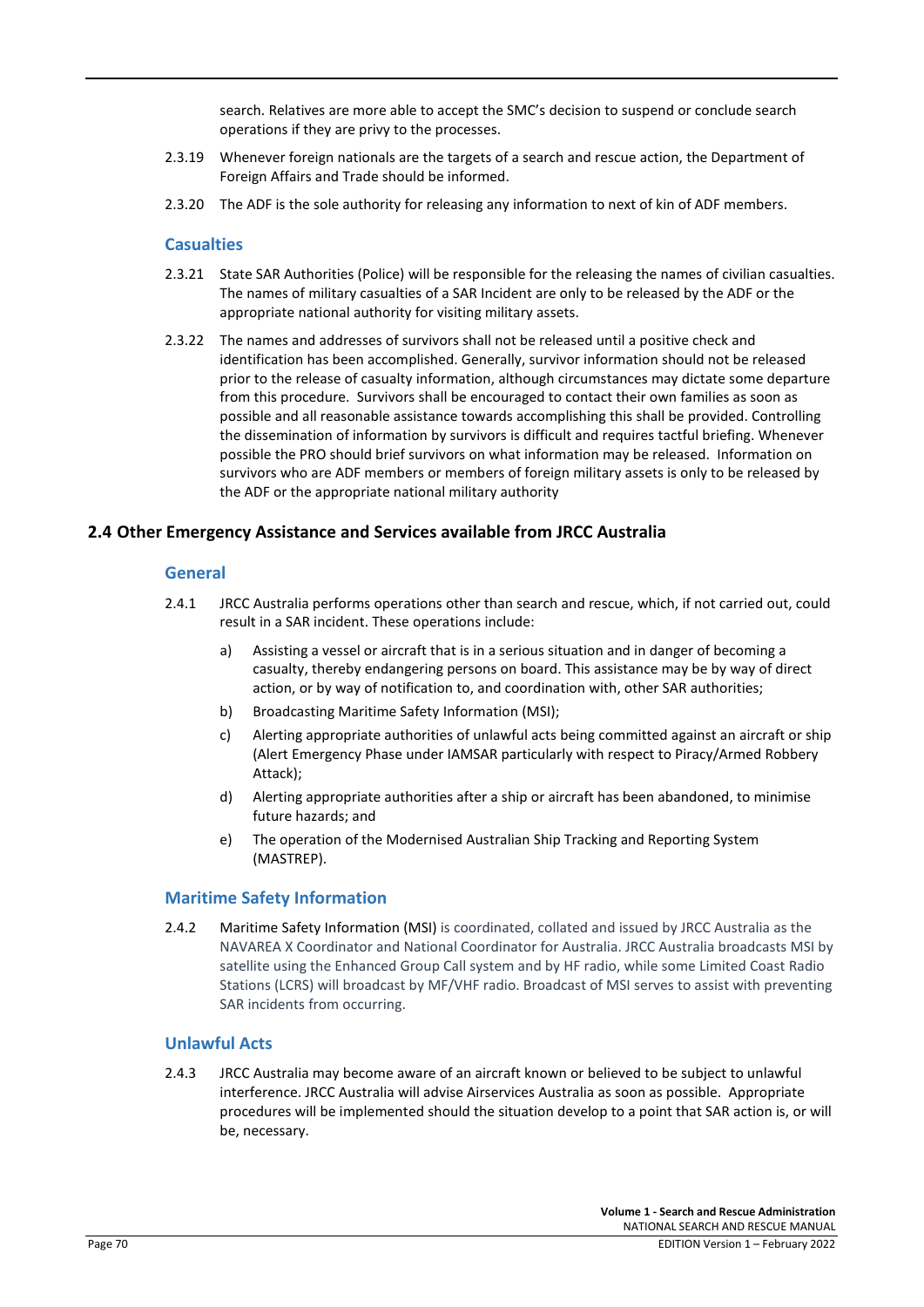- 2.4.4 Special signals have been developed for use by ships under attack or threat of attack from pirates or armed robbers. "Piracy/Armed Robbery Attack" is a category of distress message for all classes of digital selective call equipment and GMDSS-compliant communications terminals manufactured by recognized mobile satellite service providers. For their own safety, ships may have to covertly send out the "Piracy/Armed Robbery Attack" message.
- 2.4.5 When JRCC Australia becomes aware of such a situation, it should declare a Phase, advise appropriate response agencies in accordance with JRCC Australia Procedures, and begin preparations for possible SAR operations as appropriate. If the ship covertly sends a message care must be taken in any communications sent back to the ship so as not to warn the pirates.
- 2.4.6 JRCC Australia, on receiving a report of piracy/armed robbery attack, would act in accordance with the following:
	- a) If the attack is within the Australian SRR, JRCC Australia would:
		- i) Acknowledge the report unless it is suspected that it is a covert report;
		- ii) Notify appropriate security authorities as detailed in JRCC Australia Procedures;
		- iii) Notify the International Maritime Bureau Piracy Reporting Centre;
		- iv) Provide assistance to those Authorities by way of information and provision of communications; and
		- v) Consider the need to notify other shipping in the area.
	- b) If the attack is outside the Australian SRR, JRCC Australia would:
		- i) Acknowledge the report unless it is suspected that it is a covert report;
		- ii) Notify the appropriate RCC;
		- iii) Notify the International Maritime Bureau Piracy Reporting Centre;
		- iv) If the attack is near the boundary of the Australian SRR, notify the Australian security authorities as in (a) above; and consider the need to notify other shipping in the area.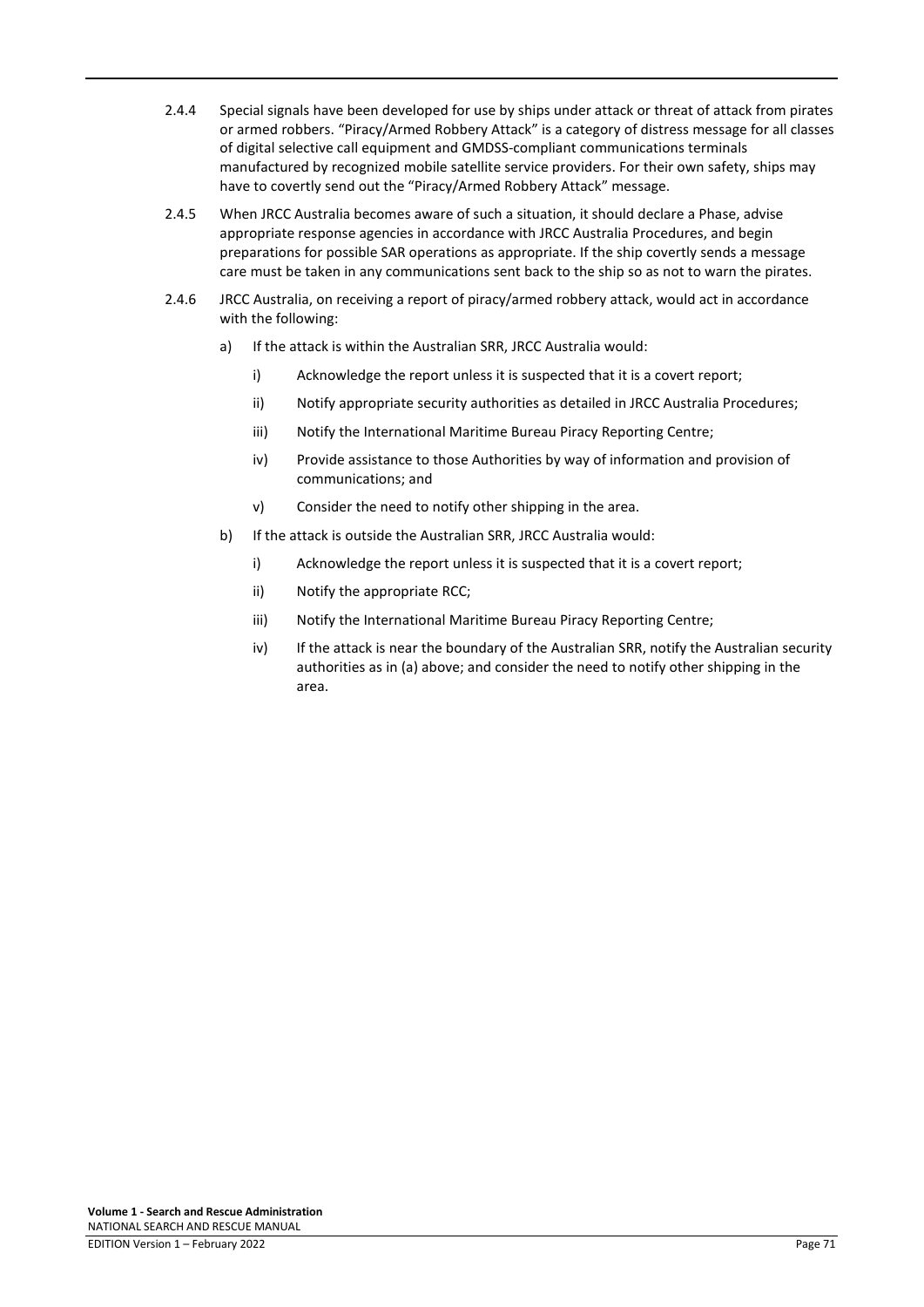# **Chapter 3 Training and Exercises**

# **3.1 Requirements for SAR Training**

3.1.1 The importance of thorough training for all personnel employed on SAR missions cannot be overemphasised. Failure of a single link in the often complex chain of action required in SAR missions can compromise the success of the operation, resulting in loss of lives of SAR personnel, lives of those that might otherwise have been saved and/or loss of valuable resources. The purpose of training is to meet SAR system objectives by developing SAR specialists. Since considerable experience and judgement are needed to handle SAR situations, necessary skills require significant time to master. Training can be expensive but contributes to operational effectiveness. Quality of performance will match the quality of training.

# **Training**

- 3.1.2 Training is critical to performance and safety. The SAR system should save those in distress when it can, and also use training to reduce risks to its own valuable personnel and resources. Training personnel in making sound risk assessment will help to ensure that these trained professionals and valuable resources remain available for future operations.
- 3.1.3 Consistency in training and sharing of information relating to search and rescue is promoted through the National SAR Council. Standardisation to the prosecution of SAR Operations is encouraged through these avenues.

# **Who to Train**

3.1.4 Efforts to ensure professionalism extend to career development for individuals who are assigned to undertake SAR duties. The aim is to ensure SAR officers are competent. In additions, agencies should consider making assignments of sufficient length to develop expertise and take advantage of SAR experience in subsequent assignments of officers.

# **Requirement for Training**

- 3.1.5 Search and rescue organisations are responsible for the establishment of formal training programs for SAR personnel to reach and maintain competence appropriate to their role.
- 3.1.6 Training of SAR personnel should focus on both the practical and theoretical application of SAR and may include the following:
	- a) Study of SAR procedures, techniques and equipment through lectures, demonstrations, films, SAR manuals and journals;
	- b) Assisting in or observing actual operations; and
	- c) Exercises in which personnel are trained to coordinate individual procedures and techniques, or operate specialised equipment, in an actual or simulated environment.

# **3.2 National Training Framework**

# **Qualifications**

- 3.2.1 There are several levels of SAR qualifications within Australia:
	- a) Advanced Diploma: This level of qualification is designed for those personnel managing SAR incidents, whether at the JRCC, ADF or in the police jurisdictions. The Advanced Diploma of Public Safety (Police Search and Rescue Management) has recently been superseded by the new Advanced Diploma of Police Search and Rescue Management. It is available through SAR RTO's with it on scope. Personnel awarded this qualification are generally known as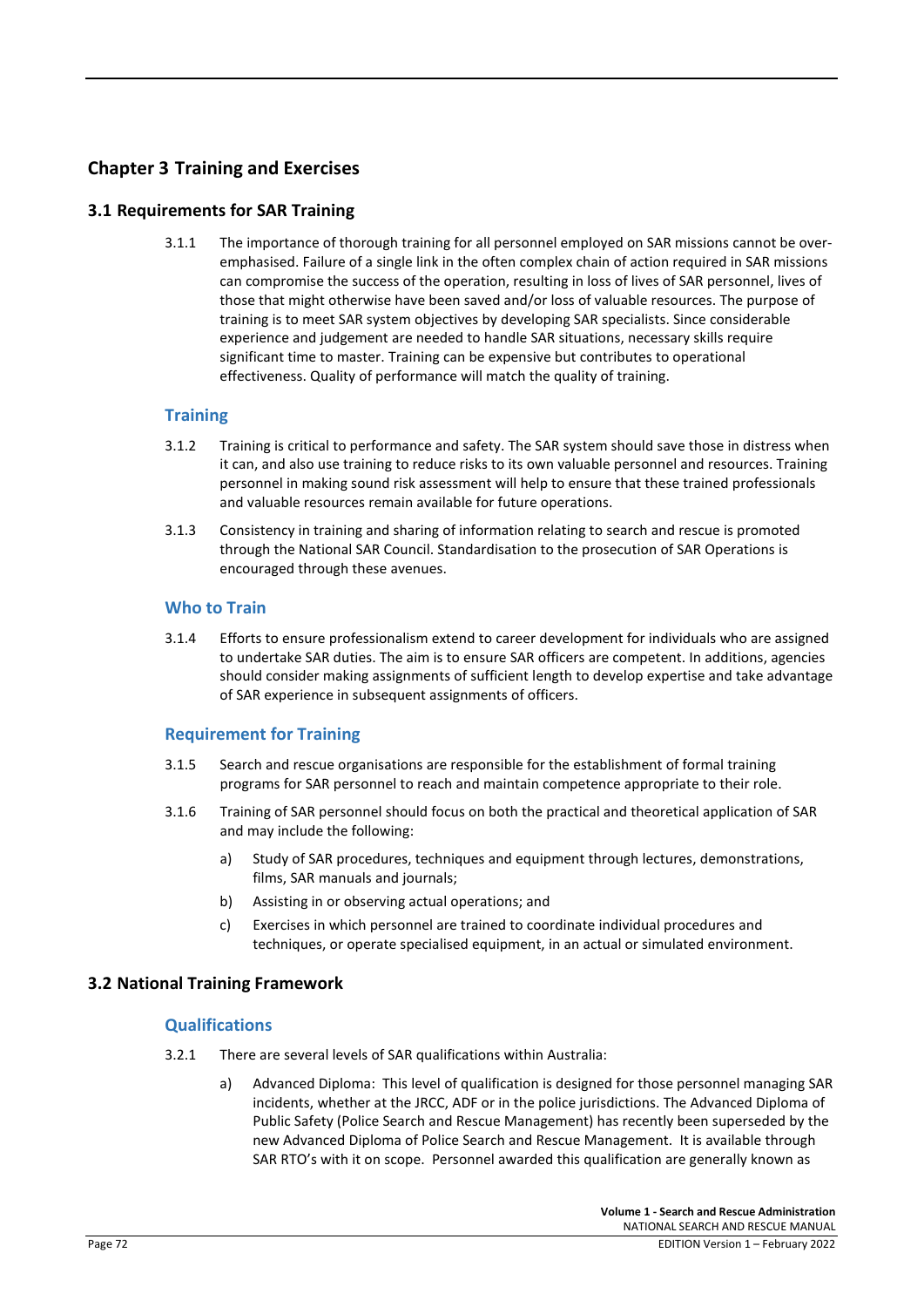Senior Search and Rescue Officers (SnrSARO's) and perform a SAR management role within their organisation.

b) Diploma: This level of qualification is designed for those personnel coordinating SAR incidents, whether at the JRCC, ADF or in the police jurisdictions. The Diploma of Public Safety (Police Search and Rescue Coordination) has recently been superseded by the new Diploma of Police Search and Rescue Coordination. It is available through SAR RTO's with it on scope. Personnel awarded this qualification are generally known as Search and Rescue Officers (SARO's) and perform a SAR coordination role within their organisation.

# **Public Safety Training Package; Police Training Package**

- 3.2.2 The Public Safety Training Package is available for the JRCC and ADF SAR authorities. The qualifications contained within the package are consistent with Australian Qualifications Framework (AQF) guidelines and are endorsed by the National Quality Council.
- 3.2.3 The Public Safety Training Package provides units of competence and qualifications that identify core competency standards for personnel who are involved in SAR activities. Units of competence have been packaged and aligned to a specific qualification within the AQF to establish the qualification level and title.
- 3.2.4 The Public Safety Training Package has been superseded by the Police Training Package for police jurisdiction. This has been developed through extensive consultation involving all state/territory SAR authorities. The qualifications contained within the package are consistent with Australian Qualifications Framework (AQF) guidelines and are endorsed by the National Quality Council.
- 3.2.5 The Police Training Package provides units of competence and qualifications that identify core competency standards for personnel who are involved in SAR activities. Units of competence have been packaged and aligned to a specific qualification within the AQF to establish the qualification level and title.

# **AMSA Training**

3.2.6 AMSA provides specialist aviation and maritime search and rescue training to officers primarily in Australia's Joint Rescue Coordination Centre.

# **The National Search and Rescue Manager's Course**

- 3.2.7 The National SAR Manager's Course is the premier course for training SAR Managers to the national standards. The Course is held centrally in Canberra each year, and has been in operation since 1989. (The course was postponed in 2000 for an academic restructure and again in 2020 due to COVID-19 implications).
- 3.2.8 Students are invited to participate from all Australian State/Territory Police Agencies, AMSA the ADF and New Zealand Police.
- 3.2.9 Directing staff of the Course, in addition to support provided by AMSA, are drawn from Australian Police organisations. These officers are subject matter experts in land and maritime search and rescue and are qualified in workplace training and assessment.
- 3.2.10 It is a necessity that all potential instructors on the above courses hold the appropriate Workplace Training and Assessment Certificate prior to undertaking any teaching or assessing.
- 3.2.11 The Queensland Police Service currently manages the Registered Training Organisation (RTO) component of this course.

# **State/Territory SAR Authority Training**

3.2.12 In addition to participating in the National Police SAR Managers training program the State/Territory Police organisations in Australia conduct search and rescue specific training with personnel involved, or who may become involved, in SAR operations at a local level.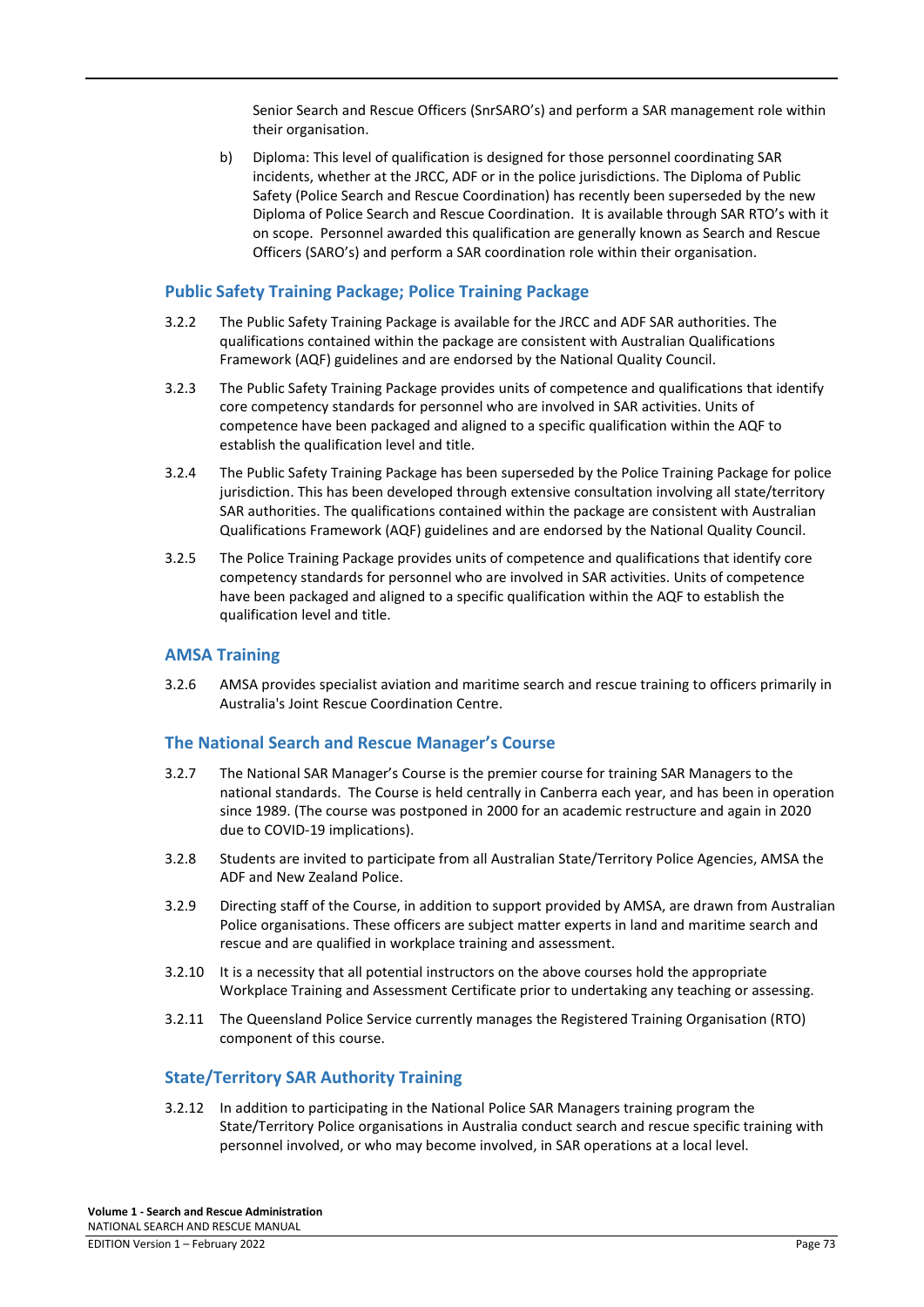- 3.2.13 This training involves principally land and coastal marine search and rescue operations employing their own personnel and personnel from other State/Territory organisations having a role in local search and rescue missions.
- 3.2.14 Formal training in the Diploma of Police Search and Rescue Coordination and Advanced Diploma in Police Search and Rescue Management is conducted by two registered training organisations associated with the Australian Police Services, with access provided to all police jurisdictions
- 3.2.15 Ongoing training and the upkeep of SAR skills has been identified as a problem affecting all SAR Authorities. Each authority is responsible for maintaining a program that ensures SAR skills and knowledge are kept at a high level. It has been identified that merely coordinating SAR incidents does not constitute skills maintenance as coordinators slowly become complaisant and take short cuts. Good results may be often due to luck rather than good planning. Various Coroners' Courts have identified many SAR incidents that have failed due to poor or non-existent planning. Regular training exercises and practical tests that encourage the use of correct methods should be undertaken on an annual or biannual basis.

# **3.3 Search and Rescue Exercises**

- 3.3.1 Exercises test and improve operational plans, provide learning experience and improve liaison and coordination skills. Exercises, conducted on a realistic basis, help to demonstrate and assess the true effectiveness of training and the operational efficiency and competence of the SAR service. Exercises will reveal deficiencies that may exist in SAR plans and enable them to be improved. It is safer to have shortcomings revealed by exercises rather than during actual operations.
- 3.3.2 Each search and rescue authority should periodically take part in coordinated search and rescue exercises (SAREX). These SAREXs should be designed to exercise the SAR system, in whole or part, and test such things as operational plans, communication procedures and facilities, individual staff performance, SAR assets performance and inter-organisation and/or international operations.
- 3.3.3 It is equally important that personnel have a good knowledge of the duties and procedures of other assets and person who may be involved in a SAR operation, particularly those with whom they will have direct contact. It is especially important that SMCs be aware of the time, effort, and risk involved when requests are made to other assets or organisations.
- 3.3.4 The regular conduct of joint SAREXs between SAR Authorities should form a part of any training program.
- 3.3.5 Emergency Management Australia (EMA) has developed a handbook, "Managing Exercises" that is [Handbook 3](https://ema.infoservices.com.au/collections/handbook) of the Australian Emergency Management Handbook and Manual Series. This manual should be used as a guide and to assist SAR personnel designing and conducting search and rescue exercises. This Handbook and other EMA publications can be found on the Australian Institute for Disaster Resilience website at

[https://aidr.infoservices.com.au/collections/handbook.](https://aidr.infoservices.com.au/collections/handbook) 

# **3.4 Training of Search and Rescue Assets**

# **Land SAR Training**

- 3.4.1 Land SAR training is generally conducted by State/Territory Police organisations, with assistance from members of the State and Territory Emergency Services
- 3.4.2 Other SAR authorities that may become involved in a land SAR incident should ensure that their members are familiar with police arrangements for alerting and dispatching of rescue assets.

# **Search and Rescue Crew Training**

3.4.3 SAR Authorities should coordinate SAR exercises in conjunction with search and rescue crews to ensure practice is maintained in techniques employed in SAR operations.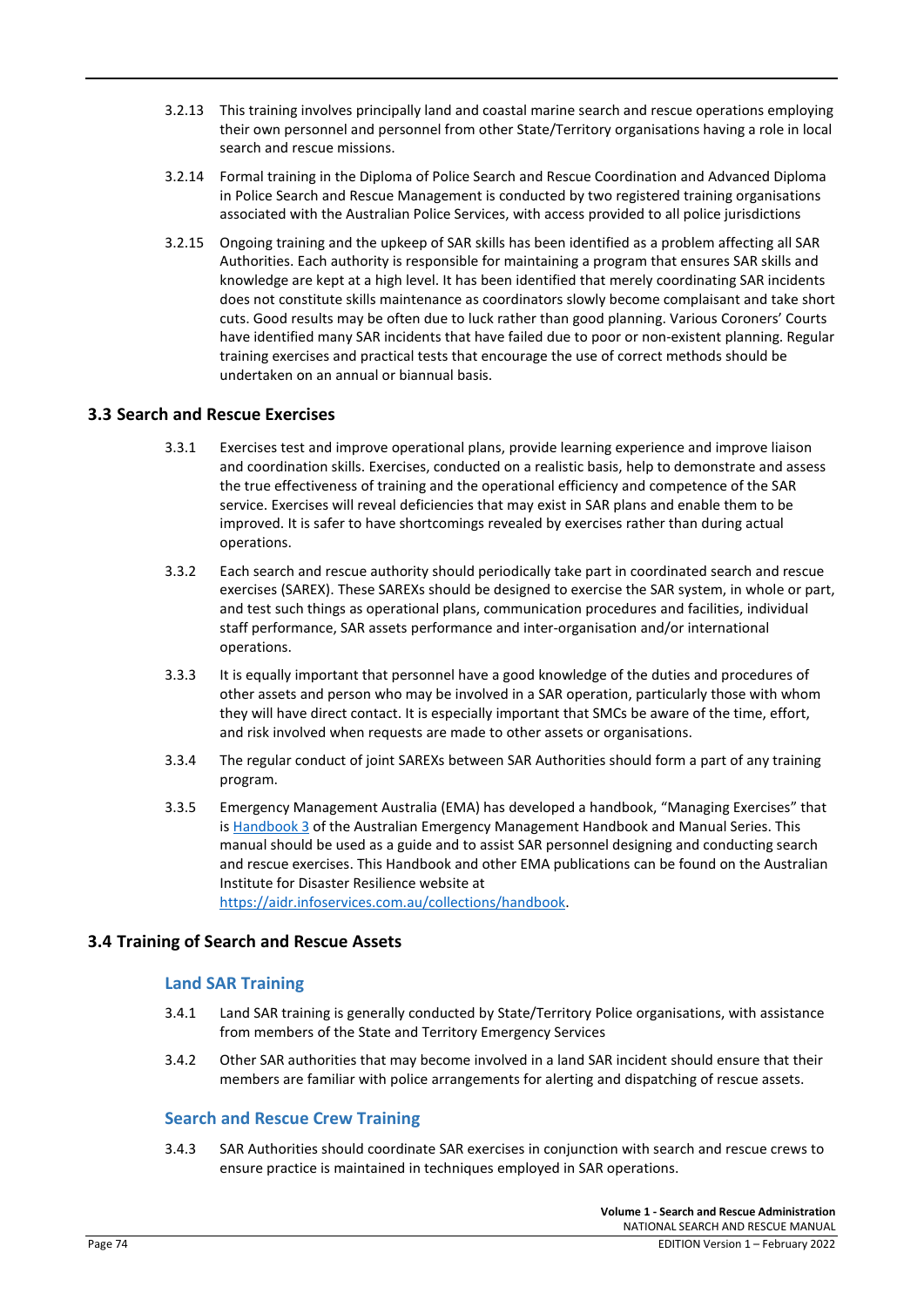# **Dropmaster and Dispatchers**

- 3.4.4 The dispatch of survival stores and equipment from an aircraft to survivors on land or over water is an exacting task, which, if not performed well, can nullify or seriously delay the rescue effort and may endanger the aircraft and its crew.
- 3.4.5 Supply dropping operations by civil aircraft should only be carried out by personnel trained in the preparation and delivery of droppable equipment in accordance with CASA regulations.
- 3.4.6 Joint exercises involving all authorities that organise or participate in land rescue should be arranged on a periodic basis.

# **Air Observer Training**

- 3.4.7 Major SAR operations require a considerable number of observers who may be drawn from various organisations.
- 3.4.8 JRCC Australia has published a comprehensive handbook for Observers that is available to all SAR Authorities from the SAR Resources and Training section of AMSA.
- 3.4.9 Observer leaders, observer briefing check lists, aircraft observer instructions and observers on ships are discussed in detail in Volume 1, Chapter 2.2.12.

#### **Aviation Search and Rescue Assets (SRA)**

- 3.4.10 JRCC Australia provides training to contracted aircraft operators who are considered suitable and capable of providing a SAR response.
- 3.4.11 These operators once formally trained and equipped are provided with appropriate continuation training and are known operationally as civil SRAs. The scope of training provided is specific to the resource capability of individual operators, in terms of human resources and aircraft availability.
- 3.4.12 Accordingly, operators are given training in one or more of the following aspects of SAR operations:
	- a) Visual search procedures/techniques;
	- b) Airborne location of distress beacons using aural homing techniques;
	- c) Airborne location of distress beacons using DF equipment;
	- d) On ground location of localised distress beacons;
	- e) Operation of electronic sensor systems in SAR operations;
	- f) Aerial delivery of supplies/equipment overland and/or over water; and
	- g) Helicopter rescue techniques.

#### **First Aid Training**

- 3.4.13 All personnel involved in SAR need to be trained in basis first aid. JRCC, ADF and State/Territory have first aid training capabilities, via their State/Territory Ambulance Services, St John's Ambulance or private providers. While all personnel should have a basic first aid knowledge, at least one member of each search team should be qualified to a higher level of training, Senior First Aid or First Response First Aid. Regular training needs to be carried out to instil confidence in the delivery of first aid in remote situations.
- 3.4.14 First Aid: Adequate training in first aid is available through organisations such as the St. John Ambulance, Red Cross, or other recognised providers.

#### **Map Reading and Navigation**

3.4.15 Training is to be in accordance with the established map/chart reading plans for each State/Territory. The World Geodetic System (WGS) is a standard for use in cartography, geodesy, and navigation worldwide. It is the reference coordinate system used by the Global Positioning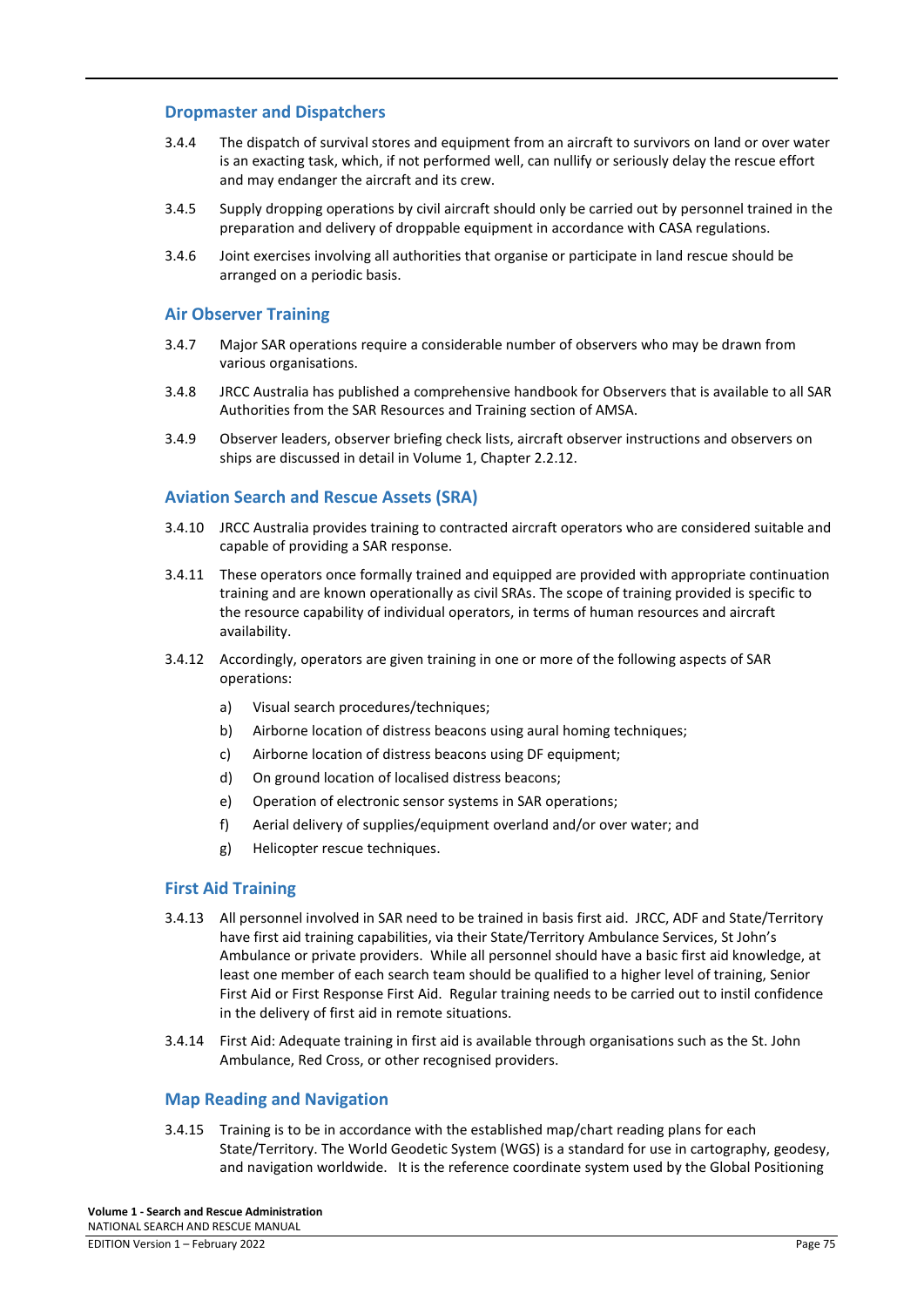System (GPS). WGS standardises the Earth as a spheroid with its accompanying coordinate framework. The Australian Geodetic Datum (AGD), both the 1966 and 1984 versions, has been replaced by [Geocentric Datum of Australia \(GDA94\).](http://www.ga.gov.au/earth-monitoring/geodesy/geodetic-datums/GDA.html) Therefore, for all practical purposes, the GDA is fully compatible with WGS84 and ITRF92 in terms of spheroid and datum. The National Mapping Council adopted the use of GDA94 from the 1st January, 2000, ensuring a homogeneous GDA, as opposed to the AGD66 or AGD84 in all States and Territories.

3.4.16 Training in map/chart usage is to be based on a combination of manual/historical methods and electronic methods to ensure an all-round capability.

# **Radio Operating Procedures**

3.4.17 Training is to be in accordance with established standards within the JRCC, ADF and State/Territory and the Australian Emergency Manual—Communications.

# **Field craft**

- 3.4.18 Field craft is a broad subject which is difficult to define in its entirety. It is a series of practical skills which can only be taught in the field. The aspects of field craft which are important to the searcher are:
	- a) Searching ground by eye;
	- b) Judging distance;
	- c) Basic tracking; and
	- d) Living in the bush.

#### **Observation Skills**

3.4.19 Observation is the skill of looking for clues and may be required to be conducted by day or night. The principles of clue recognition and interpretation are shown as Appendix E-13 to this Manual.

#### **Observation Skills-Day**

- 3.4.20 Observation Skills Day: The ability to 'see' rather than just look, may need to be taught when operating in the unfamiliar bush environment, and observing changes and noting details are skills which must be developed in most people. To understand why things are seen, it must be explained that several factors are involved which aid this process:
	- a) Shape—regular shapes do not occur in nature.
	- b) Shine—rarely do natural things shine.
	- c) Shadow—unusual shadows will often reveal what may appear to be hidden.
	- d) Movement—immediately attracts the eye.
	- e) Colour—differences to the natural background are obvious to the trained eye.
	- f) Spacing—regular spacing does not occur in nature.
- 3.4.21 These factors are best demonstrated in a bush environment, and with a better understanding of them, the searcher will become a better observer.
- 3.4.22 Observation Skills Night: Due to the physical characteristics of the eye, if an observer looks directly at a small or dim object at night, it may not be seen. To optimise night vision objects should be observed 'off centre':
	- a) Off Centre (Averted Vision): To achieve 'off centre' vision, the eye should be 'aimed off' from the object about a fist's width at arm's length. Only by experiment can the searcher find out which direction is most suitable for their aim off i.e. above, below or to one side of the object. It is important that the searcher resist the temptation to look directly at the object.
	- b) Scanning: Scanning is the short, abrupt movement of the eye over or around an area of observation or an object that is being kept in view. It is used in conjunction with off centre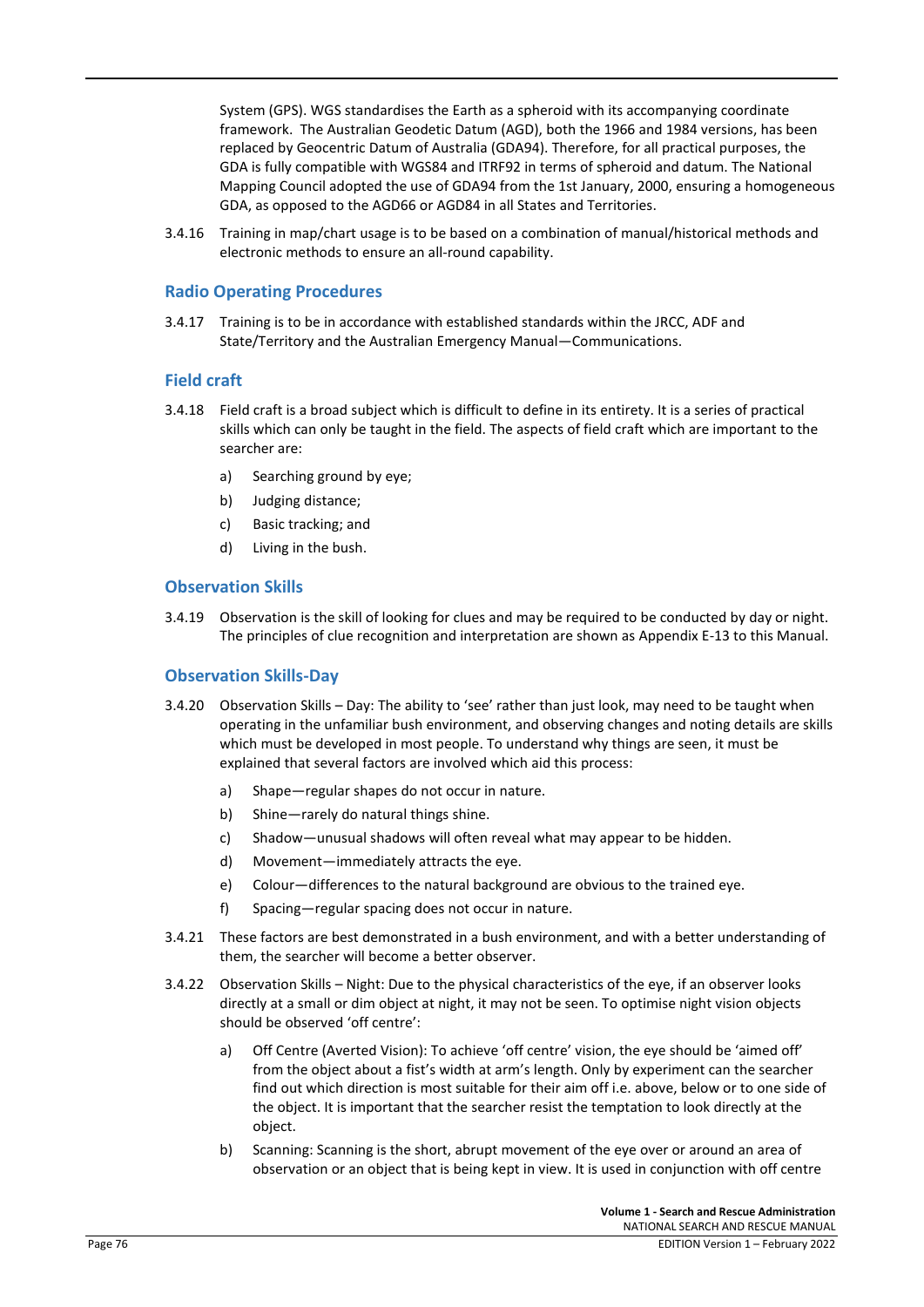vision in order to gain the maximum use of the eyes at night. Therefore, the observer should move their visual axis every 4–10 seconds. Night scanning differs from day-time scanning. Should the day-time technique of looking from left to right in overlapping parallel bands from near to far be used, then nothing would be seen.

- c) Starring: It is important to realise that when staring at a stationary light or prominent object in an otherwise black scene, the object may start moving. This happens because the eye has no bearing on which to check the exact position. This can be prevented by 'placing' the object against something else such as a finger at arm's length.
- d) Confidence: In order to gain confidence in the ability to see under low light levels, the correct use must be made of the eyes. Objects seen at night tend to be fuzzy and hazy around their extremities. Through practice, an observer must learn to recognise objects at night and how they differ from their day-time appearance. Once a searcher is familiar with the techniques of seeing at night, the confidence necessary for night operations will quickly follow.
- e) Protection of Night Vision: Any bright light will spoil night vision. It is important that the searcher instinctively closes, or covers one eye when faced with any light at night. In addition they should:
	- i) Avoid looking at any bright light unnecessarily;
	- ii) Shield the eyes with their hand from flares, spotlights or headlights (by so doing it is possible to see objects moving beyond the lights and it also protects the night vision);
	- iii) Avoid waving torches about as not everybody will be quick enough to close their eyes in order to avoid being dazzled;
	- iv) Put one hand over the glass when using torches to map read, and use the fingers to limit both the area illuminated and the brightness of the light (keep one eye shut and the time spent on reading the map to a minimum); and
	- v) Use of coloured filters on torches will assist in maintaining night vision although similar coloured markings on maps cannot be seen.
- 3.4.23 Search Techniques: Training in search techniques is to be in accordance with Volume 2, Chapter 4 of this Manual.

# **Team and Individual Skills**

- 3.4.24 Whilst the ability to 'see' in the SAR environment is probably the most important skill for a member of a search team, there are a number of other skills in which the searcher must be trained if they are to operate successfully. In addition, individuals must train together to increase their effectiveness as a team. The Team Leader is responsible for continuous training of the team to ensure that they will be capable of searching effectively. Much of this training only comes with regular practice and cannot be gained in one annual search exercise.
- 3.4.25 Each individual search team member must receive training in:
	- a) Map/chart reading and navigation;
	- b) Radio operating procedures;
	- c) Basic first aid;
	- d) Field craft/seamanship;
	- e) Observation; and
	- f) Search techniques.
- 3.4.26 To ensure success, it is necessary to train as a team, even if all the individual training has been undertaken.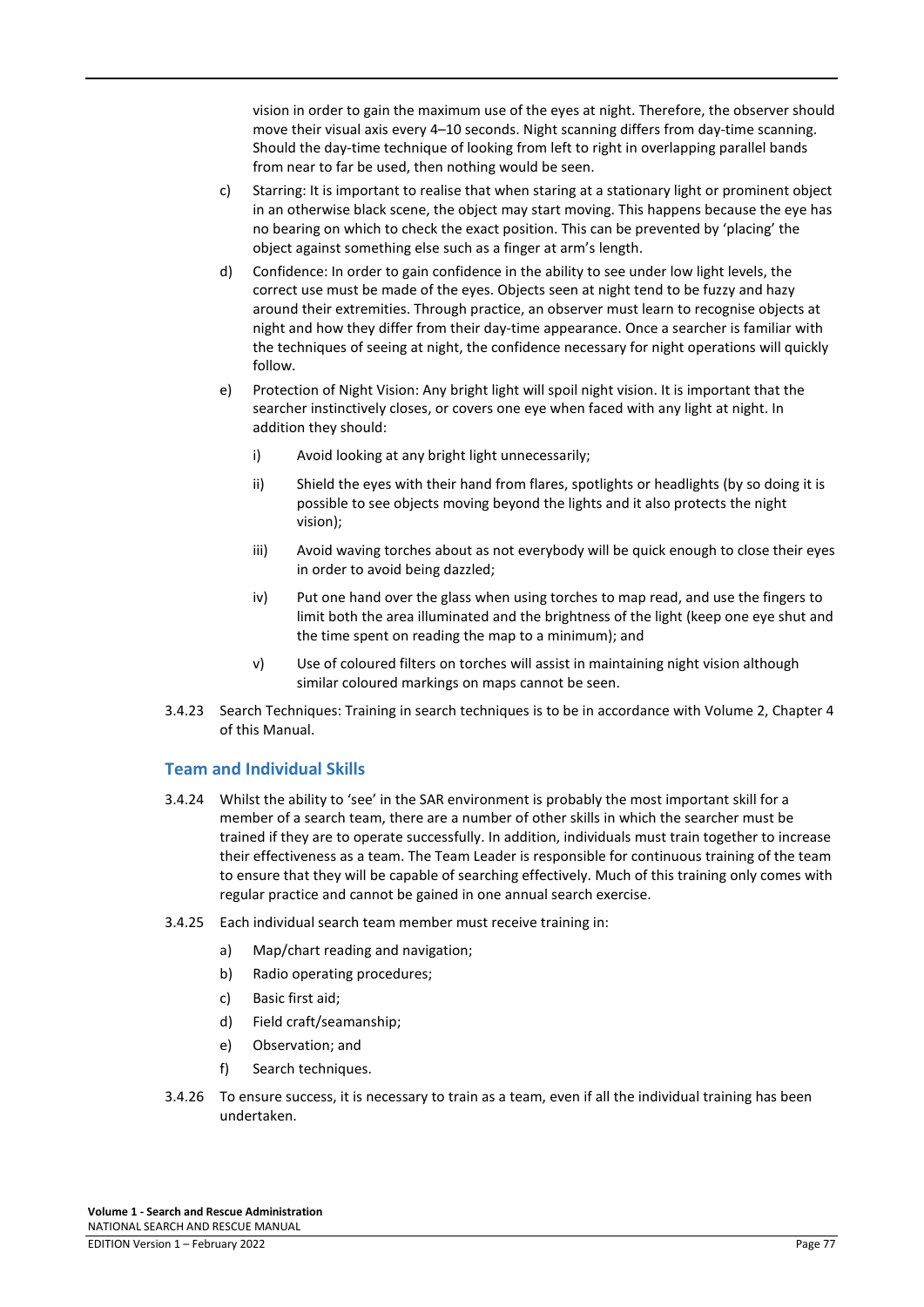# **Searchers**

- 3.4.27 All persons involved in searches need specific skills, attributes, equipment and both physical and mental capabilities:
	- a) Attitude Must be psychologically prepared for both the rigours of the search operation and for the possibility of locating a seriously injured or deceased person.
	- b) Personal Equipment Each searcher must be self-sufficient in personal equipment. Such equipment should be capable of being carried on the person, in pockets or on a belt. The carriage of excess equipment should be avoided as searchers must remain highly mobile. Suggested items include:
		- i) Clothing and footwear appropriate to the weather and the environment;
		- ii) Appropriate headgear;
		- iii) Filled water bottles;
		- iv) Pocket knife and whistle;
		- v) Notebook and pen;
		- vi) Compass and map (if required);
		- vii) Snacks and nibbles;
		- viii) Sun cream, insect repellent etc.; and
		- ix) Minor personal first aid items.
		- c) Readiness—A readiness for the search including:
		- i) Commitment to the task;
		- ii) Time commitment for the entire search rather than small segments of it;
		- iii) Discipline and teamwork; and
		- iv) Acceptance of hardships.
	- d) Fitness—Searchers must be sufficiently fit to cope with the physical demands for the search activity.

# **Search Team Leaders/On-Scene Commanders**

- 3.4.28 The Search Team Leader/On-Scene Commander (STL/OSC) is the vital link between the SMC and the search team. The leader must be highly trained and motivated with the experience and background knowledge which is necessary to successfully lead the team in the field. This can only be gained by constant training under realistic conditions.
- 3.4.29 Desirable Qualities: Searches involve people, therefore it is essential that the STL/OSC has the knowledge, experience and personality to effectively lead and control the team. They must be an effective manager, must be aware of the capabilities of the team, have an understanding of each member's limitations and have their general well-being in mind. There is a need for adequate rest, food and shelter during operations and the STL/OSC must ensure that this is provided.
- 3.4.30 The attributes of a STL/OSC include:
	- a) Leadership skills;
	- b) Dedication;
	- c) Knowledge; and
	- d) Flexibility.
- 3.4.31 The main skills for a STL/OSC are as follows:
	- a) Orders The ability to give clear, concise and detailed orders;
	- b) Map/chart Reading and Navigation The ability to read a map/chart and navigate in a variety of environmental conditions;
	- c) Use of Radios Use a radio, pass messages and use the terrain to best effect;